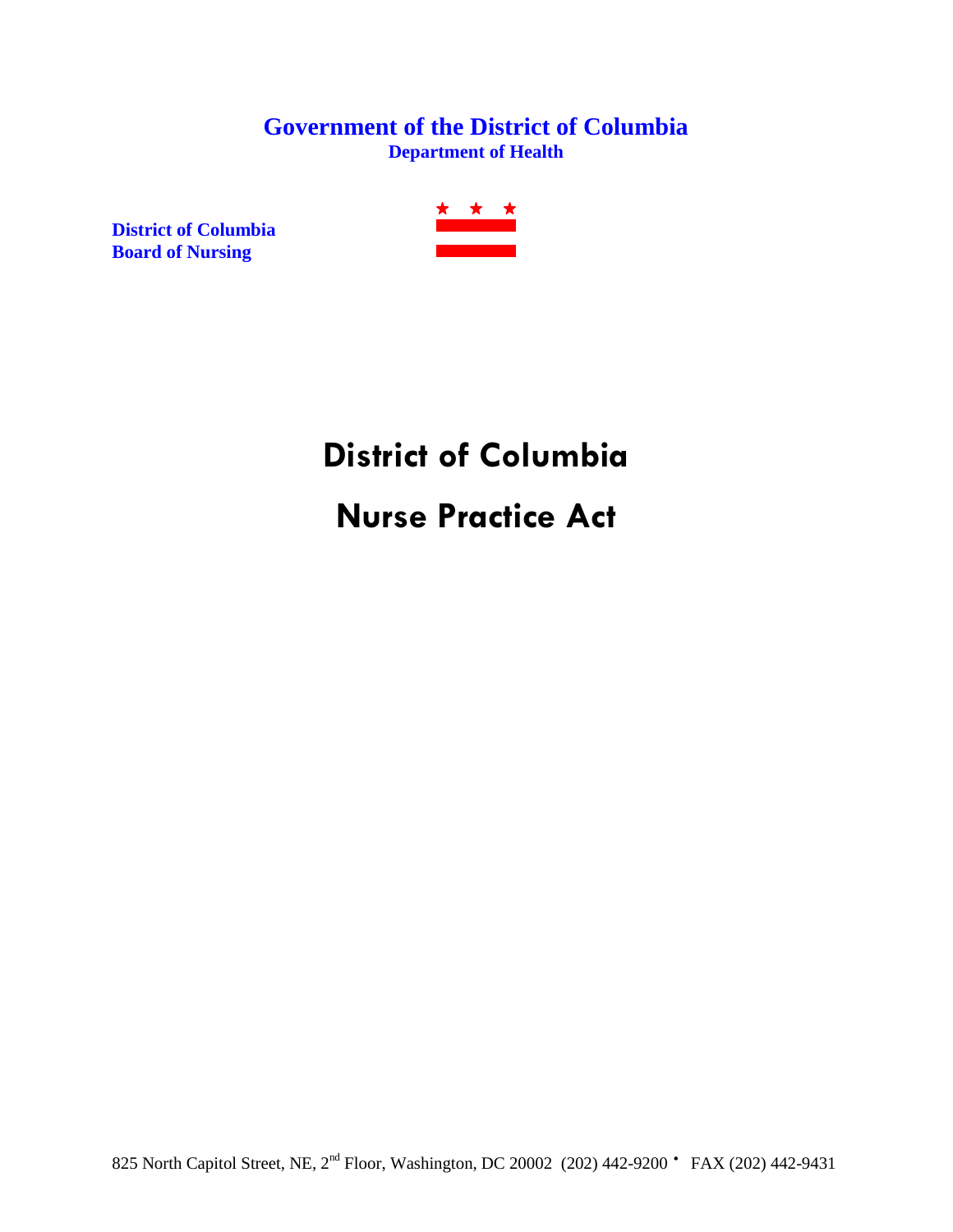### **Table of Contents**

### Health Occupation Revision Act Title 3 Chapter 12

§ 3-1201.01. General definitions. Page 7-8 § 3-1201.02. Definitions of health occupations. Page 9 § 3-1201.03. Scope of chapter. Page 10-11 § 3-1201.04. Persons licensed under prior law. Page 11 Subchapter II. Establishment of Health Occupation Boards and Advisory Committees; Membership; Terms. § 3-1202.04. Board of Nursing Page 12-13 Subchapter IV. General Provisions Relating to Health Occupations Boards § 3-1204.01. Qualifications of members. Page 13-14 § 3-1204.02. Terms of members; filling of vacancies. Page 14 § 3-1204.03. Limitation on consecutive terms. Page 15 § 3-1204.04. Removal. Page 15 § 3-1204.05. Officers; meetings; quorums. Page 15-16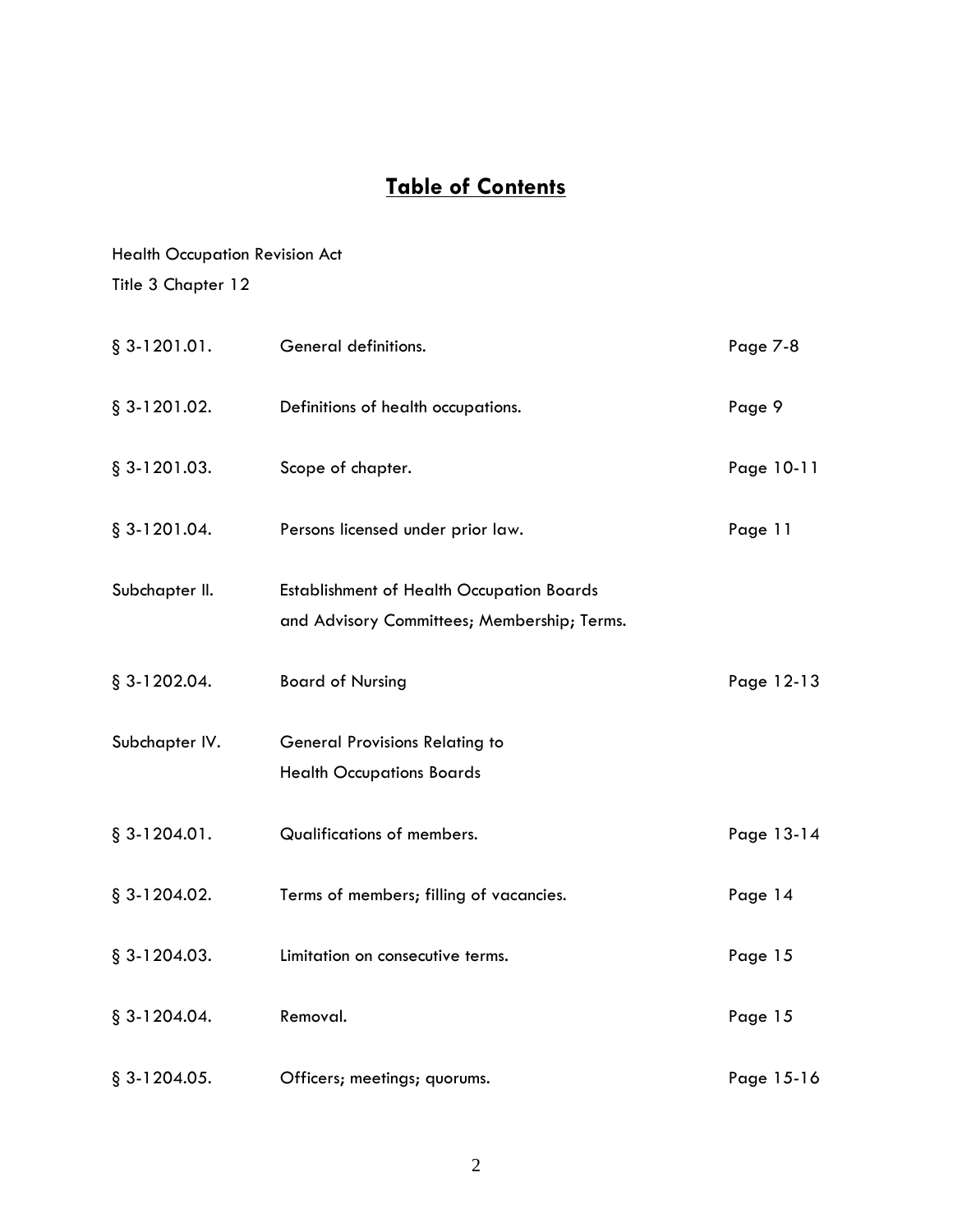| $§$ 3-1204.06.                                   | Compensation.                            | Page 16    |  |
|--------------------------------------------------|------------------------------------------|------------|--|
| $§$ 3-1204.07.                                   | Staff.                                   | Page 16    |  |
| $\S$ 3-1204.08.                                  | General power and duties.                | Page 16-17 |  |
| § 3-1204.09.                                     | Fees.                                    | Page 17    |  |
| $§$ 3-1204.10.                                   | Disposition of funds.                    | Page 18    |  |
| $§$ 3-1204.11.                                   | Annual Report.                           | Page 18    |  |
| Subchapter V. Licensing of Health Professionals. |                                          |            |  |
| $§ 3-1205.01.$                                   | License required.                        | Page 18-19 |  |
| $§$ 3-1205.02.                                   | Exemptions.                              | Page 19-20 |  |
| $§$ 3-1205.03.                                   | General qualifications of applicants.    | Page 20-21 |  |
| $\S$ 3-1205.04.                                  | Additional qualifications of applicants. | Page 21-22 |  |
| $§$ 3-1205.05.                                   | Application for license.                 | Page 22    |  |
| $§$ 3-1205.06.                                   | Examinations.                            | Page 22-23 |  |
| $§$ 3-1205.07.                                   | Reciprocity and endorsement.             | Page 23-24 |  |
| $§$ 3-1205.08.                                   | Issuance of license.                     | Page 24    |  |
| $§$ 3-1205.09.                                   | Scope of license.                        | Page 24-25 |  |
| $§$ 3-1205.10.                                   | Terms and renewal of license.            | Page 25-26 |  |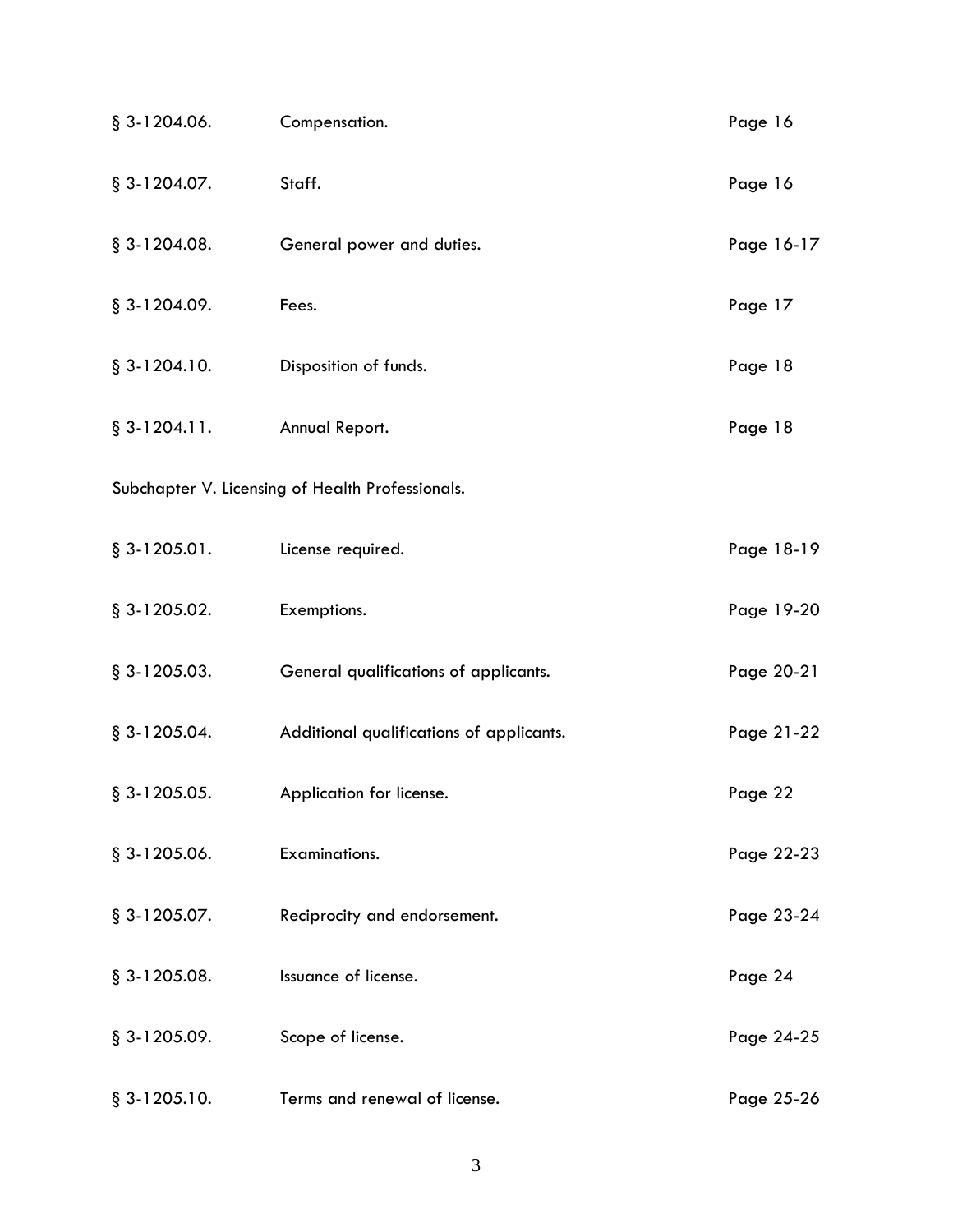| $§$ 3-1205.11.                                                 | Inactive status.                               | Page 26    |
|----------------------------------------------------------------|------------------------------------------------|------------|
| $§$ 3-1205.12.                                                 | Reinstatement of expired licenses.             | Page 27    |
| $§$ 3-1205.13.                                                 | Display of licenses; change of address.        | Page 27-28 |
| $\S$ 3-1205.14.                                                | Revocation, suspension, or denial of license   |            |
|                                                                | or privilege; civil penalty; reprimand.        | Page 28-31 |
| $§$ 3-1205.15.                                                 | Summary action.                                | Page 31-32 |
| $§$ 3-1205.16.                                                 | Cease and desist orders.                       | Page 32-33 |
| $§$ 3-1205.17.                                                 | Voluntary surrender of license.                | Page 33    |
| $§$ 3-1205.18.                                                 | Voluntary limitation or surrender of license   |            |
|                                                                | by impaired health professional.               | Page 34-35 |
| $§$ 3-1205.19.                                                 | Hearings.                                      | Page 35-36 |
| $§$ 3-1205.20.                                                 | Judicial and administrative review of          |            |
|                                                                | actions of boards.                             | Page 36    |
| $§$ 3-1205.21.                                                 | Reinstatement of suspended or revoked license. | Page 37    |
| Subchapter VI. Advanced Registered Nursing; Scope of Practice; |                                                |            |
|                                                                | Requirement of Protocol; Collaboration.        |            |
| $§$ 3-1206.01.                                                 | General Authorization.                         | Page 37    |
| $\S$ 3-1206.02.                                                | Requirements of Protocols. [Repealed]          | Page 38    |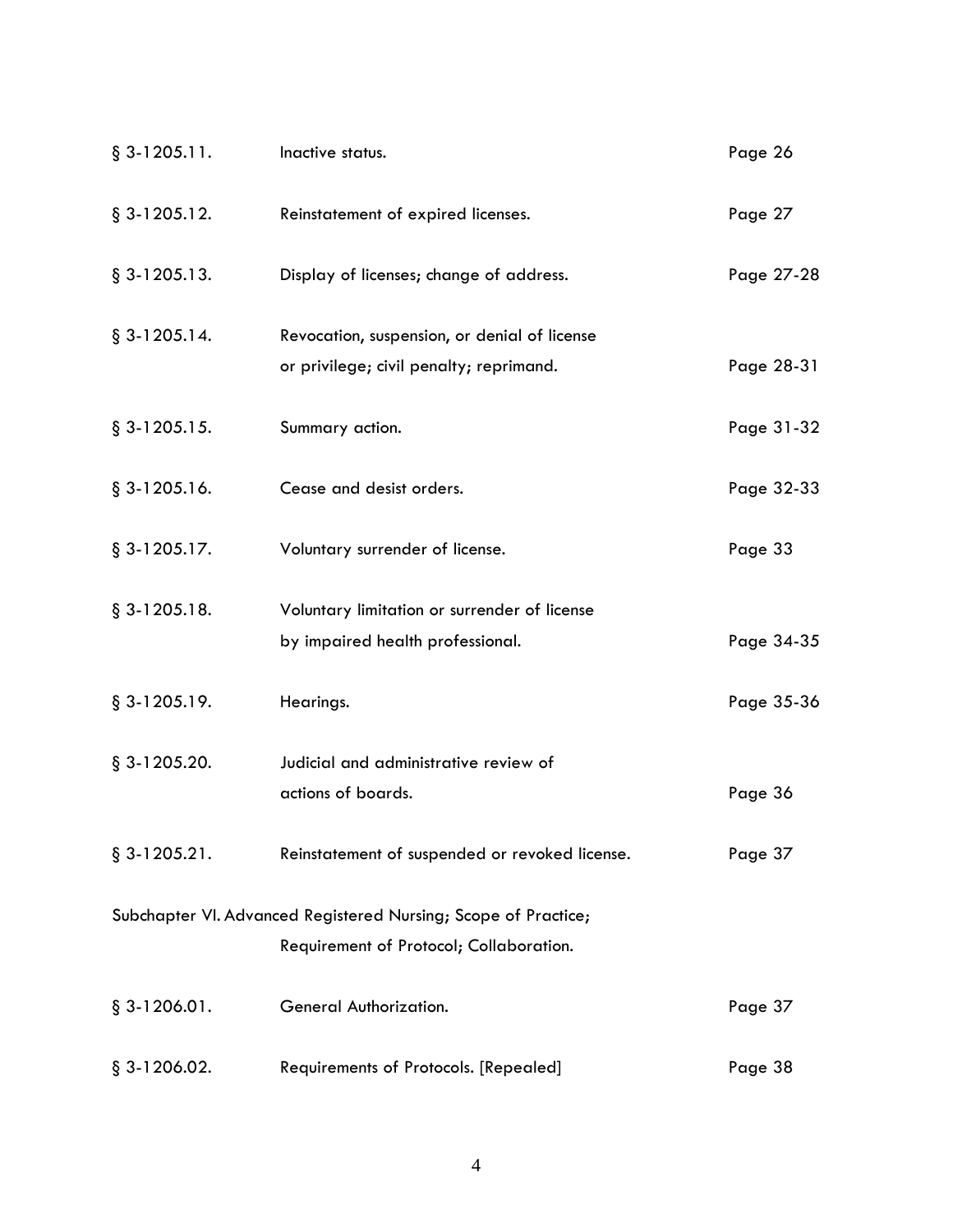| $§$ 3-1206.03.  | Collaboration.                                             | Page 38    |
|-----------------|------------------------------------------------------------|------------|
| $§$ 3-1206.04.  | Authorized acts.                                           | Page 38-39 |
| $§$ 3-1206.08.  | Qualifications, certification.                             | Page 39-40 |
| Subchapter X.   | Prohibited act; Penalties; Injunctions.                    |            |
| $§ 3-1210.01.$  | Practicing without license.                                | Page 40-41 |
| $§$ 3-1210.02.  | Misrepresentation.                                         | Page 41    |
| $§$ 3-1210.03.  | Certain representations prohibited.                        | Page 41    |
| $§$ 3-1210.04.  | Filing false document or evidence;<br>false statements.    | Page 41-42 |
| $§$ 3-1210.05.  | Fraudulent sale, obtaining, or furnishing<br>of documents. | Page 42    |
| $§$ 3-1210.07.  | Criminal penalties.                                        | Page 42    |
| $§$ 3-1210.08.  | Prosecutions.                                              | Page 42-43 |
| $§$ 3-1210.09.  | Alternative sanctions.                                     | Page 43    |
| $§$ 3-1210.10.  | Injunctions.                                               | Page 43-44 |
| Subchapter XII. | <b>Transitional Revisions.</b>                             |            |
| $§ 3-1212.01.$  | Transfer of personal records, property and funds.          | Page 44    |
| $§$ 3-1212.02.  | Members of boards abolished.                               | Page 44    |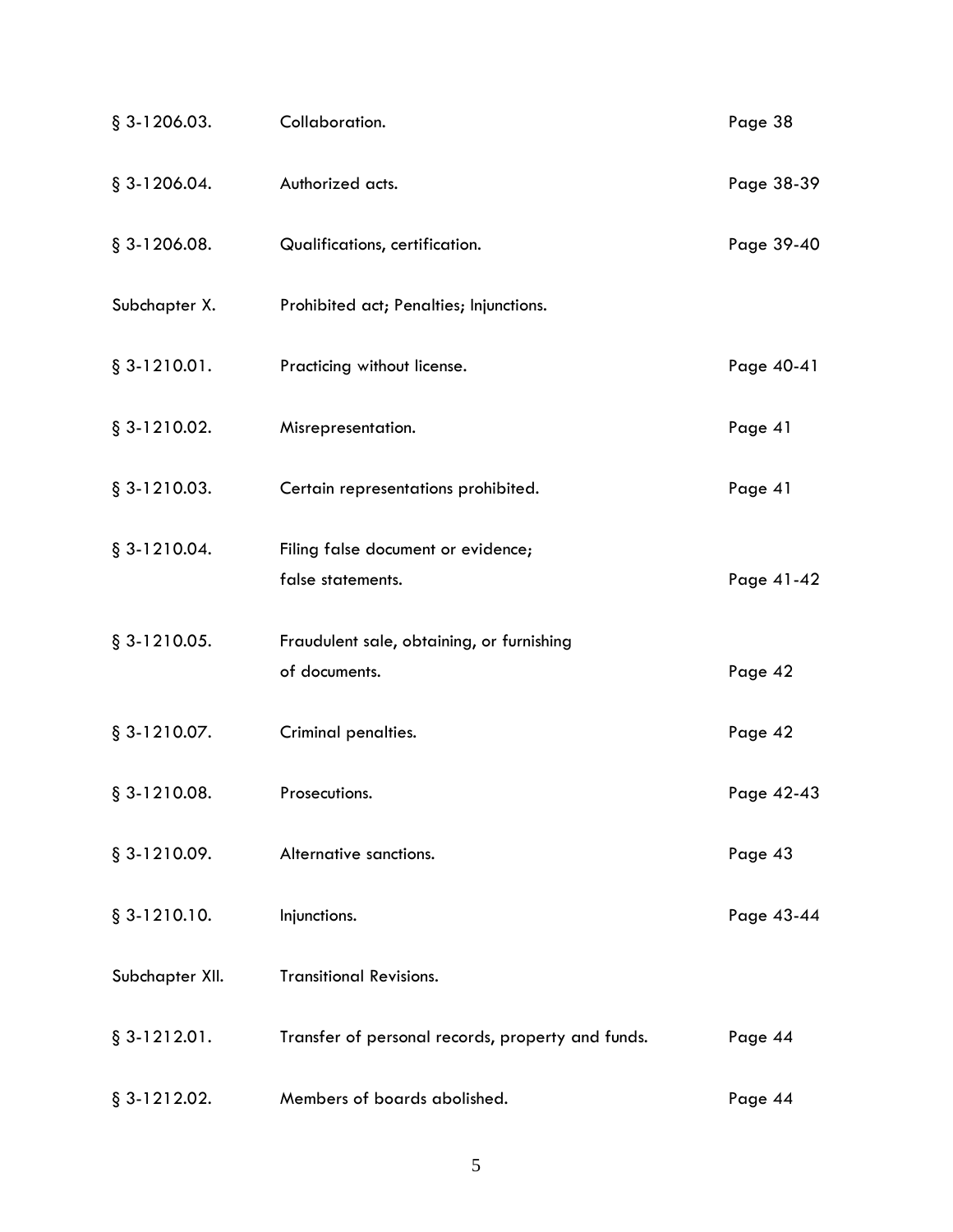| $§$ 3-1212.03.   | Pending actions and proceedings; existing rules                                 |            |
|------------------|---------------------------------------------------------------------------------|------------|
|                  | and orders.                                                                     | Page 45    |
| Subchapter XIII. | Appropriations.                                                                 |            |
| $§$ 3-1213.01.   | Appropriations.                                                                 | Page 45-46 |
| Unit B           | Special Programs Associated with Board Duties<br>Nurses Rehabilitation Program. |            |
| $§ 3-1251.01.$   | Definitions.                                                                    | Page 46-47 |
| $§$ 3-1251.02.   | Formation of Committee on Impaired Nurses.                                      | Page 47-48 |
| $§$ 3-1251.03.   | <b>Committee Meetings.</b>                                                      | Page 48    |
| $§$ 3-1251.02.   | Committee Staff.                                                                | Page 48-49 |
| $§$ 3-1251.05.   | Committee powers and duties.                                                    | Page 49    |
| $§$ 3-1251.06.   | Notice of Program Procedures.                                                   | Page 50    |
| $§$ 3-1251.07.   | Disclosure of Records.                                                          | Page 50-51 |
| $§$ 3-1251.08.   | Immunity from liability.                                                        | Page 51    |
| $§$ 3-1251.09.   | Description of Program.                                                         | Page 51-52 |
| $§$ 3-1251.10.   | Approval of treatment facilities.                                               | Page 52-53 |
| $§$ 3-1251.11.   | Maintenance of records.                                                         | Page 53    |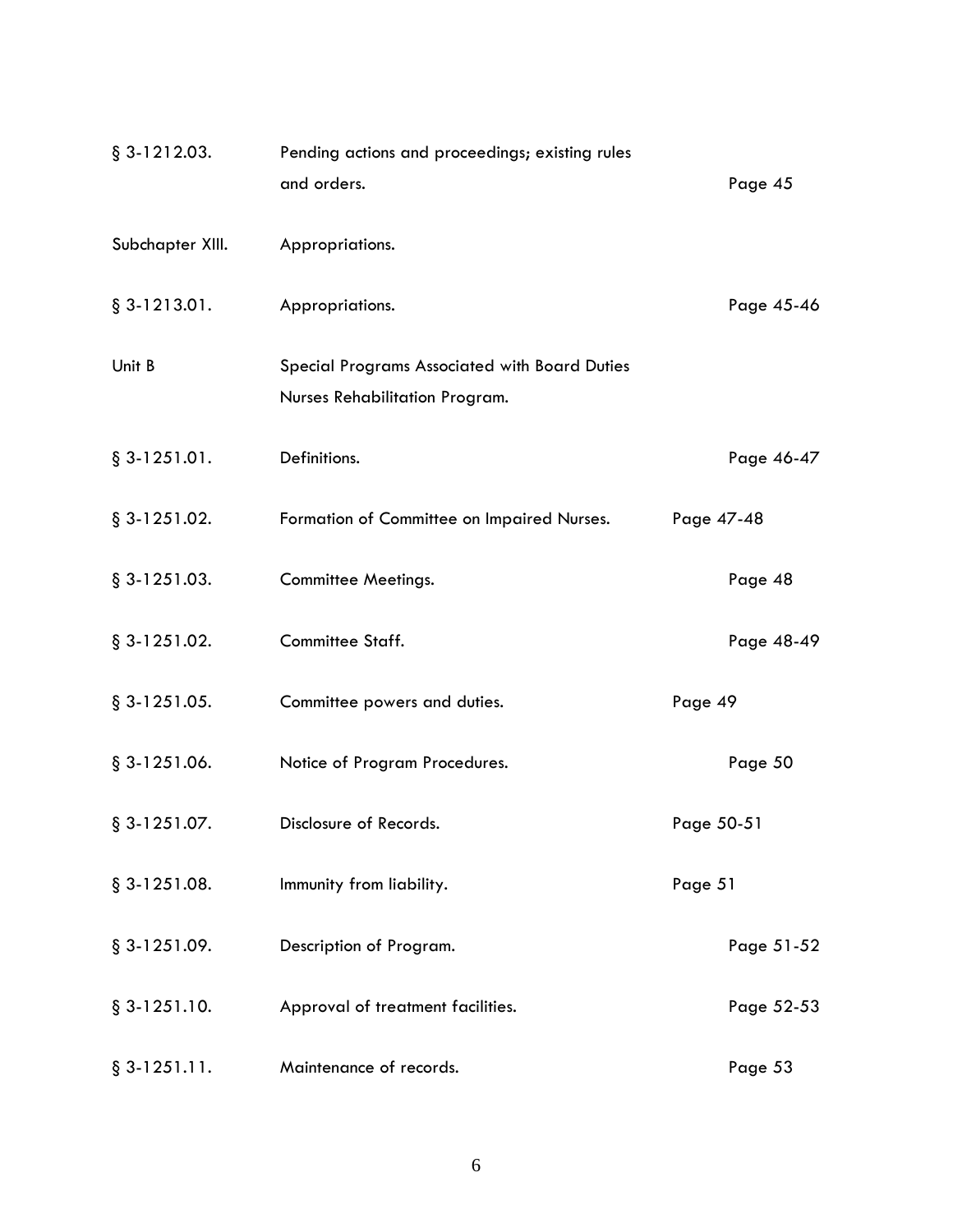| $§$ 3-1251.12.                       | Nurses leaving the District of Columbia or              |            |
|--------------------------------------|---------------------------------------------------------|------------|
|                                      | applying for licensure in another state.                | Page 53-54 |
| $§$ 3-1251.13.                       | Information booklet.                                    | Page 54    |
| $§$ 3-1251.14.                       | Reports to the Board.                                   | Page 54-55 |
| $§$ 3-1251.15.                       | Rules.                                                  | Page 55    |
| $§$ 3-1251.16.                       | Appropriations.                                         | Page 55    |
| Additional Law in Respect to Nursing |                                                         | Page 56    |
| Title 38.                            | <b>Educational Institutions</b>                         |            |
| Subtitle I.                          | Public Education - Primary and Secondary                |            |
| Chapter 6.                           | <b>Student Health Care</b>                              |            |
| Subchapter II.                       | Public School Nurse.                                    |            |
| $§ 38-621.$                          |                                                         | Page 56-57 |
| Title 38.                            | <b>Educational Institutions</b>                         |            |
| Subtitle I.                          | Public Education - Primary and Secondary                |            |
| Chapter 6.                           | <b>Student Health Care</b>                              |            |
| Subchapter II.                       | Administration of Medication by Public                  |            |
|                                      | School employees.                                       | Page 58    |
| $§ 38-631.$                          | Definitions                                             |            |
| Title 38.                            | <b>Educational Institutions</b>                         |            |
| Subtitle I.                          | Public Education - Primary and Secondary                |            |
| Chapter 6.                           | <b>Student Health Care</b>                              |            |
| Subchapter III.                      | Administration of Medication by Public School Employees |            |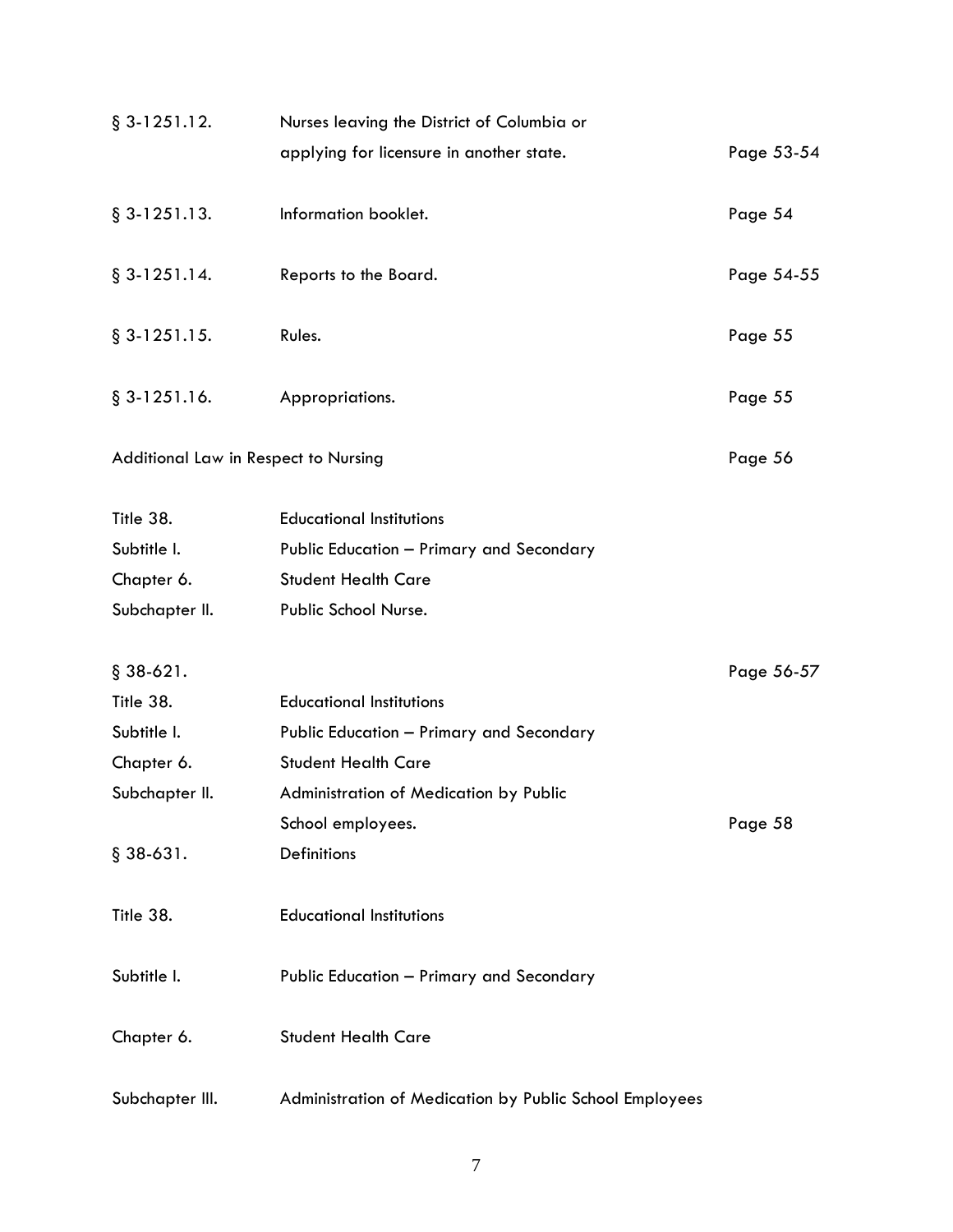| $§ 38-632.$ | Administration of Medication by a Public |         |
|-------------|------------------------------------------|---------|
|             | School Employee [Formerly $\S 31-2432$ ] | Page 59 |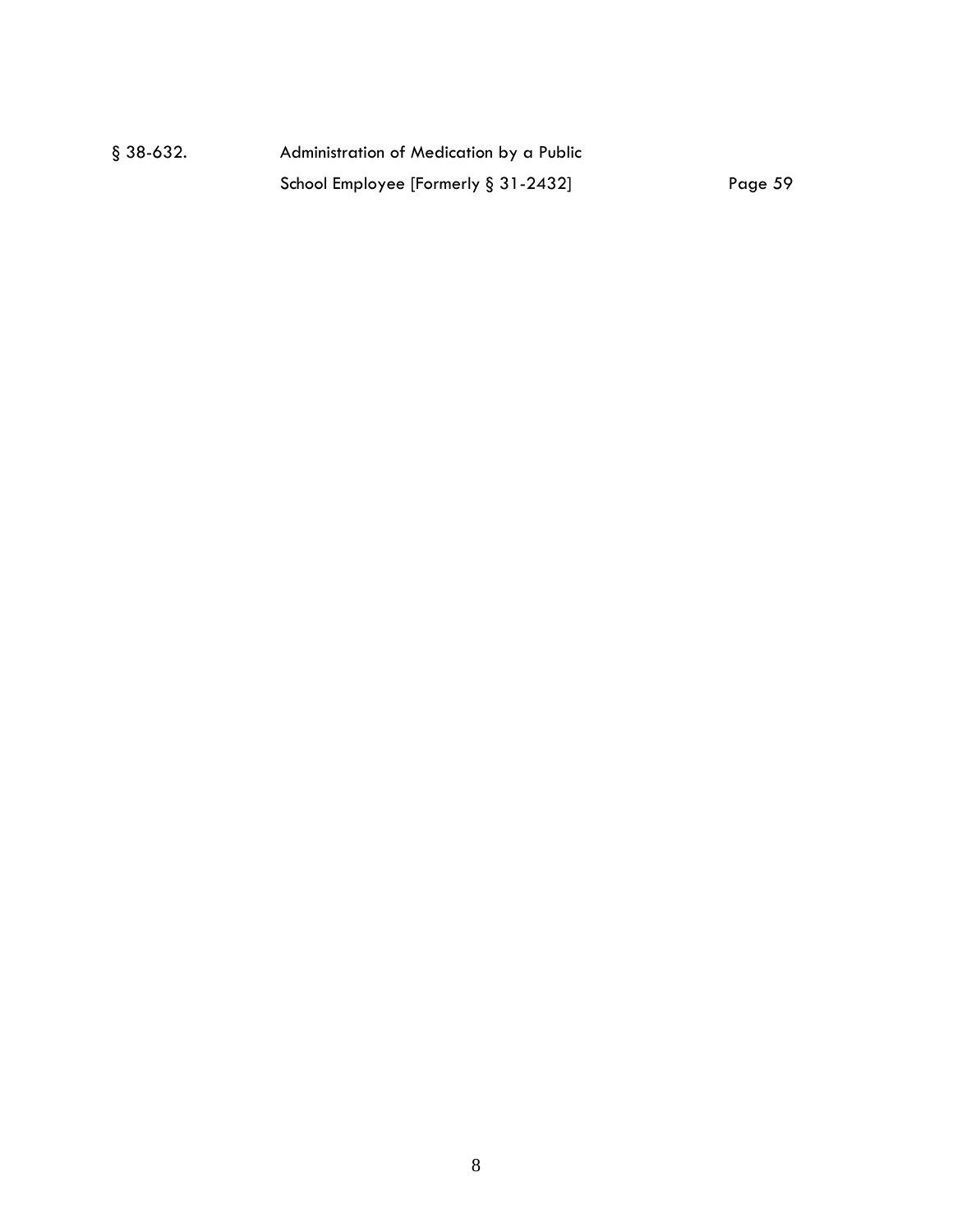#### **Unit A. General.**

#### **Subchapter I. Definitions; Scope.**

#### **§ 3-1201.01. General definitions.**

For the purposes of this chapter, the term:

- (1) "Board" means the Board of Chiropractic, the Board of Dentistry, the Board of Dietetics and Nutrition, the Board of Medicine, the Board of Nursing, the Board of Nursing Home Administration, the Board of Occupational Therapy, the Board of Optometry, the Board of Pharmacy, the Board of Physical Therapy, the Board of Podiatry, the Board of Professional Counseling, the Board of Psychology, the Board of Respiratory Care, or the Board of Social Work, established by this chapter, as the context requires.
- (2) "Collaboration" means the process in which health professionals jointly contribute to the health care of patients with each collaborator performing actions he or she is licensed or otherwise authorized to perform pursuant to this chapter.

#### (A)—(C) **Repealed**

- (3) "Corporation Counsel" means the Corporation Counsel of the District of Columbia.
- (4) "Council" means the Council of the District of Columbia.
- (5) "Day" means calendar day unless otherwise specified in this chapter.
- (6) "District" means the District of Columbia.
- (7) "Health occupation" means a practice that is regulated under the authority of this chapter.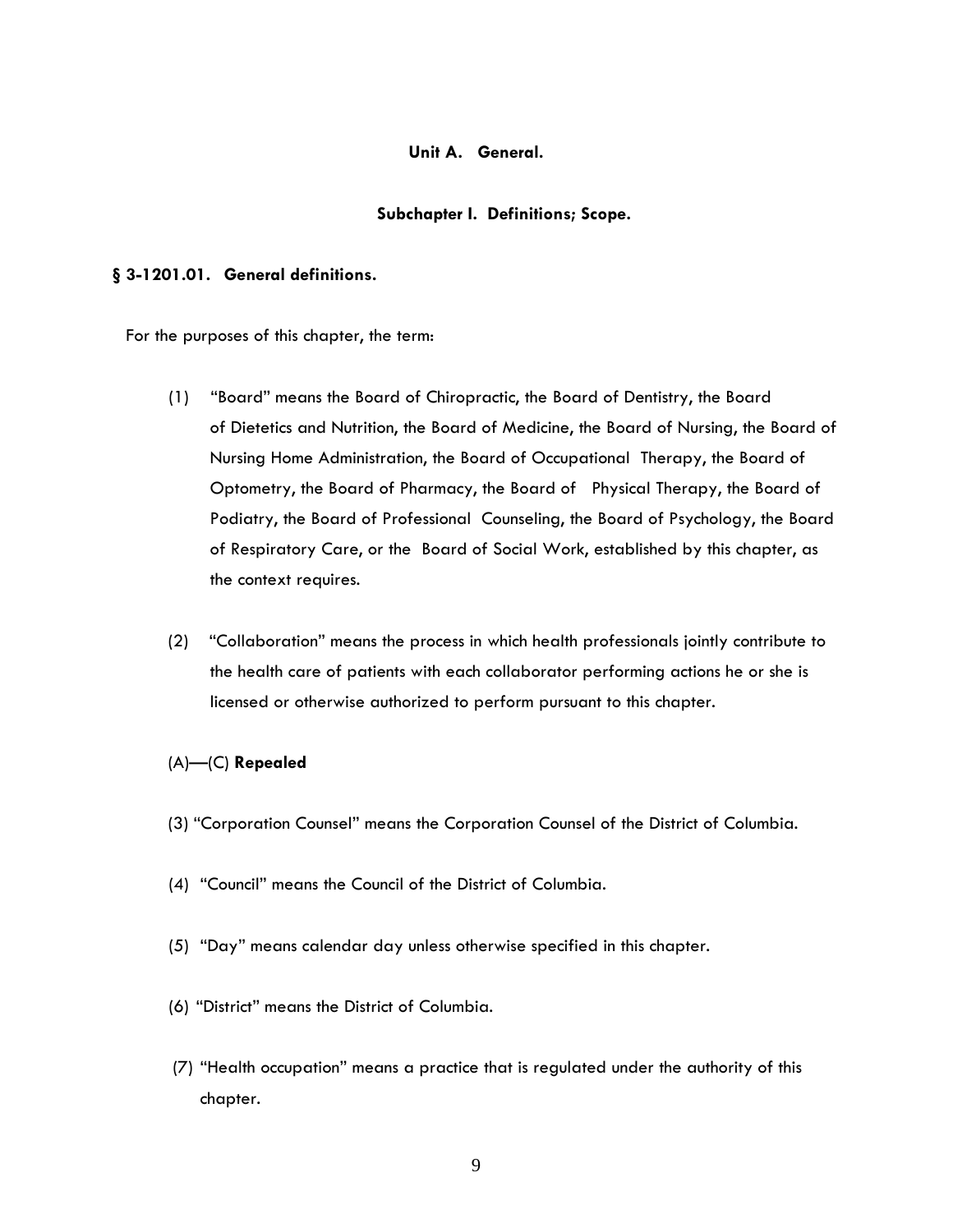- (8) "Health professional" means a person licensed under this chapter or permitted by this chapter to practice a health occupation in the District.
- (9)"Impaired health professional" means a health professional who is unable to perform his or her professional responsibilities reliably due to a mental or physical disorder, excessive use of alcohol, or habitual use of any narcotic or controlled substance or any other drug in excess of therapeutic amounts or without valid medical indication.
- (10)"Mayor" means the Mayor of the District of Columbia.
- (11) "Person" means an individual, corporation, trustee, receiver, guardian, representative, firm, partnership, society, school, or other entity.
- (12) Repealed.
- (13)"State" means any of the several states, the District of Columbia, the Commonwealth of Puerto Rico, or any territory or possession of the United States.
- (14)"Superior Court" means the superior court of the District of Columbia.

#### **§ 3-1201.02. Definitions of health occupations.**

**"(2) "Practice of advanced practice registered nursing**" means the performance of advanced-level nursing actions, with or without compensation, by a licensed registered nurse with advanced education, knowledge, skills, and scope of practice who has been certified to perform such actions by a national certifying body acceptable to the Board of Nursing. The practice of advanced practice registered nursing includes:

- "(A) Advanced assessment;
- "(B) Medical diagnosis;
- "(C) Prescribing;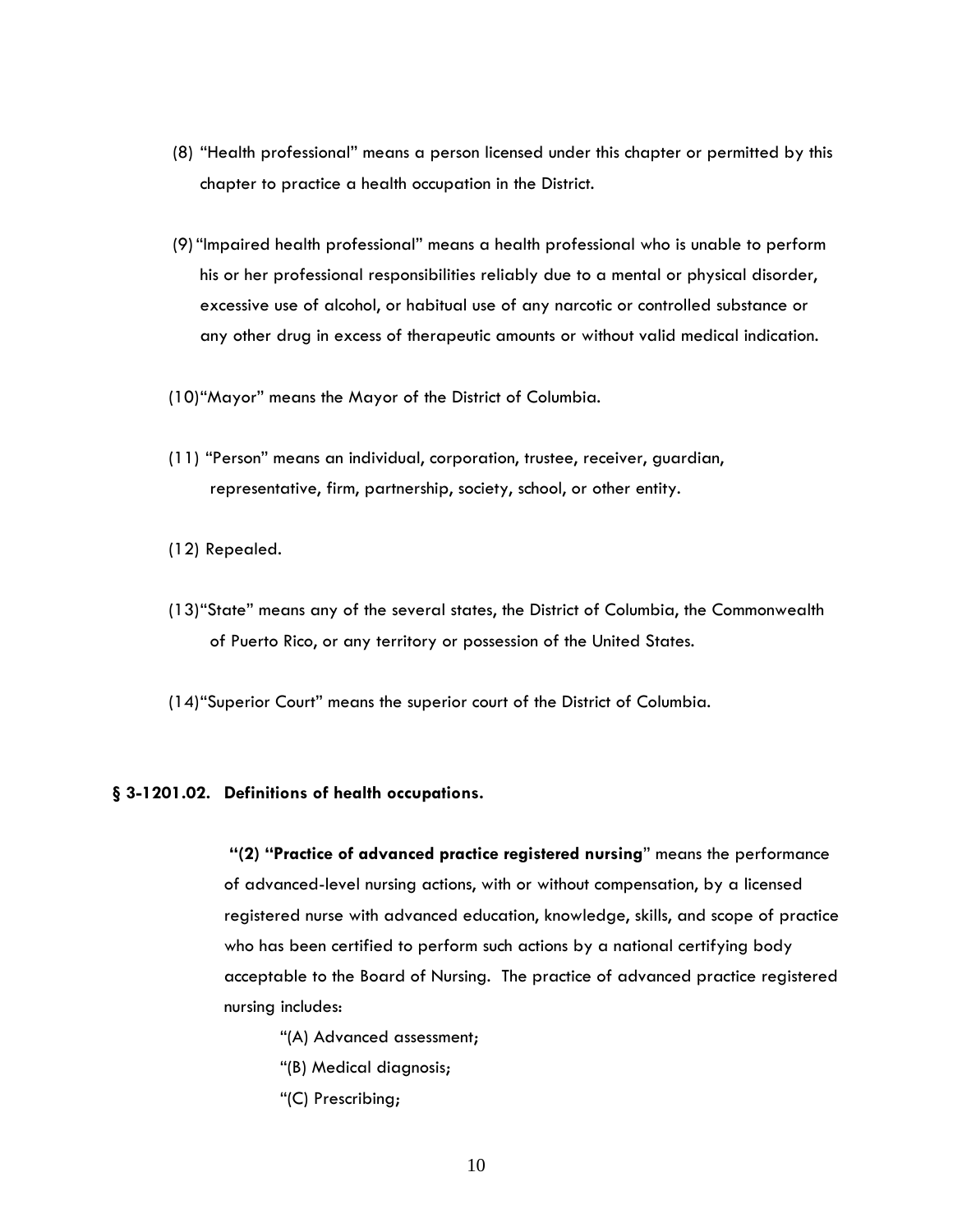"(D) Selecting, administering, and dispensing therapeutic measures;

"(E) Treating alterations of the health status; and

"(F) Carrying out other functions identified in title VI of this act and in accordance with procedures required by this act.".

**"(7)(B) "Practice by nursing assistive personnel**" means the performance by unlicensed personnel of assigned patient care tasks which do not require professional skill or judgment within a health care, residential or community support setting; provided, that such patient care tasks are performed under the general supervision of a licensed health care professional. Nursing assistive personnel includes:

"(A) Nursing assistants;

"(B) Health aides;

"(C) Home-health aides;

"(D) Nurse aides;

"(E) Trained medication employees;

"(F) Dialysis technicians; and

"(G) Any other profession as determined by the Mayor through rulemaking.".

**"(15) "Practice of practical nursing**" means the performance of specific nursing services, with or without compensation, designed to promote and maintain health, prevent illness and injury, and provide care based on standards established or recognized by the Board of Nursing; provided, that performance of such services is under the supervision of a registered nurse, advanced practice registered nurse, licensed physician, or other health care provider, as authorized by the Board of Nursing. The practice of practical nursing includes:

"(A) Collecting data on the health status of patients;

"(B) Evaluating a patient's status and situation at hand;

"(C) Participating in the performance of ongoing comprehensive nursing assessment process;

"(D) Supporting ongoing data collection;

"(E) Planning nursing care episodes for patients with stable conditions;

"(F) Participating in the development and modification of the

comprehensive plan of care for all types of patients;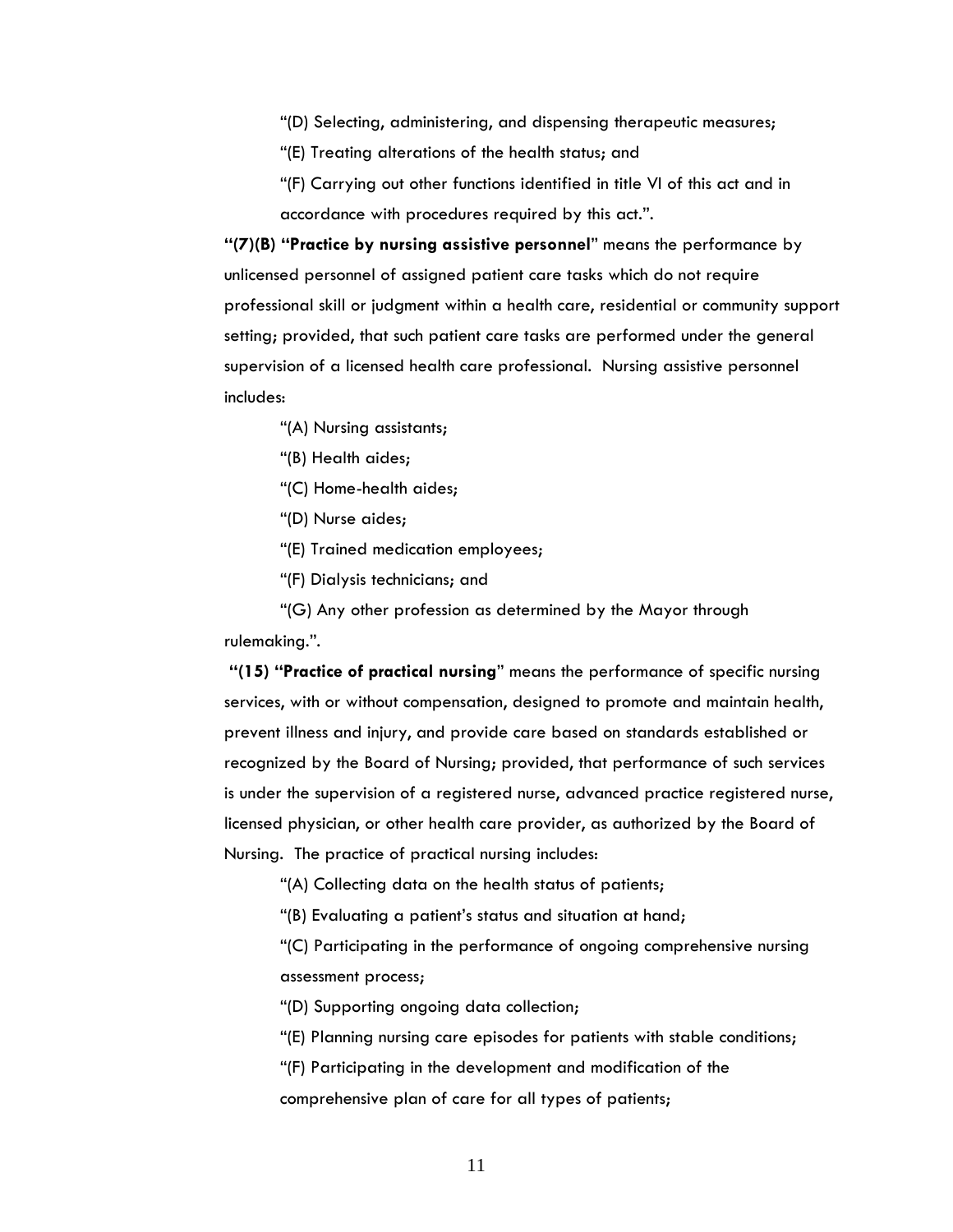"(G) Implementing appropriate aspects of the strategy of care within a patient-centered health care plan;

"(H) Participating in nursing care management through delegating to assistive personnel and assigning to other licensed practical nurses nursing interventions that may be performed by others and do not conflict with this act;

"(I) Maintaining safe and effective nursing care rendered directly or indirectly;

"(J) Promoting a safe and therapeutic environment;

"(K) Participating in health teaching and counseling to promote, attain, and maintain optimum health levels of patients;

"(L) Serving as an advocate for patients by communicating and collaborating with other health care service personnel; and

"(M) Participating in the evaluation of patient responses to interventions.". "(17) "**Practice of registered nursing**" means the performance of the full scope of nursing services, with or without compensation, designed to promote and maintain health, prevent illness and injury, and provide care to all patients in all settings based on standards established or recognized by the Board of Nursing. The practice of registered nursing includes:

"(A) Providing comprehensive nursing assessment of the health status of patients, individuals, families, and groups;

"(B) Addressing anticipated changes in a patient's condition as well as emerging changes in a patient's health status;

"(C) Recognizing alterations of previous physiologic patient conditions;

"(D) Synthesizing biological, psychological, spiritual and social nursing diagnoses;

"(E) Planning nursing interventions, and evaluating the need for different interventions and the need for communication and consultation with other health care team members;

"(F) Collaborating with health care team members to develop an integrated client-centered health care plan as well as providing direct and indirect nursing services of a therapeutic, preventive, and restorative nature in response to an assessment of the patient's requirements;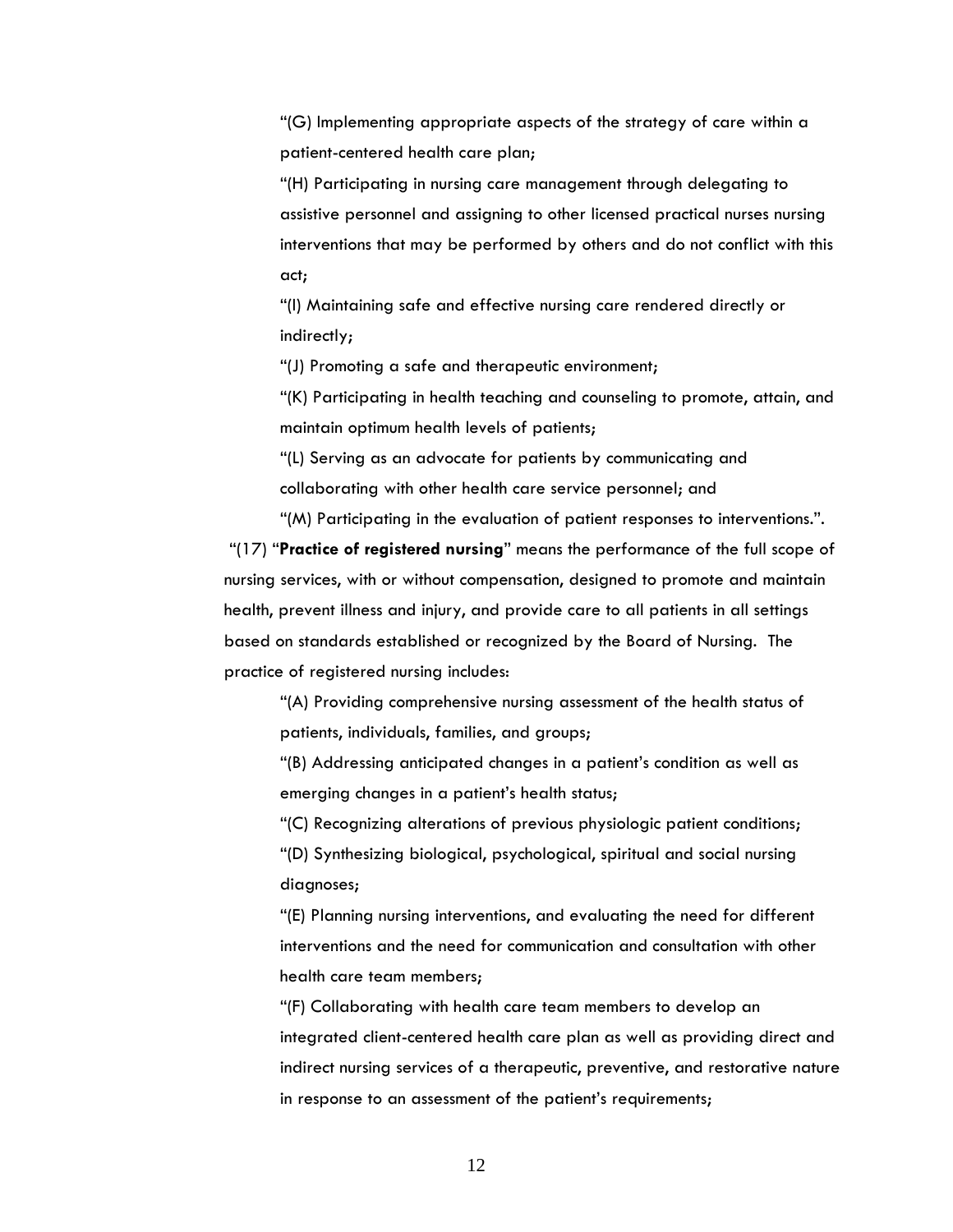"(G) Developing a strategy of nursing care for integration within the patient-centered health plan that establishes nursing diagnoses, sets goals to meet identified health care needs, determines nursing interventions, and implements nursing care through the execution of independent nursing strategies and regimens requested, ordered or prescribed by authorized health care providers;

"(H) Performing services such as:

"(i) Counseling;

"(ii) Educating for safety, comfort, and personal hygiene;

"(iii) Preventing disease and injury; and

- "(iv) Promoting the health of individuals, families, and communities;
- "(I) Delegating and assigning interventions to implement a plan of care;

"(J) Administering nursing services within a health care facility, including the delegation and supervision of direct nursing functions and the evaluation of the performance of these functions;

"(K) Delegating and assigning nursing interventions in the implementation of a plan of care along with evaluation of the delegated interventions; "(L) Providing for the maintenance of safe and effective nursing care rendered directly or indirectly as well as educating and training persons in the direct nursing care of patients;

"(M) Engaging in nursing research to improve methods of practice;

"(N) Managing, supervising, and evaluating the practice of nursing;

"(O) Teaching the theory and practice of nursing; and

"(P) Participating in the development of policies, procedures, and systems to support the patient.".

#### **§ 3-1201.03. Scope of chapter.**

(a) This chapter does not limit the right of an individual to practice a health occupation that he or she is otherwise authorized to practice under this chapter, nor does it limit the right of an individual to practice any other profession that he or she is authorized to practice under the laws of the District.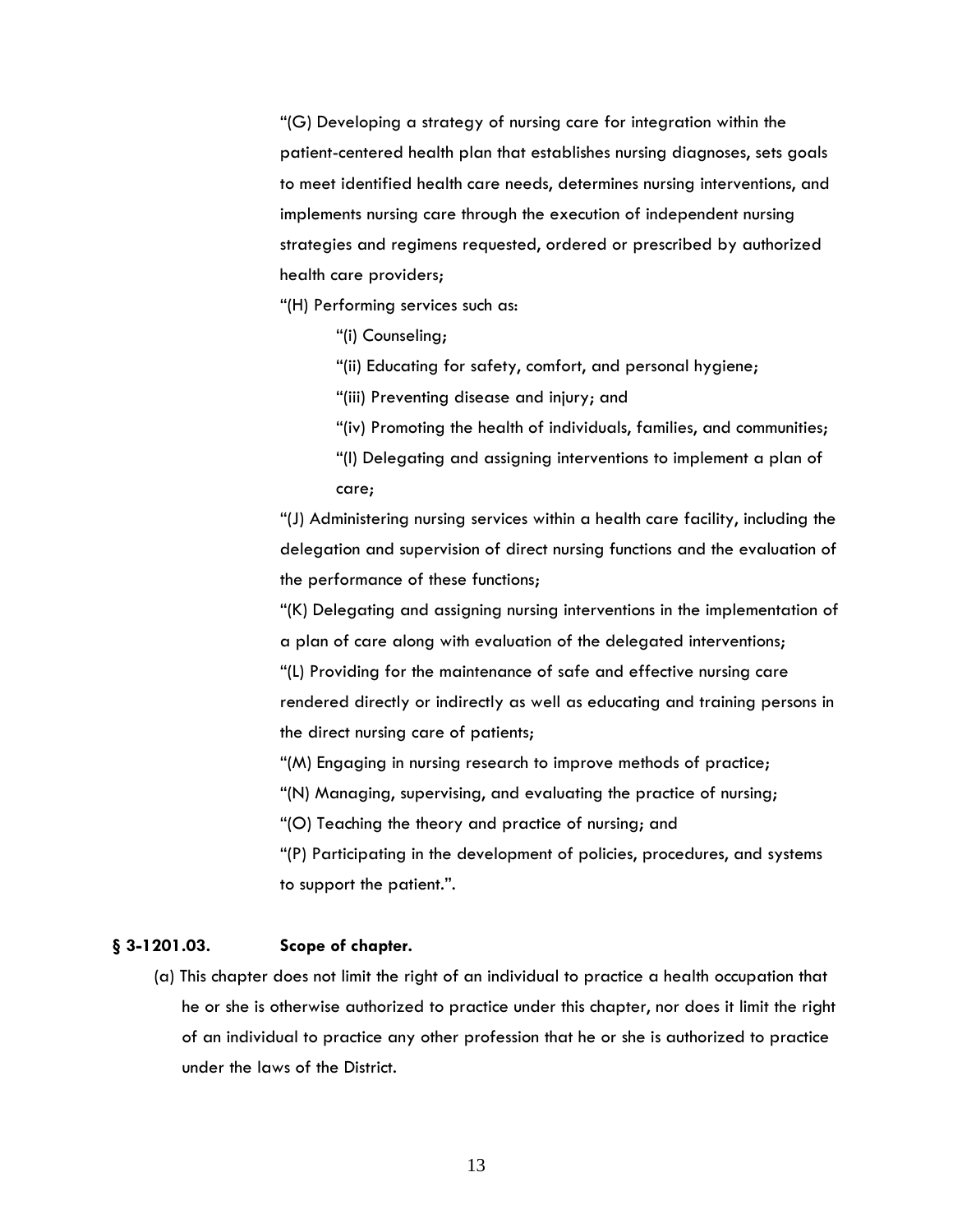- (b) The practices of health occupations regulated by this chapter are not intended to be mutually exclusive.
- (c) This chapter shall not be construed to prohibit the practice of a health occupation by an individual enrolled in a recognized school or college as a candidate for a degree or certificate in a health occupation, or enrolled in a recognized postgraduate training program provided that the practice is:
	- (1) Performed as a part of the individual's course of instruction;
	- (2) Under the supervision of a health professional who is either licensed to practice in the District or qualified as a teacher of the practice of the health occupation by the board charged with the regulation of the health occupation;
	- (3) Performed at a hospital, nursing home, or health facility operated by the District or federal government, a health education center, or other health-care facility considered appropriate by the school or college; and
	- (4) Performed in accordance with procedures established by the board charged with the regulation of the health occupation.
- (d) Nothing in this chapter shall be construed to require licensure for or to otherwise regulate, restrict, or prohibit individuals from engaging in the practices, services, or activities set forth in the paragraphs of this subsection if the individuals do not hold themselves out, by title, description of services, or otherwise, to be practicing any of the health occupations regulated by this chapter. Nothing in this subsection shall be construed as exempting any of the following categories from other applicable laws and regulations of the District or federal government:
- (e) This chapter shall not be construed to prohibit the practice of a health occupation by an individual who has filed an initial application for licensure in the health occupation and is awaiting action on that initial application, provided the practice is performed: (1) Under the supervision of a health professional licensed in the District; (2) At a hospital, nursing home, health facility operated by the District or federal government, or other health care facility considered appropriate by the Board; and (3) In accordance with any other requirements established by the Mayor.

#### **§ 3-1201.04. Persons licensed under prior law.**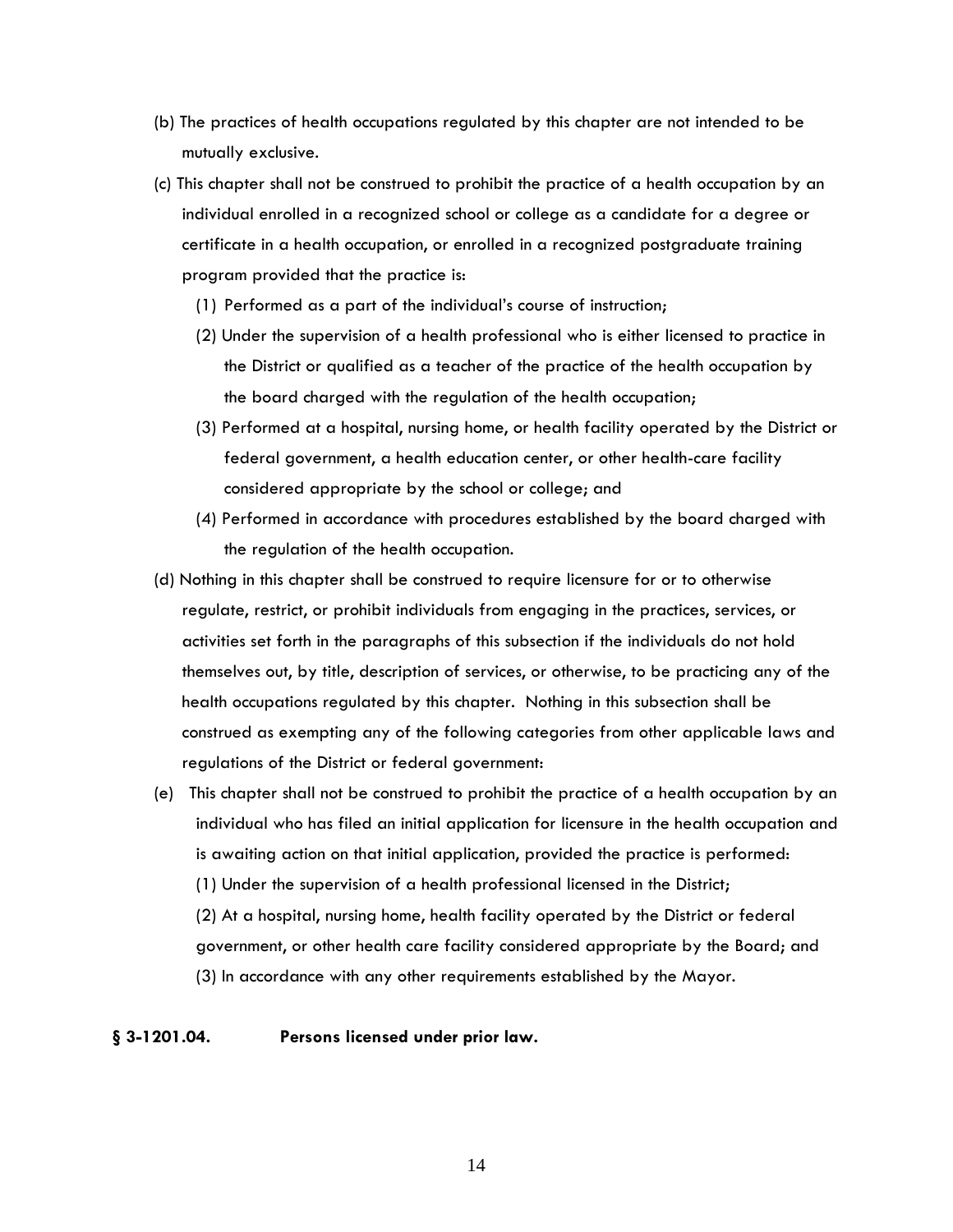- (a) Except as expressly provided to the contrary in this chapter, any person licensed, registered, or certified by any agency of the District established or continued by any statute amended, repealed, or superseded by this act is considered for all purposes to be licensed, registered, or certified by the appropriate health occupations board established under this chapter for the duration of the term for which the license, registration, or certification was issued, and may renew that authorization in accordance with the appropriate renewal provisions of this chapter.
- (b) Except as provided to the contrary in this chapter, an individual who was originally licensed, registered, or certified under a provision of law that has been deleted by this act continues to meet the education and experience requirements as if that provision had not been deleted.
- (c) Each employee of the Commission on Mental Health Services who was employed at St. Elizabeth's Hospital prior to October 1, 1987, and who accepted employment with the District government on October 1, 1987, without a break in service, shall, within 27 months of appointment by the District government, meet all licensure requirements. If the employee does not meet all licensure requirements, the employee shall be issued a limited license subject to the provisions, limitations, conditions, or restrictions that shall be determined by the appropriate board or commission. The limited license shall not exceed the term of employment with the Commission on Mental Health Services.

### **Subchapter II. Establishment of Health Occupation Boards and Advisory Committees; Membership; Terms.**

#### **§ 3-1202.04. Board of Nursing.**

- (a) There is established a Board of Nursing to consist of 11 members appointed by the Mayor with the advice and consent of the Council.
- (b)(1) The Board shall regulate the practice of advanced practice registered nursing, registered nursing, and practical nursing. Advanced practice registered nursing includes, but is not limited to, the categories of nurse midwife, nurse anesthetist, nurse-practitioner, and clinical nurse specialist.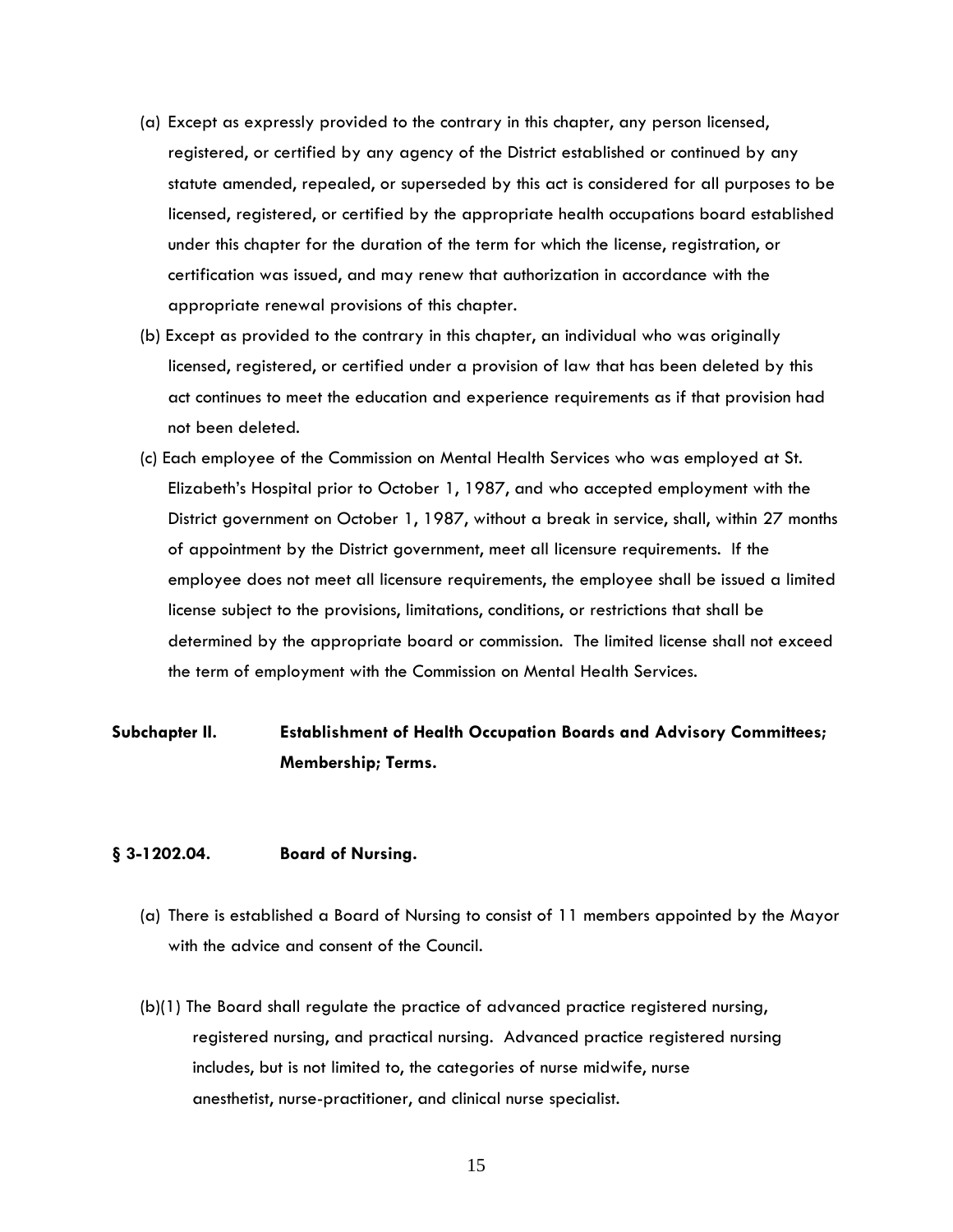- (2) The Board shall recommend for promulgation by the Mayor minimum curricula and standards for the accreditation of nursing schools and programs, and shall accredit those District of Columbia schools and programs which meet the standards established. The Board may also recommend to the Mayor rules governing the procedure for the granting and withdrawal of accreditation.
- (c) Of the members of the Board, 7 shall be registered nurses licensed and practicing in the District; 2 shall be practical nurses licensed in the District; and 2 shall be consumer members.
- (d) Except as provided in subsection (e) of this section, members of the Board shall be appointed for terms of 3 years.
- (e) Of the members initially appointed under this section, 3 shall be appointed for a term of 1 year, 4 shall be appointed for a term of 2 years, and 4 shall be appointed for a term of 3 years. The terms of the members first appointed shall begin on the date that a majority of the first members are sworn in, which shall become the anniversary date for all subsequent appointments.
- "(f) The Mayor shall appoint an executive director who shall be a full-time employee of the District to administer and implement the orders of the Board in accordance with this title and rules and regulations issued pursuant to this title.".

#### **Subchapter IV. General Provisions Relating to Health Occupations Boards.**

#### **§ 3-1204.01. Qualifications of members.**

- (a) The members of each board shall be residents of the District at the time of their appointments and while they are members of the Board.
- (b)(1) Each professional member of a board, in addition to the requirements of subsection (a) of this section, shall have been engaged in the practice of the health occupation regulated by the board for at least 3 years preceding appointment.
	- (2) The advanced registered nurse members initially appointed to the Board of Nursing shall be licensed in the District as registered nurses, shall meet the qualifications of this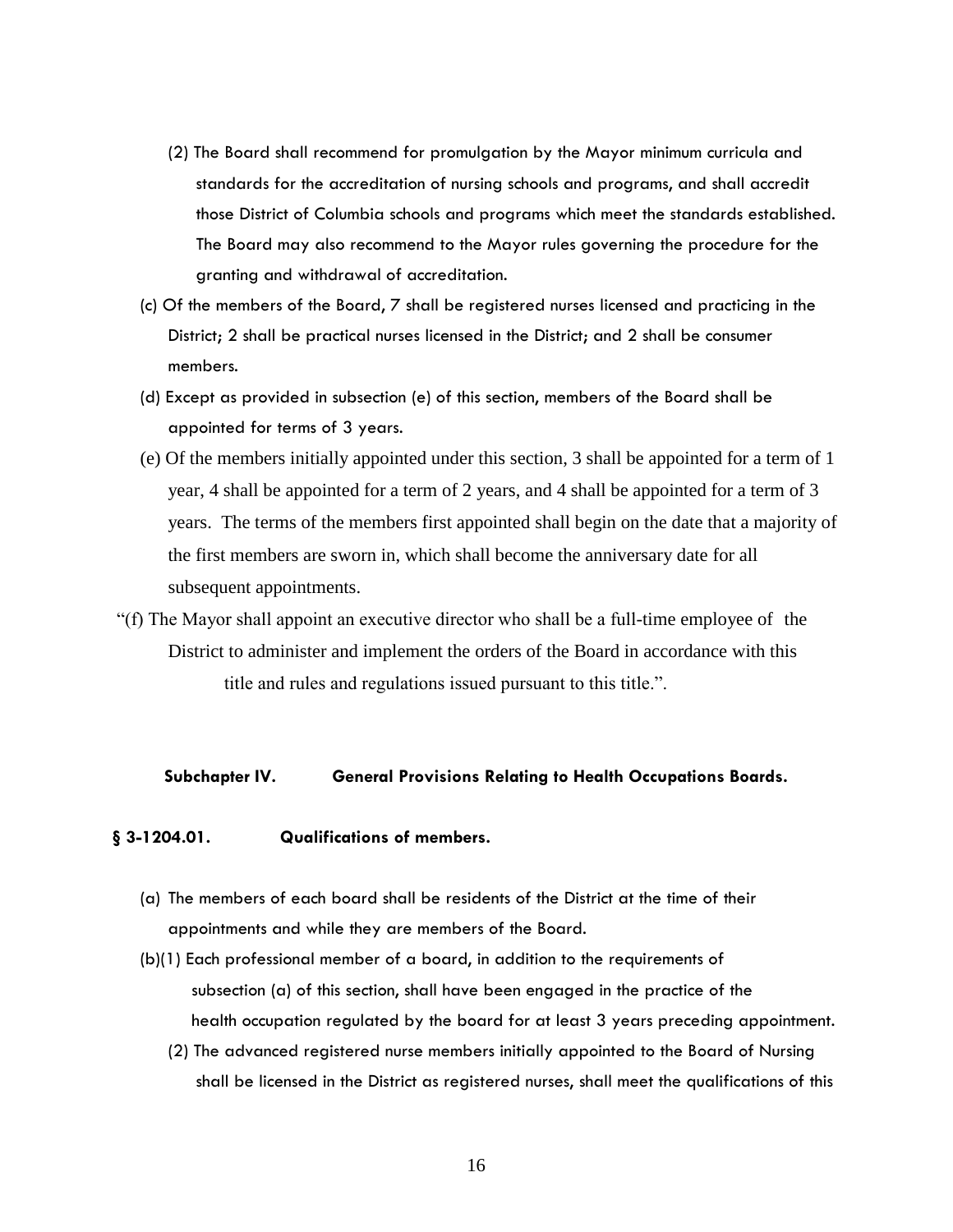chapter to practice their respective specialties, shall have practiced their respective specialties for at least 3 years preceding appointment, and shall file a timely application for certification to practice their respective specialties.

- (c) Each consumer member of a board, in addition to the requirements of subsection (a) of this section, shall:
	- (1) Be at least 18 years old;
	- (2) Not be a health professional or in training to become a health professional;
	- (3) Not have a household member who is a health professional or is in training to become a health professional; and
	- (4) Not own, operate, or be employed in or have a household member who owns, operates, or is employed in a business which has as its primary purpose the sale of goods or services to health professionals or health-care facilities.
- (d) Within the meaning of subsection (c) of this section, the term "household member" means a relative, by blood or marriage, or a ward of an individual who shares the individual's actual residence.
- (e) The office of a member of a board of advisory committee shall be forfeited upon the member's failure to maintain the qualifications required by this chapter.
- (f) Each professional member of a board of advisory committee shall disqualify himself or herself from acting on his or her own application for licensure or license renewal or on any other matter related to his or her practice of a health occupation.

#### **§3-1204.02 Terms of members; filling of vacancies.**

- (a) The terms of members of a board or advisory committee, after the initial terms, shall expire on the 3<sup>rd</sup> anniversary of the date the  $1<sup>st</sup>$  members constituting a quorum take the oath of office.
- (b) At the end of a term, a member shall continue to serve until a successor is appointed and sworn into office.
- (c) A vacancy on a board or advisory committee shall be filled in the same manner as the original appointment was made.
- (d) A member appointed to fill a vacancy shall serve only until the expiration of the term or until a successor is appointed and sworn into office.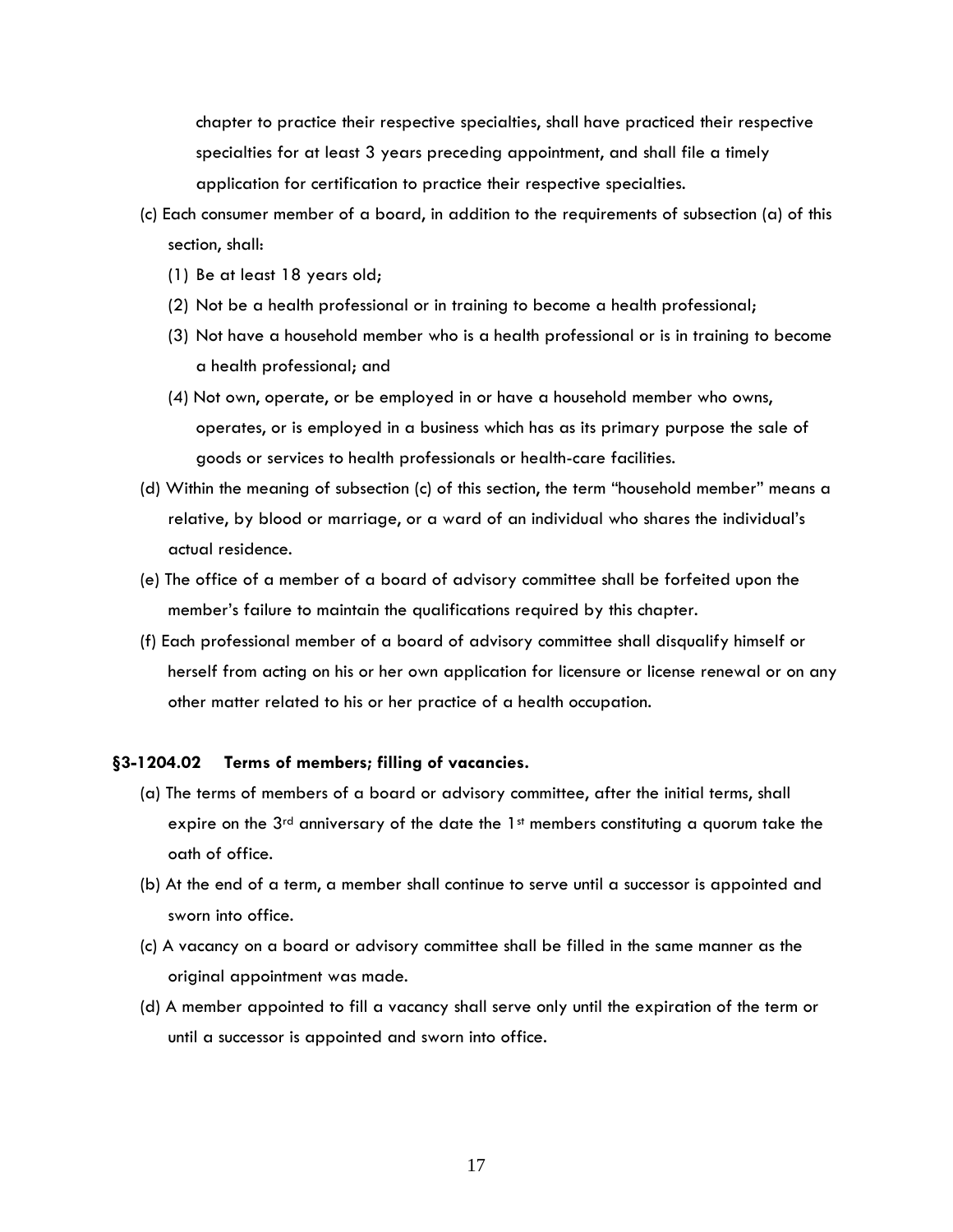#### **§ 3-1204.03. Limitation on consecutive terms.**

No member of a board or advisory committee shall be appointed to serve more than 3 full consecutive 3-year terms.

#### **§ 3-1204.04. Removal.**

- (a) The Mayor may remove a member of a board or advisory committee for incompetence, misconduct, or neglect of duty, after due notice and a hearing.
- (b) The failure of a member of a board or advisory committee to attend at least  $\frac{1}{2}$  of the regular, scheduled meetings of the board or advisory committee within a 12-month period shall constitute neglect of duty within the meaning of subsection (a) of this section.

#### **§ 3-1204.05. Officers; meetings; quorum.**

- (a) From among the members of each board and advisory committee, the Mayor shall designate a chairperson.
- (b) Each board and advisory committee shall determine the times and places of its meetings and shall publish notice of regular meetings at least 1 week in advance in the District of Columbia Register.
- (c) A majority of the members of each board and advisory committee shall constitute a quorum.

#### **§ 3-1204.06. Compensation.**

Members of each board and advisory committee shall be entitled to receive compensation in accordance with **§** 1-611.08, and in addition shall be reimbursed for reasonable travel and other expenses incurred in the performance of their duties.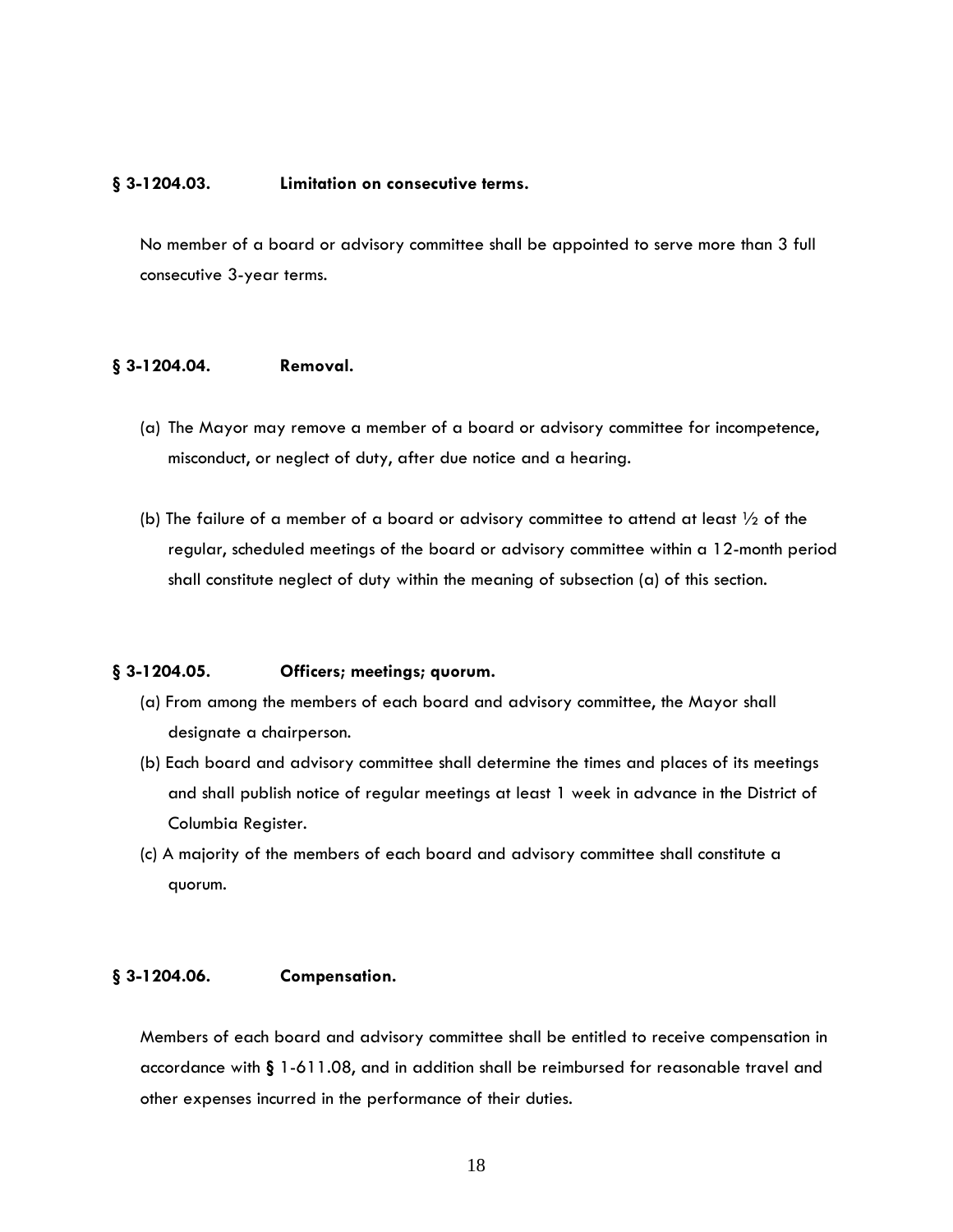#### **§ 3-1204.07. Staff.**

For each board, the Mayor may set the compensation of personnel he or she deems advisable, subject to available appropriations, in accordance with Chapter 6 of Title 1.

#### **§ 3-1204.08. General powers and duties.**

Each board shall:

- (1) Administer and enforce the provisions of this chapter, and rules and regulations issued pursuant to this chapter, related to the health occupation regulated by the board;
- (2) Evaluate the qualifications and supervise the examinations of applicants for licenses, either personally or through the use of consultant services;
- (3) Make recommendations to the Mayor, upon request by the Mayor or when the board determines it necessary, for standards and procedures to be used in determining the acceptability of foreign education and training programs as substantially equivalent to the requirements of this chapter;
- (4) Issue licenses to qualified applicants;
- (5) Issue subpoenas, examine witnesses, and administer oaths;
- (6) Receive and review complaints of violations of this chapter or rules and regulations issued pursuant to this chapter;
- (7) Request the Mayor, on its own initiative or on the basis of a complaint, to conduct investigations of allegations of practices violating the provisions of this chapter with respect to the health occupation regulated by the board; and
- (8) Conduct hearings and keep records and minutes necessary to carry out its functions.
- (9) Issue advisory opinions regarding compliance with acceptable standards of practice.

#### **§ 3-1204.09. Fees.**

The Mayor is authorized to establish a fee schedule for all services related to the regulation of all health occupations under this chapter, in accordance with the requirements of District law.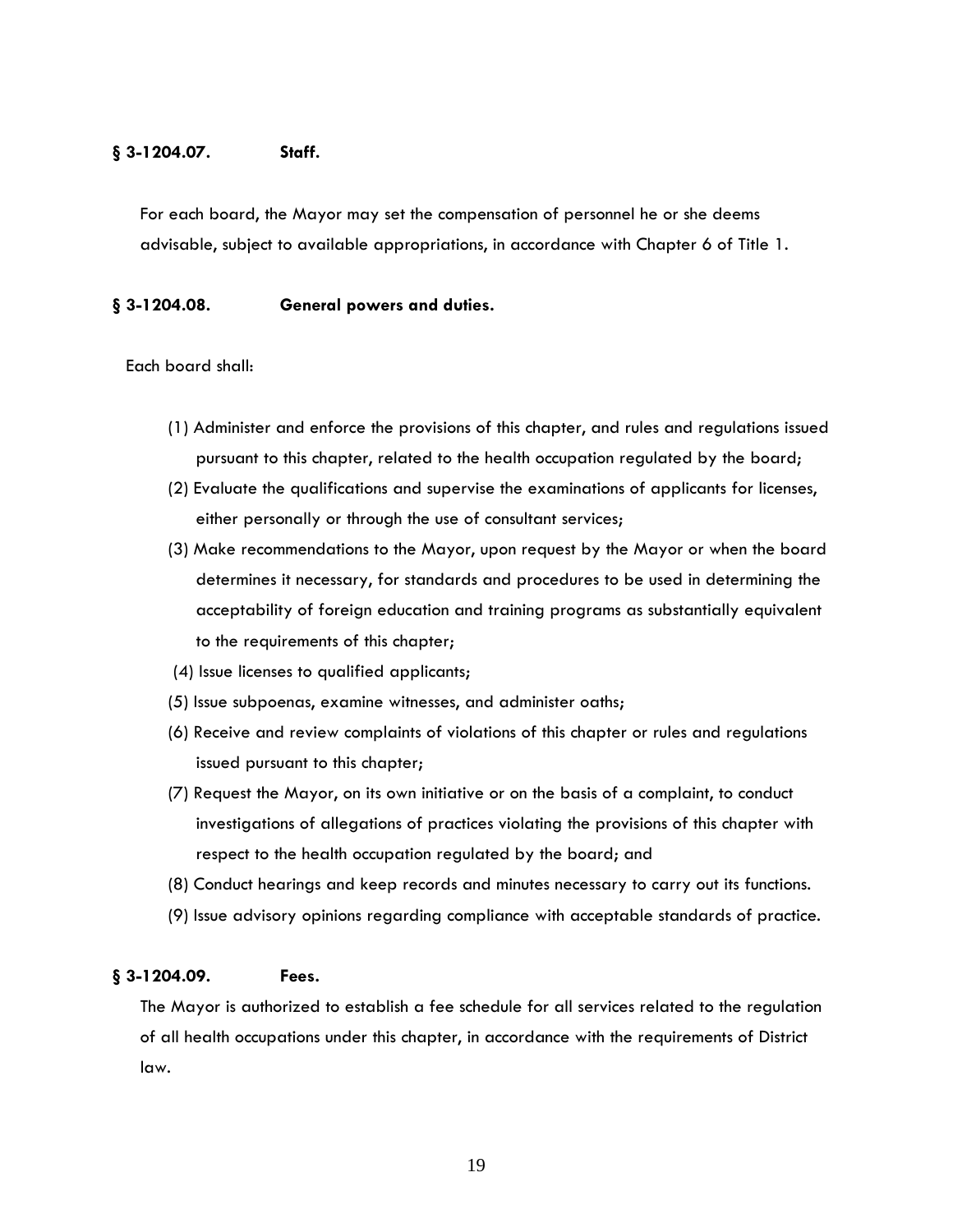#### **§ 3-1204.10. Disposition of funds.**

All fees, civil fines, and other funds collected pursuant to this chapter shall be deposited to the General Fund of the District.

#### **§ 3-1204.11. Annual report.**

Each board shall, before January 1 of each year, submit a report to the Mayor and the Council of its official acts during the preceding fiscal year.

#### **Subchapter V. Licensing of Health Professionals.**

#### **§ 3-1205.01. License required.**

A license issued pursuant to this chapter is required to practice medicine, acupuncture, chiropractic, registered nursing, practical nursing, dentistry, dental hygiene, dietetics, massage therapy, nutrition, nursing home administration, occupational therapy, optometry, pharmacy, physical therapy, podiatry, psychology, social work, professional counseling, and respiratory care or to practice as a physician assistant or occupational therapy assistant in the District, except as provided in this chapter. A certification issued pursuant to this chapter is required to practice advanced practice registered nursing.

#### **§ 3-1205.02. Exemptions.**

The provisions of this chapter prohibiting the practice of health occupation without a license shall not apply:

- (1) To an individual who administers treatment or provides advice in any case of emergency;
- (2) To an individual employed in the District by the federal government, while he or she is acting in the official discharge of the duties of employment;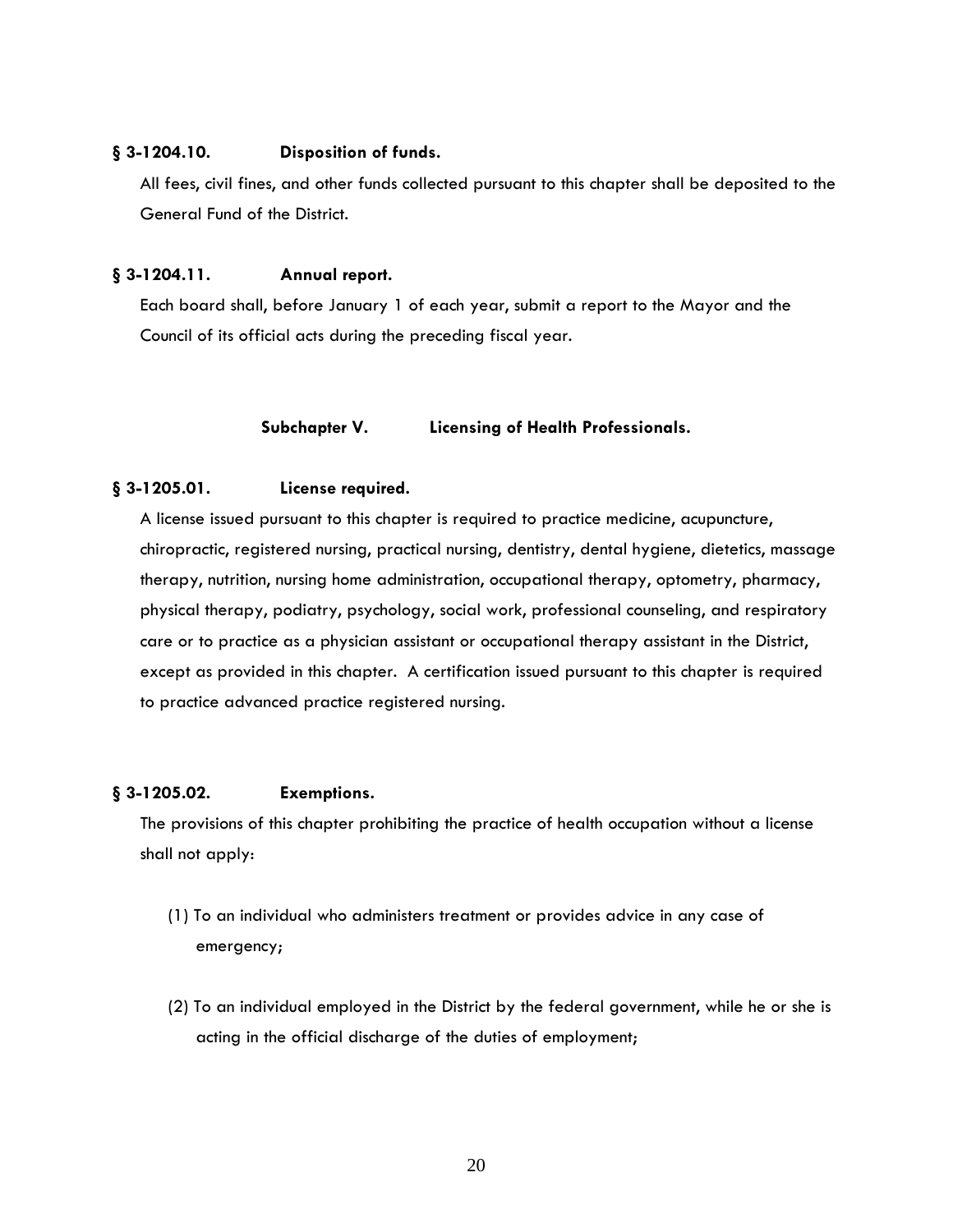- (3) To an individual, licensed to practice a health occupation in a state, who is called from the state in professional consultation by or on behalf of a specific patient to visit, examine, treat, or advise the specific patient in the District, or to give a demonstration, or clinic in the District, provided that the individual engages in the consultation, demonstration, or clinic in affiliation with a comparable health professional licensed pursuant to this chapter;
- (4) To a health professional who is authorized to practice a health occupation in any state adjoining the District who treats patients in the District if:
	- (A) The health professional does not have an office or other regularly appointed place in the District to meet patients;
	- (B) The health professional registers with the appropriate board and pays the registration fee prescribed by the board prior to practicing in the District; and
	- (C) The state in which the individual is licensed allows individuals licensed by the District in that particular health profession to practice in that state under the conditions set forth in this subsection.
	- (D) Notwithstanding the provisions of subparagraphs (A), (B), and (C) of this paragraph, a health professional practicing in the District pursuant to this paragraph shall not see patients or clients in the office or other place of practice of a District licensee, or otherwise circumvent the provisions of this chapter.

#### **§ 3-1205.03. General qualifications of applicants.**

- (a) An individual applying for a license under this chapter shall establish to the satisfaction of the board regulating the health occupation that the individual:
	- (1) Has not been convicted of an offense which bears directly on the fitness of the individual to be licensed;
	- (2) Is at least 18 years of age;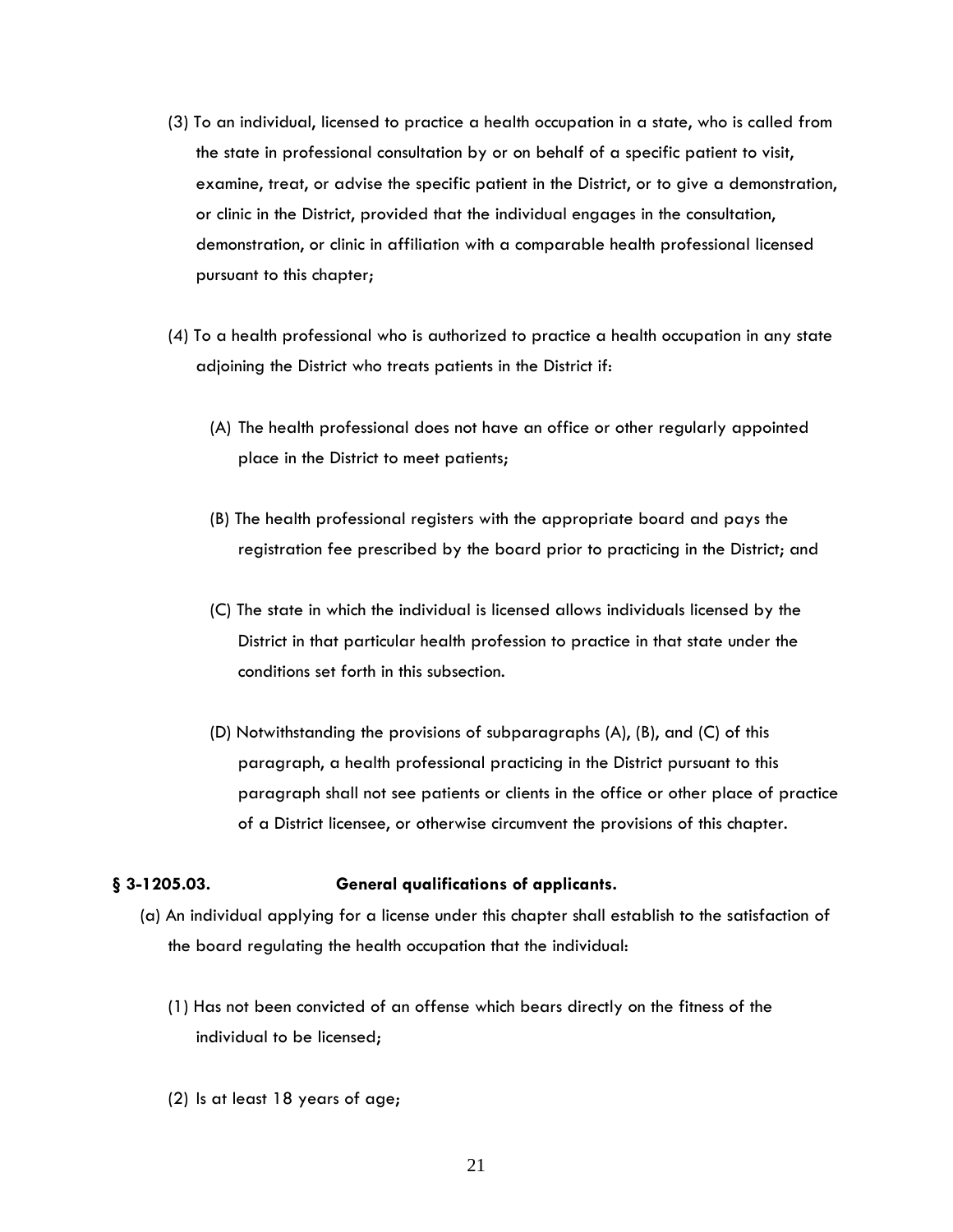- (3) Has successfully completed the additional requirements set forth in § 3-1205.04 and subchapters VI, VII, and VIII of this chapter, as applicable;
- (4) Has passed an examination, administered by the board or recognized by the Mayor pursuant to § 3-1205.06, to practice the health occupation; and
- (5) Meets any other requirements established by the Mayor by rule to assure that the applicant has had the proper training, experience, and qualifications to practice the health occupation.
- (b) The board may grant a license to a applicant whose education and training in the health occupation has been successfully completed in a foreign school, college, university, or training program if the applicant otherwise qualifies for licensure and if the board determines, in accordance with rules issued by the Mayor, that the education and training are substantially equivalent to the requirements of this chapter in assuring that the applicant has the proper training, experience, and qualifications to practice the health occupation.
- (c) The board may deny a license to an applicant whose license to practice a health occupation was revoked or suspended in another state if the basis of the license revocation or suspension would have caused a similar result in the District, or if the applicant is the subject of pending disciplinary action regarding his or her right to practice in another state.
- (d) The references in § 3-1205.04 and subchapters VI, VII, and VIII of this chapter to named professional organizations and governmental entities for purposes of accreditation or the administration of national examinations shall be considered to refer to successor organizations or entities upon a determination by the Mayor that the successor is substantially equivalent in standards and purposes as the organization or entity named in this chapter.

#### **§ 3-1205.04. Additional qualifications of applicants.**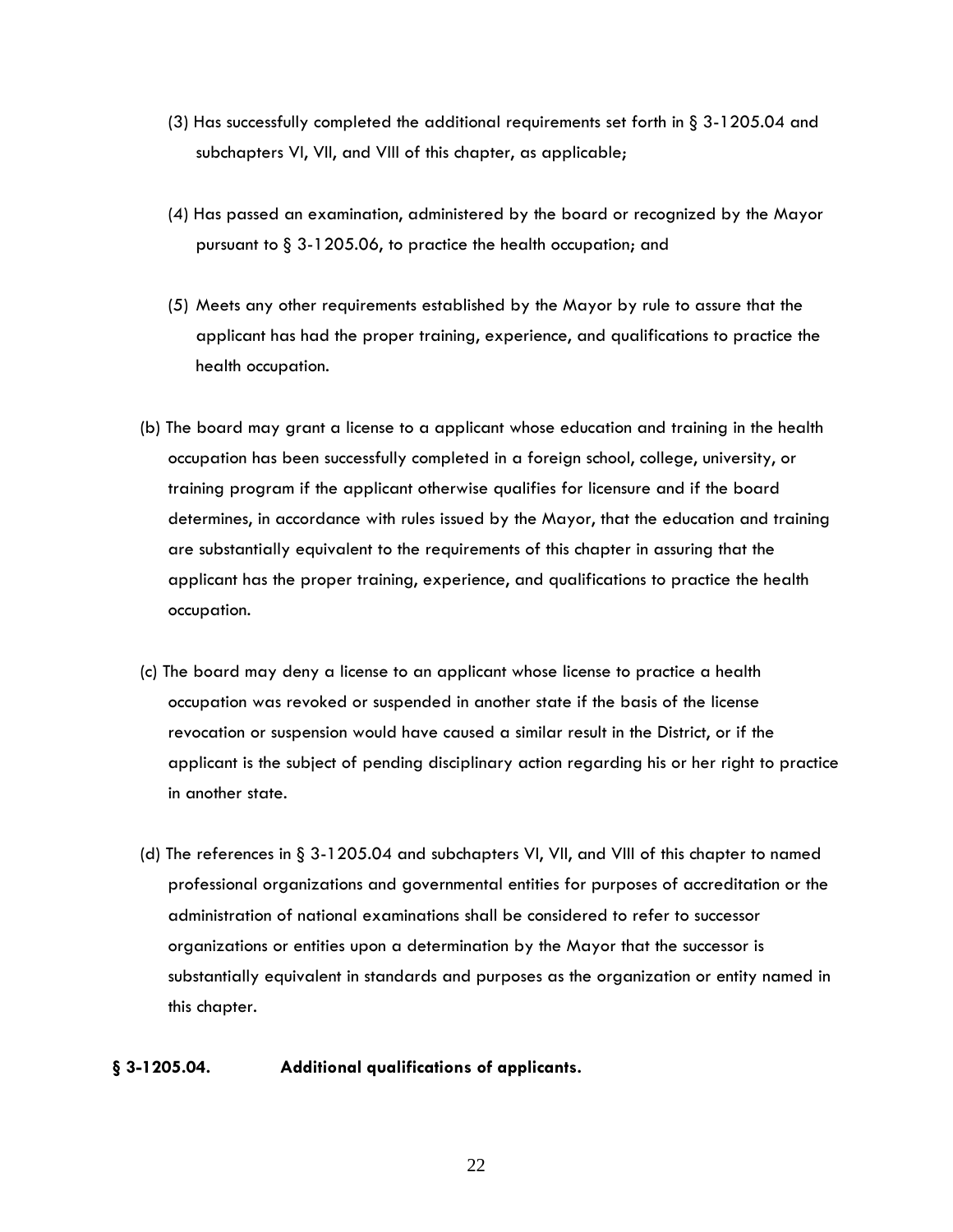"(m) An individual applying for a license to practice practical nursing under this chapter shall establish to the satisfaction of the Board of Nursing that the individual has successfully completed an educational program in practical nursing that is approved by the Board or by a state board of nursing with standards substantially equivalent to the standards of the District of Columbia.".

(n) An individual applying for a license to practice registered nursing under this chapter shall establish to the satisfaction of the Board of Nursing that the individual has successfully completed an educational program in registered nursing approved by the Board or by a state board of nursing with standards substantially equivalent to the standards of the District.

#### **§ 3-1205.05. Application for license.**

- (a) An applicant for a license shall:
	- (1) Submit an application to the board regulating the health occupation on the form required by the board; and
	- (2) Pay the applicable fees established by the Mayor.
- (b) The social security number of each applicant for a license issued pursuant to this chapter shall be recorded on the application. If a number other than the social security number is used on the face of the license, the issuing agency or entity shall keep the applicant's social security number on file and the applicant shall be so advised.

#### **§ 3-1205.06. Examinations.**

- (a) An applicant who otherwise qualifies for a license is entitled to be examined as provided by this chapter.
- (b)(1) Each board that administers examinations shall give examinations to applicants at least twice a year at times and places to be determined by the Board.
	- (2) When the Mayor, pursuant to subsection (e)(2) of this section, determines that a national examination is acceptable, then the frequency, time, and place that the national examination is given shall be considered acceptable and in accordance with this chapter.
- (c) Each board shall notify each qualified applicant of the time and place of examination.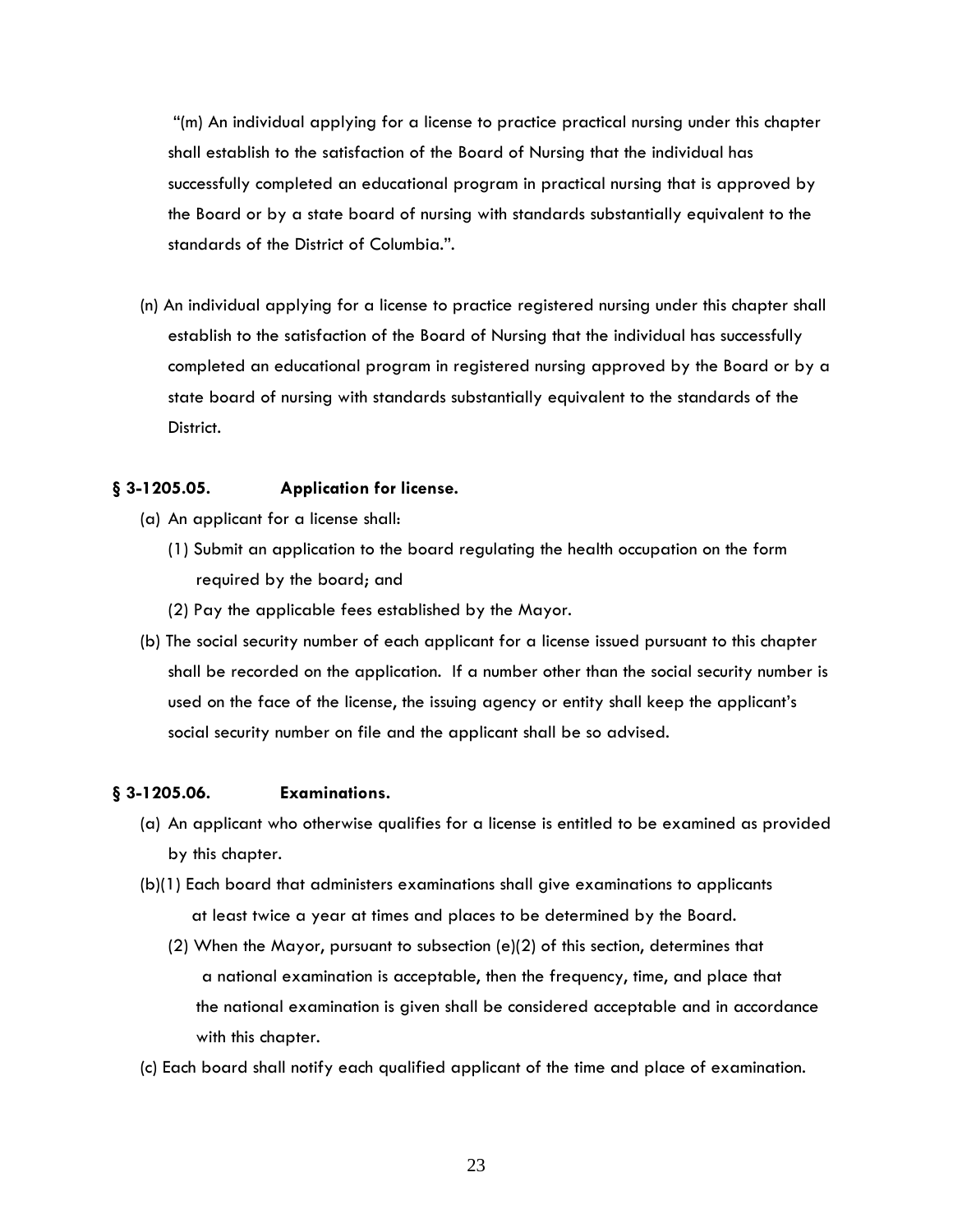- (d) Except as otherwise provided by this chapter, each board shall determine the subjects, scope, form, and passing score for examinations to assess the ability of the applicant to practice effectively the health occupation regulated by the board.
- (e) Each board, in its discretion, may waive the examination requirerments:
	- (1) For any applicant who meets the requirements of  $\S 3-1205.07$  for licensure by reciprocity or endorsement; or
	- (2) For any person who has been certified by a national examining board if the Mayor determines by rule that the examination was as effective for the testing of professional competence as that required in the District.

#### **§ 3-1205.07. Reciprocity and endorsement.**

Each board shall issue a license by reciprocity or endorsement to an applicant:

- (1) Who is licensed or certified and in good standing under the laws of another state with requirements which, in the opinion of the Board, were substantially equivalent at the time of licensure to the requirements of this chapter, and which state admits health professionals licensed by the District in a like manner; or
- (2) Who is certified or accredited by a recognized national accrediting association, acceptable to the Board, as a qualified professional according to standards that were the substantial equivalent at the time of the certification or accreditation to the standards for that profession as set forth in this chapter and who has continually remained in good standing with the certifying or accrediting association from the date of certification or accrediting until the date of licensing; and
- (3) Who pays the applicable fees established by the Mayor.

#### **§ 3-1205.08. Issuance of license.**

Each board shall issue a license to an applicant who meets the requirements of this chapter and rules and regulations issued pursuant to this chapter to practice the health occupation regulated by the board.

#### **§ 3-1205.09. Scope of license.**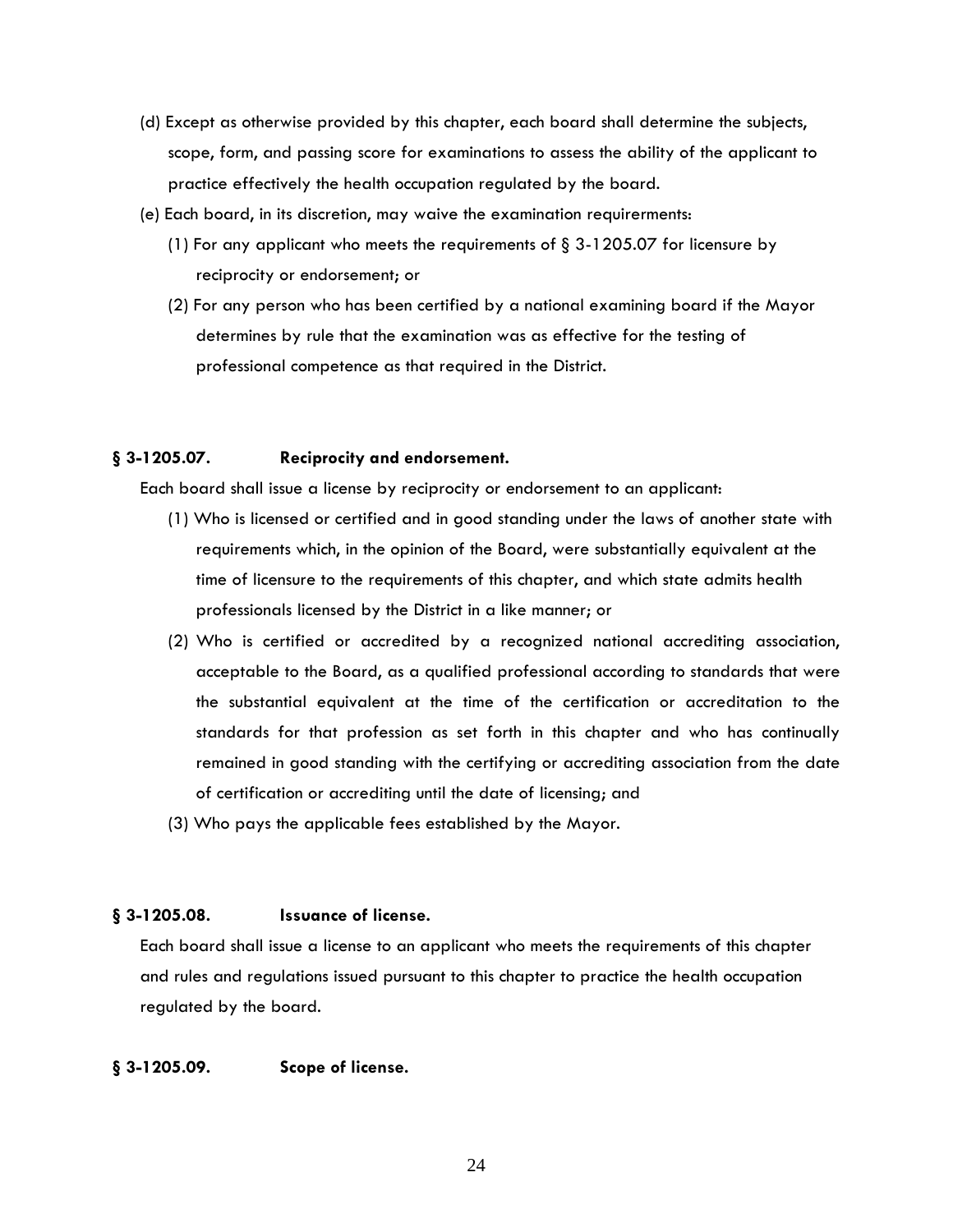- (a)(1) A person licensed under this chapter to practice a health occupation is authorized to practice that occupation in the District while the license is effective.
	- (2) A person certified to practice advanced registered nursing is authorized to practice the specialty for which he or she has been certified by the Board of Nursing.
- (b) An individual who fails to renew a license to practice a health occupation shall be considered to be unlicensed and subject to the penalties set forth in this chapter and other applicable laws of the District, if he or she continues to practice the health occupation.

#### **§ 3-1205.10. Term and renewal of licenses.**

- (a) A license expires 1 year from the date of its first issuance or renewal unless renewed by the board that issued it as provided in this section, except that the Mayor, by rule, may provide for a period of licensure of not more than 3 years.
- (b) The Mayor may establish by rule continuing education requirements as a condition for renewal of licenses under this section.
- (c) At least 30 days before the license expires, or a greater period as established by the Mayor by rule, each board shall send to the licensee, by first class mail to the last known address of the licensee, a renewal notice that states:
	- (1) The date on which the current license expires;
	- (2) The date by which the renewal application must be received by the board for renewal to be issued and mailed before the license expires; and
	- (3) The amount of the renewal fee.
- (d) Before the license expires, the licensee may renew it for an additional term, if the licensee:
	- (1) Submits a timely application to the board;
	- (2) Is otherwise entitled to be licensed;
	- (3) Pays the renewal fee established by the Mayor; and
	- (4) Submits to the board satisfactory evidence of compliance with any continuing education requirements established by the board for license renewal.
- (e) Each board shall renew the license of each licensee who meets the requirements of this section.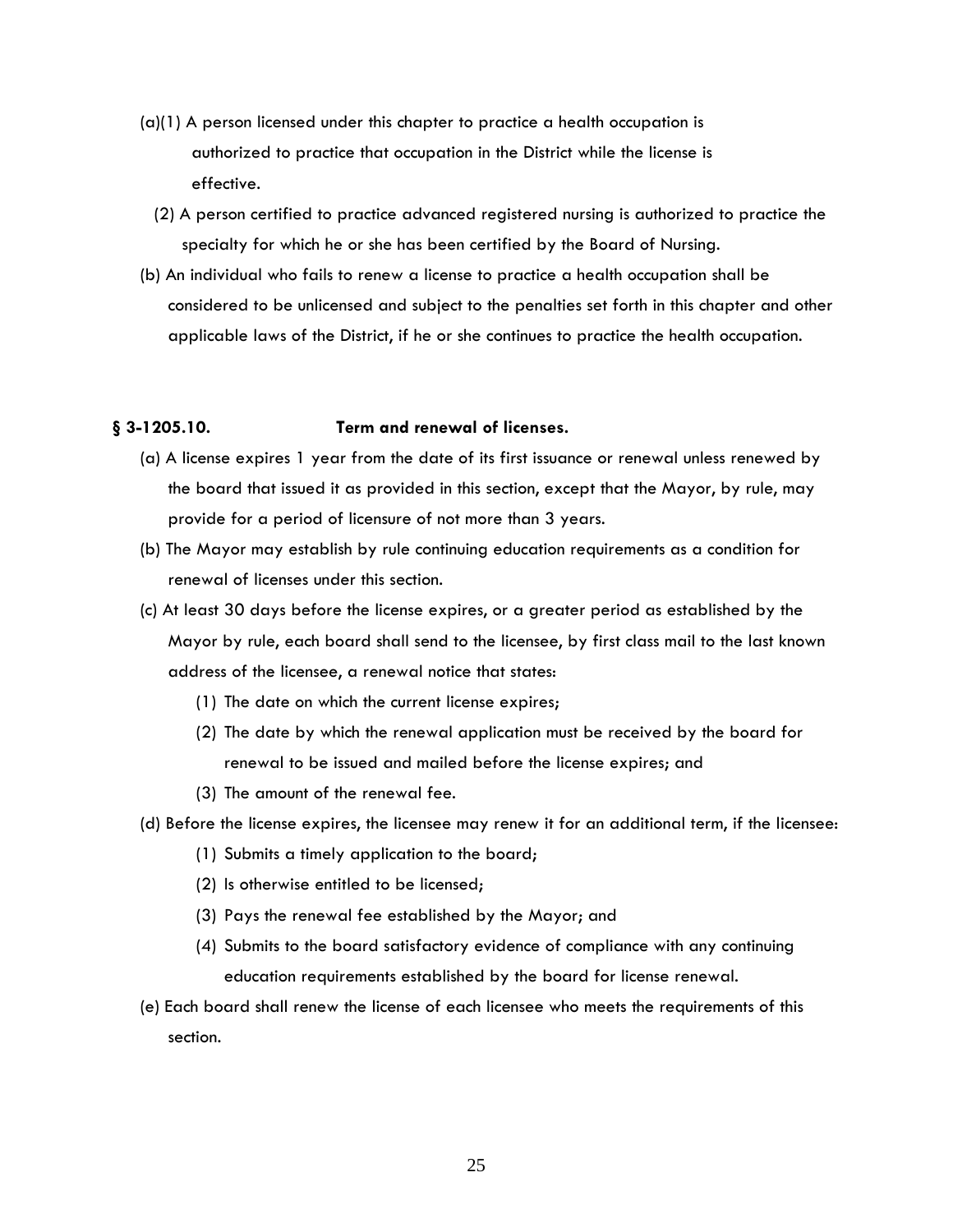#### **§ 3-1205.11. Inactive status.**

- (a) Upon application by a licensee and payment of the inactive status fee established by the Mayor, each board shall place a licensee on inactive status.
- (b) While on inactive status, the individual shall not be subject to the renewal fee and shall not practice, attempt to practice, or offer to practice the health occupation in the District.
- (c) Each board shall issue a license to an individual who is on inactive status and who desires to resume the practice of a health occupation if the individual:
	- (1) Pays the fees established by the Mayor;
	- (2) Complies with the continuing education requirements in effect when the licensee seeks to reactivate the license; and
	- (3) Complies with the current requirements for renewal of licenses.

#### **§ 3-1205.12. Reinstatement of expired licenses.**

- (a) If a health professional fails for any reason to renew the license issued under this subchapter, the board regulating the health occupation shall reinstate the license if the health professional:
	- (1) Applies to the board for reinstatement of the license within 5 years after the license expires;
	- (2) Complies with current requirements for renewal of a license as set forth in this subchapter;
	- (3) Pays a reinstatement fee established by the Mayor; and
	- (4) Submits to the board satisfactory evidence of compliance with the qualifications and requirements established under this subchapter for license reinstatements.
- (b) The board shall not reinstate the license of a health professional who fails to apply for reinstatement of a license within 5 years after the license expires. The health professional may become licensed by meeting the requirements then in existence for obtaining an initial license under this subchapter.

#### **§ 3-1205.13. Display of licenses; change of address.**

(a) Each licensee shall display the license conspicuously in any and all places of business or employment of the licensee.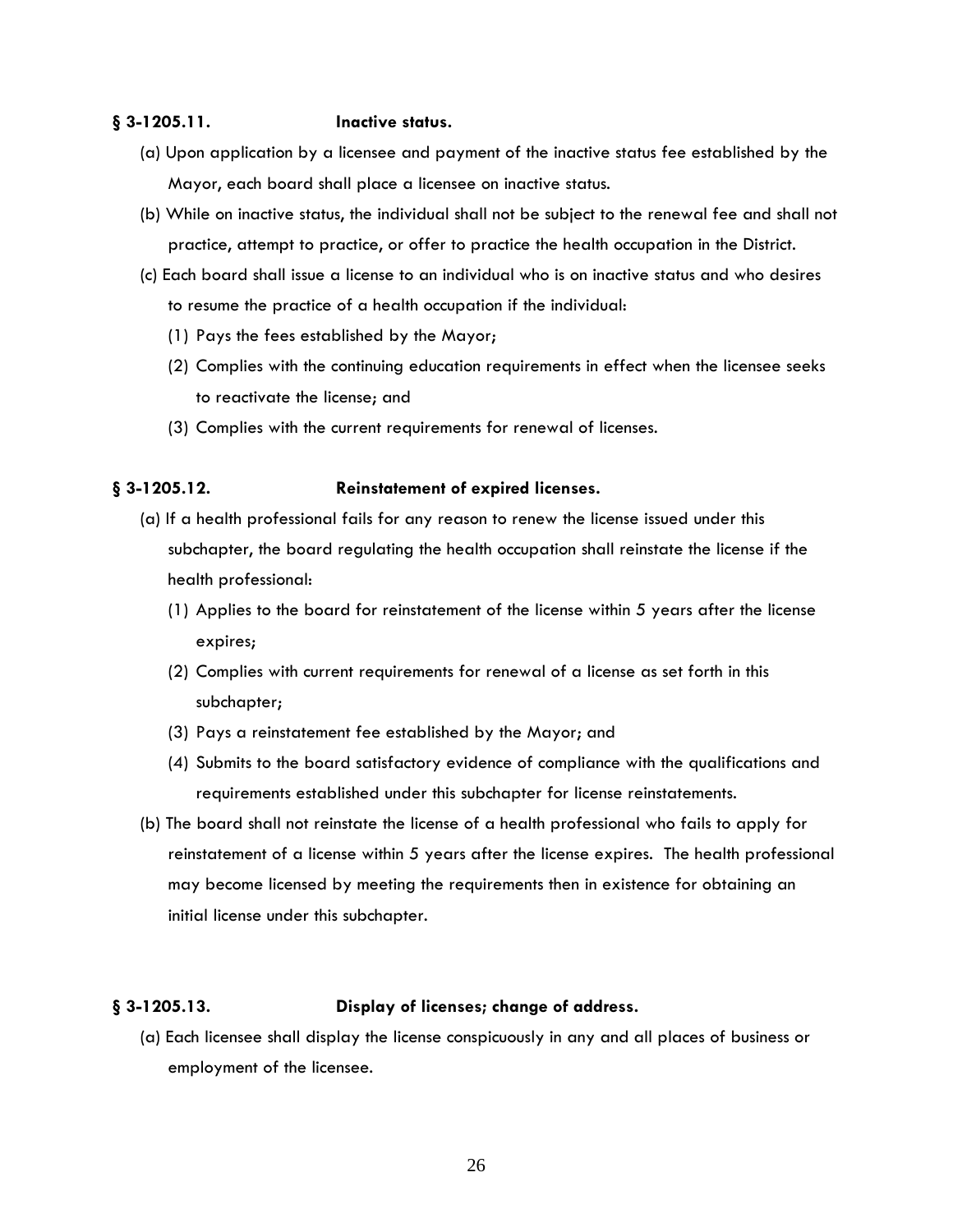- (b) Each licensee shall notify the board of any change of address of the place of residence or place of business or employment within 30 days after the change of address.
- (c) Each licensee shall be subject to the penalties provided by this chapter for failure to comply with the requirements of this section.

### **§ 3-1205.14. Revocation, suspension, or denial of license or privilege; civil penalty; reprimand.**

- (a) Each board, subject to the right of a hearing as provided by this subchapter, on an affirmative vote of a majority of its members then serving, may take 1 or more of the disciplinary actions provided in subsection (c) of this section against any applicant, licensee, or person permitted by this subchapter to practice the health occupation regulated by the board in the District who:
	- (1) Fraudulently or deceptively obtains or attempts to obtain a license for an applicant or licensee or for another person;
	- (2) Fraudulently or deceptively uses a license;
	- (3) Is disciplined by a licensing or disciplinary authority or convicted or disciplined by a court of any jurisdiction for conduct that would be grounds for disciplinary action under this section;

(4) Has been convicted in any jurisdiction of any crime involving moral turpitude, if the offense bears directly on the fitness of the individual to be licensed;

- (5) Is professionally or mentally incompetent or physically incapable;
- (6) Is addicted to, or habitually abuses, any narcotic or controlled substance as defined by Unit A of Chapter 9 of Title 48;
- (7) Provides, or attempts to provide, professional services while under the influence of alcohol or while using any narcotic or controlled substance as defined by Unit A of chapter 9 of title 48, or other drug in excess of therapeutic amounts or without valid medical indication;
- (8) Willfully makes or files a false report or record in the practice of a health occupation;
- (9) Willfully fails to file or record any medical report as required by law, impedes or obstructs the filing or recording of the report, or induces another to fail or file or record the report;

(10) On proper request in accordance with law, fails to provide details of a patient's medical record to a hospital or another health professional licensed under this chapter or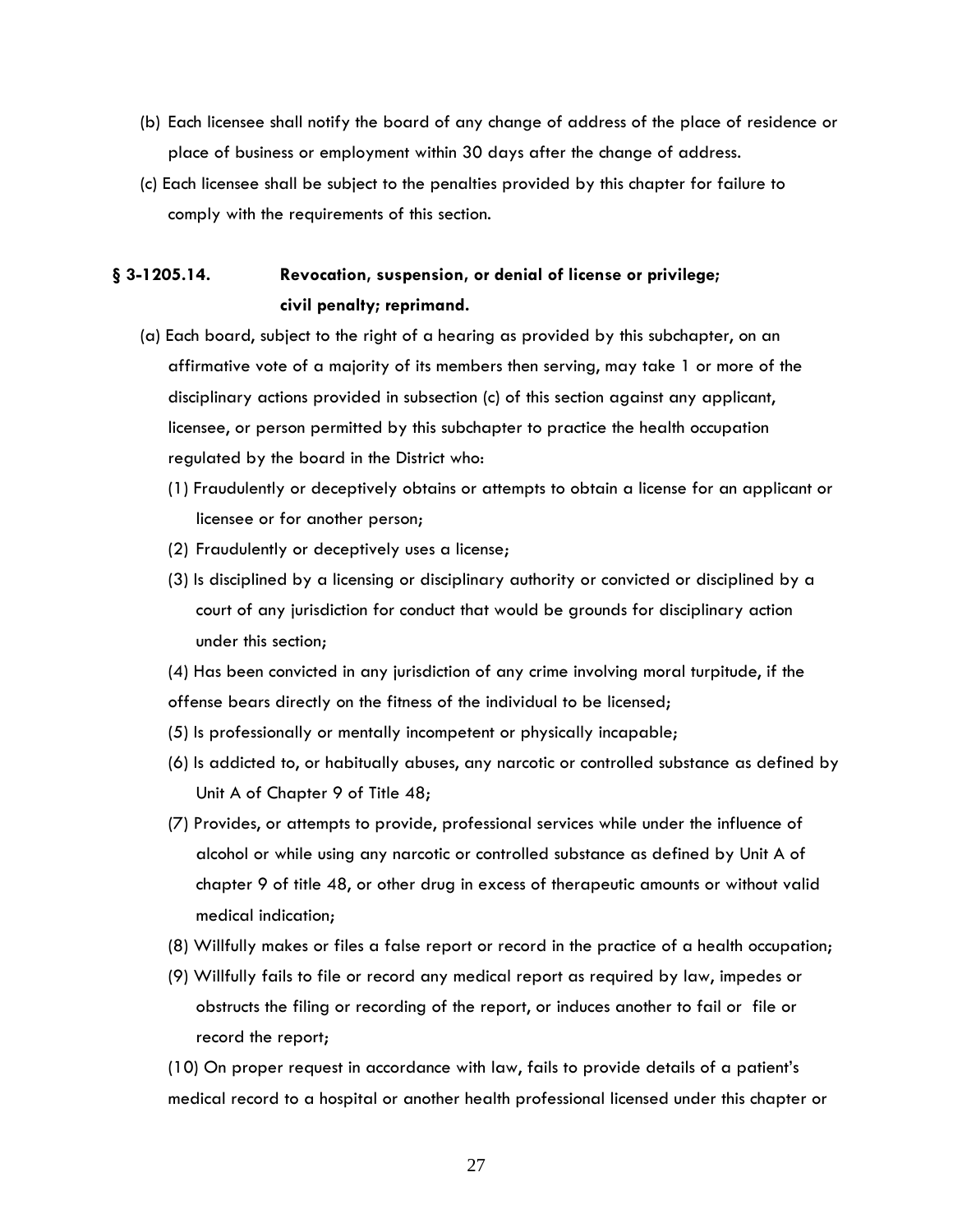under the laws of another jurisdiction;

(11) Willfully makes a misrepresentation in treatment;

(12) Willfully practices a health occupation with an unauthorized person or aids an unauthorized person in the practice of a health occupation;

(13) Submits false statements to collect fees for which services are not provided or submits statements to collect fees for services which are not medically necessary; (14) Pays or agrees to pay anything of value to, or to split or divide fees for professional services with, any person for bringing or referring a patient;

(15) Fails to pay a civil fine imposed by a board, other administrative officer, or court;

(16) Willfully breaches a statutory, regulatory, or ethical requirement of confidentiality with respect to a person who is a patient or client of the health professional, unless ordered by a court;

(17) Refuses to provide service to a person in contravention of Chapter 14 of Title 2; (18) Violates any of the conditions of an agreement between the licensee and the board to voluntarily limit the practice of the licensee made pursuant to  $\S 3-1205.18$ ;

(19) Prescribes, dispenses, or administers drugs when not authorized to do so;

(20) Practices without a protocol when required by subchapter VI of this chapter;

(21) Performs, offers, or attempts to perform services beyond the scope of those authorized by the license held by the health professional;

(22) Maintains an unsanitary office or performs professional services under unsanitary conditions;

(23) Engages in sexual harassment of a patient or client;

(24) Violates any provision of this chapter or rules and regulations issued pursuant to this chapter;

- (25) Violates any District of Columbia or federal law, regulation, or rule related to the practice of a health profession or drugs;
- (26) Fails to conform to standards of acceptable conduct and prevailing practice within a health profession;

(27) Violates an order of the board or the Mayor, or violates a consent decree or negotiated settlement entered into with a board or the Mayor;

(28) Demonstrates a willful or careless disregard for the health, welfare, or safety of a patient, regardless of whether the patient sustains actual injury as a result; or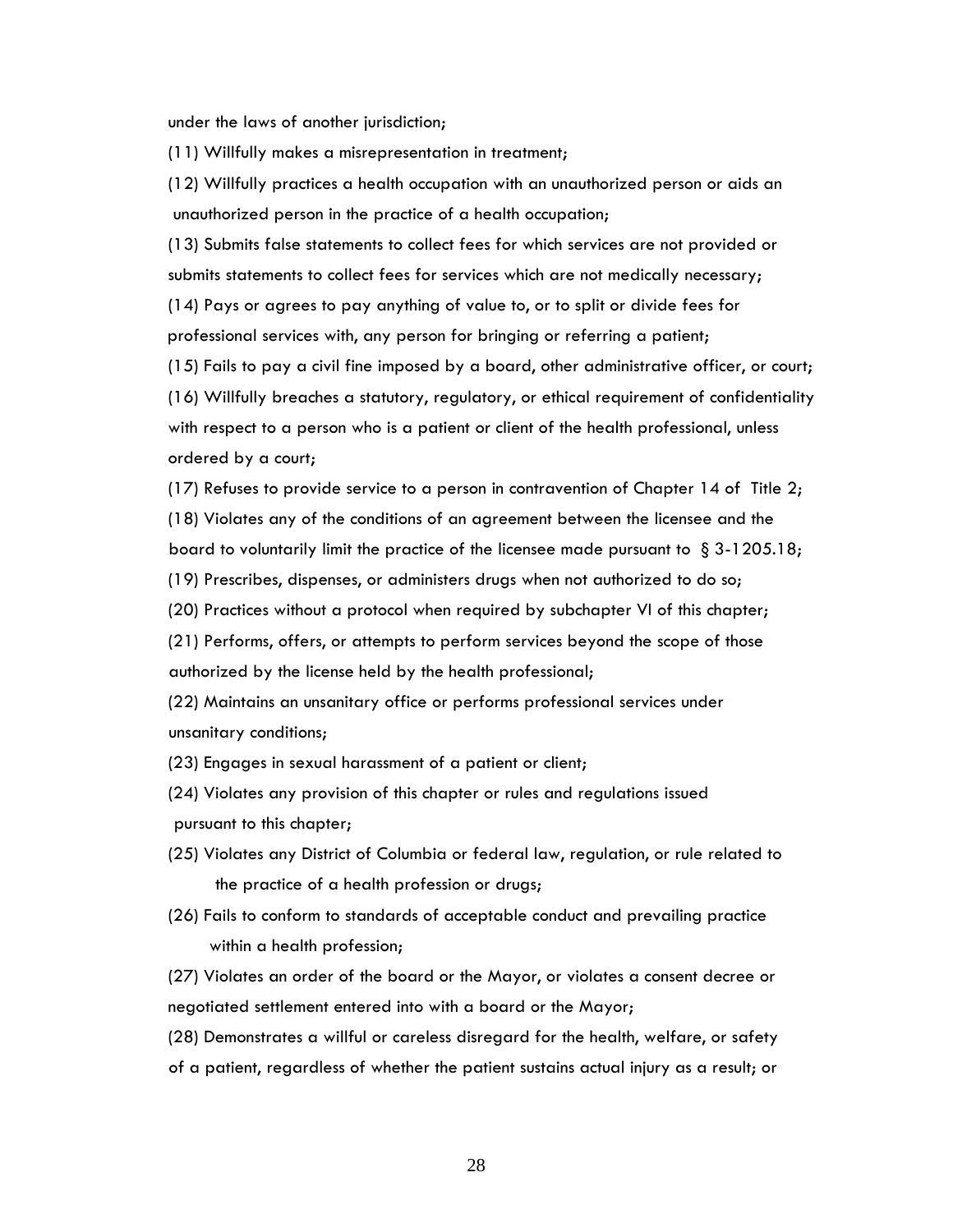(29) Fails to pay the applicable fees established by the Mayor.

- (b)(1) A board may require a health professional to submit to a mental or physical examination whenever it has probable cause to believe the health professional is impaired due to the reasons specified in subsection  $(a)(5)$ ,  $(b)$ , and  $(7)$  of this section. The examination shall be conducted by 1 or more health professionals designated by the board, and he, she, or they shall report their findings concerning the nature and extent of the impairment, if any, to the board and to the health professional who was examined.
	- (2) Notwithstanding the findings of the examination commissioned by the board, the health professional may submit, in any proceedings before a board or other adjudicatory body, the findings of an examination conducted by 1 or more health professionals of his or her choice to rebut the findings of the examination commissioned by the board.
	- (3) Willful failure or refusal to submit to an examination requested by a board shall be considered as affirmative evidence that the health professional is in violation of subsection  $(a)(5)$ ,  $(b)$ , or  $(7)$  of this section, and the health professional shall not then be entitled to submit the findings of another examination in disciplinary or adjudicatory proceedings related to the violation.
- (c) Upon determination by the board that an applicant, licensee, or person permitted by this subchapter to practice in the District has committed any of the acts described in subsection (a) of this section, the board may:
	- (1) Deny a license to any applicant;
	- (2) Revoke or suspend the license of any licensee;
	- (3) Revoke or suspend the privilege to practice in the District of any person permitted by this subchapter to practice in the District;
	- (4) Reprimand any licensee or person permitted by this subchapter to practice in the District;
	- (5) Impose a civil fine not to exceed \$5,000 for each violation by any applicant, licensee, or person permitted by this subchapter to practice in the District;
	- (6) Require a course of remediation, approved by the board, which may include:
		- (A) Therapy or treatment;
		- (B) Retraining; and
		- (C) Reexamination, in the discretion of and in the manner prescribed by the board, after the completion of the course of remediation;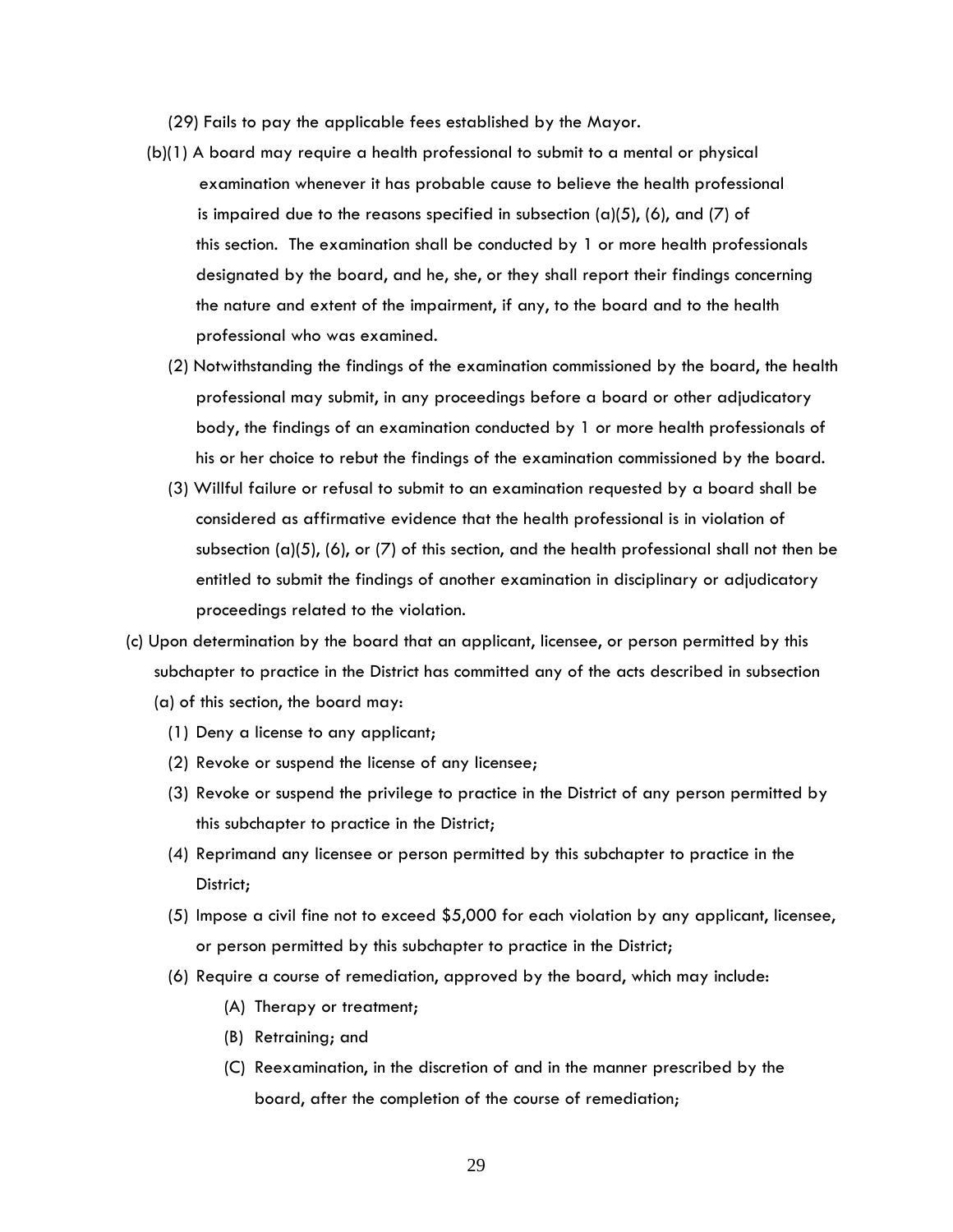- (7) Require a period of probation; or
- (8) Issue a cease and desist order pursuant to § 3-1205.16.
- (d) Nothing in this subchapter shall preclude prosecution for a criminal violation of this chapter regardless of whether the same violation has been or is the subject of 1 or more of the disciplinary actions provided by this subchapter. Criminal prosecution may proceed prior to, simultaneously with, or subsequent to administrative enforcement action.
- (e) A person licensed to practice a health occupation in the District of Columbia is subject to the disciplinary authority of the board although engaged in practice elsewhere. Subsection (a) of this section shall not be construed to limit the disciplinary authority of the board only to conduct or activities engaged in outside of the District that result in the imposition of discipline by a licensing or disciplinary authority where the conduct occurred.

#### **§ 3-1205.15. Summary action.**

- (a) If the Mayor determines, after investigation, that the conduct of a licensee presents an imminent danger to the health and safety of the residents of the District, the Mayor may summarily suspend or restrict, without a hearing, the license to practice a health occupation.
- (b) The Mayor, at the time of the summary suspension or restriction of a license, shall provide the licensee with written notice stating the action being taken, the basis for the action, and the right of the licensee to request a hearing.
- (c) A licensee shall have the right to request a hearing within 72 hours after service of notice of the summary suspension or restriction of license. The Mayor shall hold a hearing within 72 hours of receipt of a timely request, and shall issue a decision within 72 hours after the hearing.
- (d) Every decision and order adverse to a licensee shall be in writing and shall be accompanied by findings of fact and conclusions of law. The findings shall be supported by, and in accordance with, reliable, probative, and substantial evidence. The Mayor shall provide a copy of the decision and order and accompanying findings of fact and conclusions of law to each party to a case or to his or her attorney of record.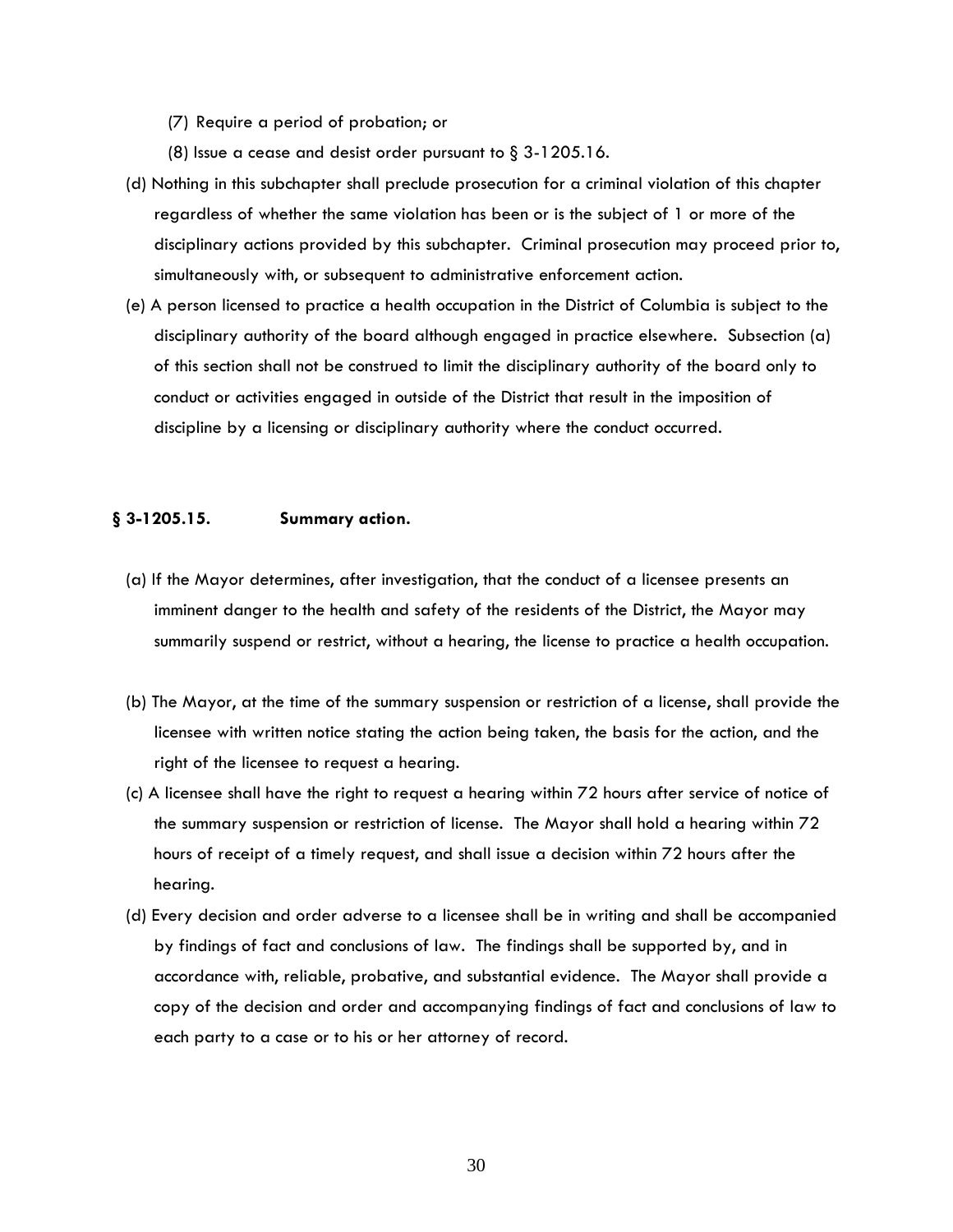(e) Any person aggrieved by a final summary action may file an appeal in accordance with subchapter I of Chapter 5 of Title 2.

#### **§ 3-1205.16. Cease and desist orders.**

- (a) When a board or the Mayor, after investigation but prior to a hearing, has cause to believe that any person is violating any provision of this chapter and the violation has caused or may cause immediate and irreparable harm to the public, the board or the Mayor may issue an order requiring the alleged violator to cease and desist immediately from the violation. The order shall be served by certified mail or delivery in person.
- (b)(1) The alleged violator may, within 15 days of the service of the order, submit a written request to the board of the Mayor to hold a hearing on the alleged violation.
	- (2) Upon receipt of a timely request, the board or the Mayor shall conduct a hearing and render a decision pursuant to  $\S$  3-1205.19.
- (c)(1) The alleged violator may, within 10 days of the service of an order, submit a written request to the board or the Mayor for an expedited hearing on the alleged violation, in which case he or she shall waive his or her right to the 15-day notice required by § 3-1205.19(d).
	- (2) Upon receipt of a timely request for an expedited hearing, the board or the Mayor shall conduct a hearing within 10 days of the date of receiving the request and shall deliver to the alleged violator at his or her last known address a written notice of the hearing by any means guaranteed to be received at least 5 days before the hearing date.
	- (3) The board or the Mayor shall issue a decision within 30 days after an expedited hearing.
- (d) If a request for a hearing is not made, the order of the board or the Mayor to cease and desist is final.
- (e) If, after a hearing, the board determines that the alleged violator is not in violation of this chapter, the board or the Mayor shall revoke the order to cease and desist.
- (f) If any person fails to comply with a lawful order of a board of the Mayor issued pursuant to this section, the board or the Mayor may petition the court to issue an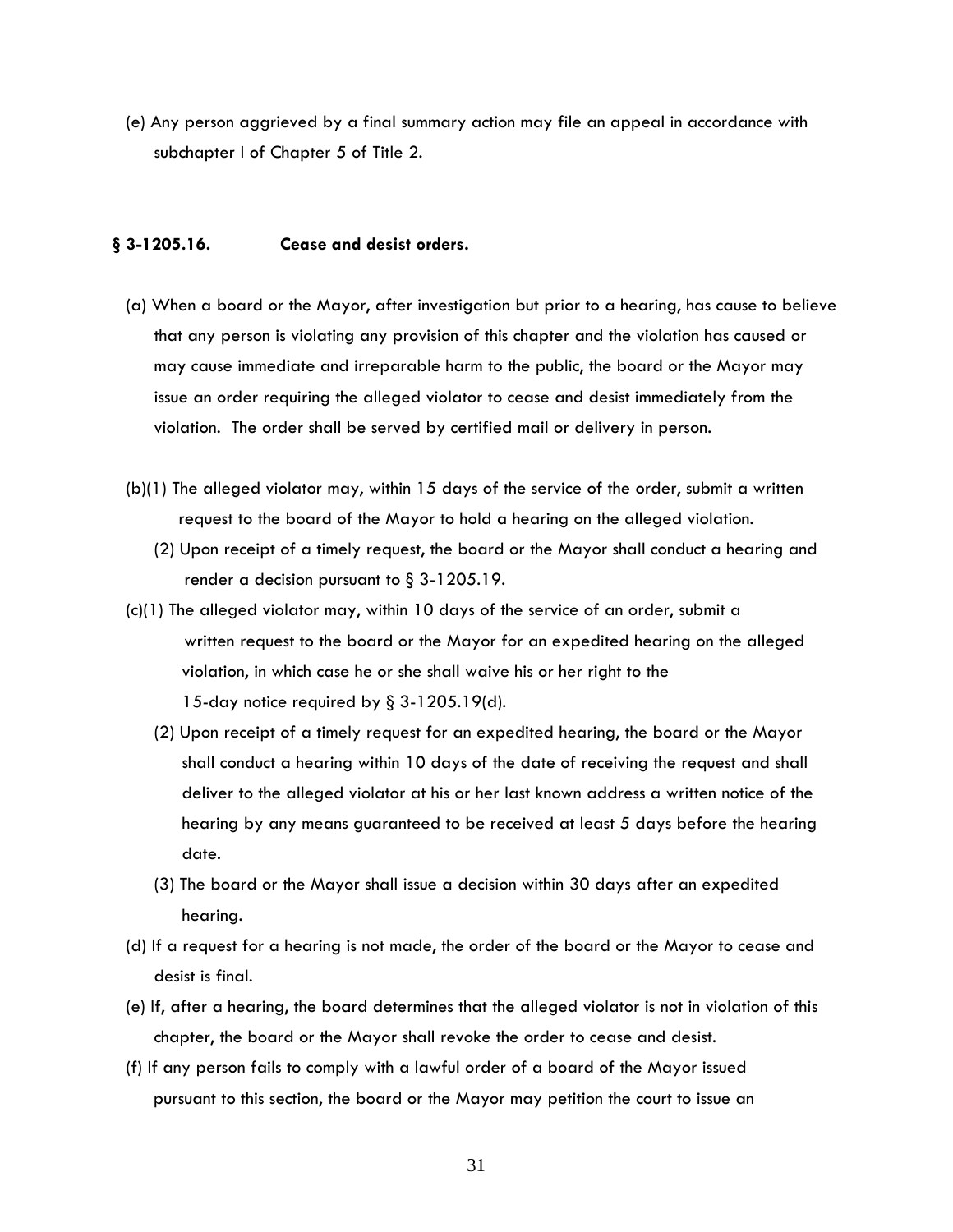order compelling compliance or take any other action authorized by this chapter.

#### **§ 3-1205.17. Voluntary surrender of license.**

- (a) Any health professional who is the subject of an investigation into, or a pending proceeding involving, allegations involving misconduct may voluntarily surrender his or her license or privilege to practice in the District, but only by delivering to the board regulating the health occupation an affidavit stating that the health professional desires to surrender the license or privilege and that the action is freely and voluntarily taken, and not the result of duress or coercion.
- (b) Upon receipt of the required affidavit, the board shall enter an order revoking or suspending the license of the health professional or the privilege to practice.
- (c) The voluntary surrender of a license shall not preclude the imposition of civil or criminal penalties against the licensee.

### **§ 3-1205.18. Voluntary limitation or surrender of license by impaired health professional.**

- (a)(1) Any license issued under this chapter may be voluntarily limited by the licensee either:
	- (A) Permanently;
	- (B) For an indefinite period of time to be restored at the discretion of the board regulating the health occupation; or
	- (C) For a definite period of time under an agreement between the licensee and the board.
	- (2) During the period of time that the license has been limited, the licensee shall not engage in the practices or activities to which the voluntary limitation of practice relates.
	- (3) As a condition for accepting the voluntary limitation of practice, the board may require the licensee to do 1 or more of the following: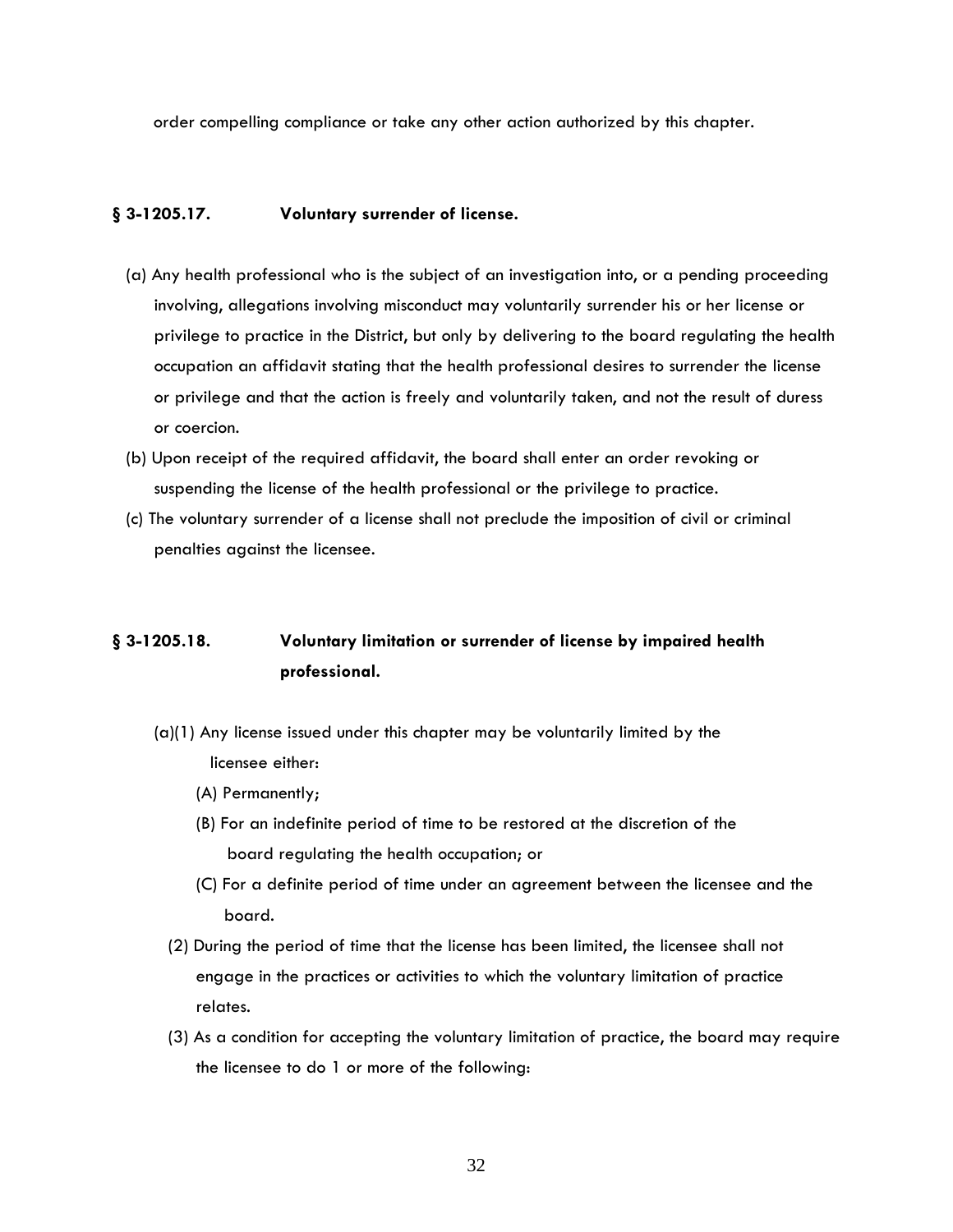- (A) Accept care, counseling, or treatment by physicians or other health professionals acceptable to the board;
- (B) Participate in a program of education prescribed by the board; and
- (C) Practice under the direction of a health professional acceptable to the board for a specified period of time.
- (b)(1) Any license issued under this chapter may be voluntarily surrendered to the board by the licensee either:
	- (A) Permanently;
	- (B) For an indefinite period of time to be restored at the discretion of the board regulating the health occupation; or
	- (C) For a definite period of time under an agreement between the licensee and the board.
	- (2) During the period of time that the license has been surrendered, the individual surrendering the license shall not practice, attempt to practice, or offer to practice the health occupation for which the license is required, shall be considered as unlicensed, and shall not be required to pay the fees for the license.
- (c) All records, communications, and proceedings of the board related to the voluntary limitation or surrender of a license under this section shall be confidential.

#### **§ 3-1205.19. Hearings.**

(a) Before a board denies an applicant a license, revokes or suspends a license or privilege to practice, reprimands a licensee, imposes a civil fine, requires a course of remediation or a period of probation, or denies an application for reinstatement, it shall give the individual against whom the action is contemplated an opportunity for a hearing before the board except where the denial of the license is based solely on an applicant's failure to meet minimum age requirements, hold a required degree, pass a required examination, pay the applicable fees established by the Mayor, or where there are no material facts at issue.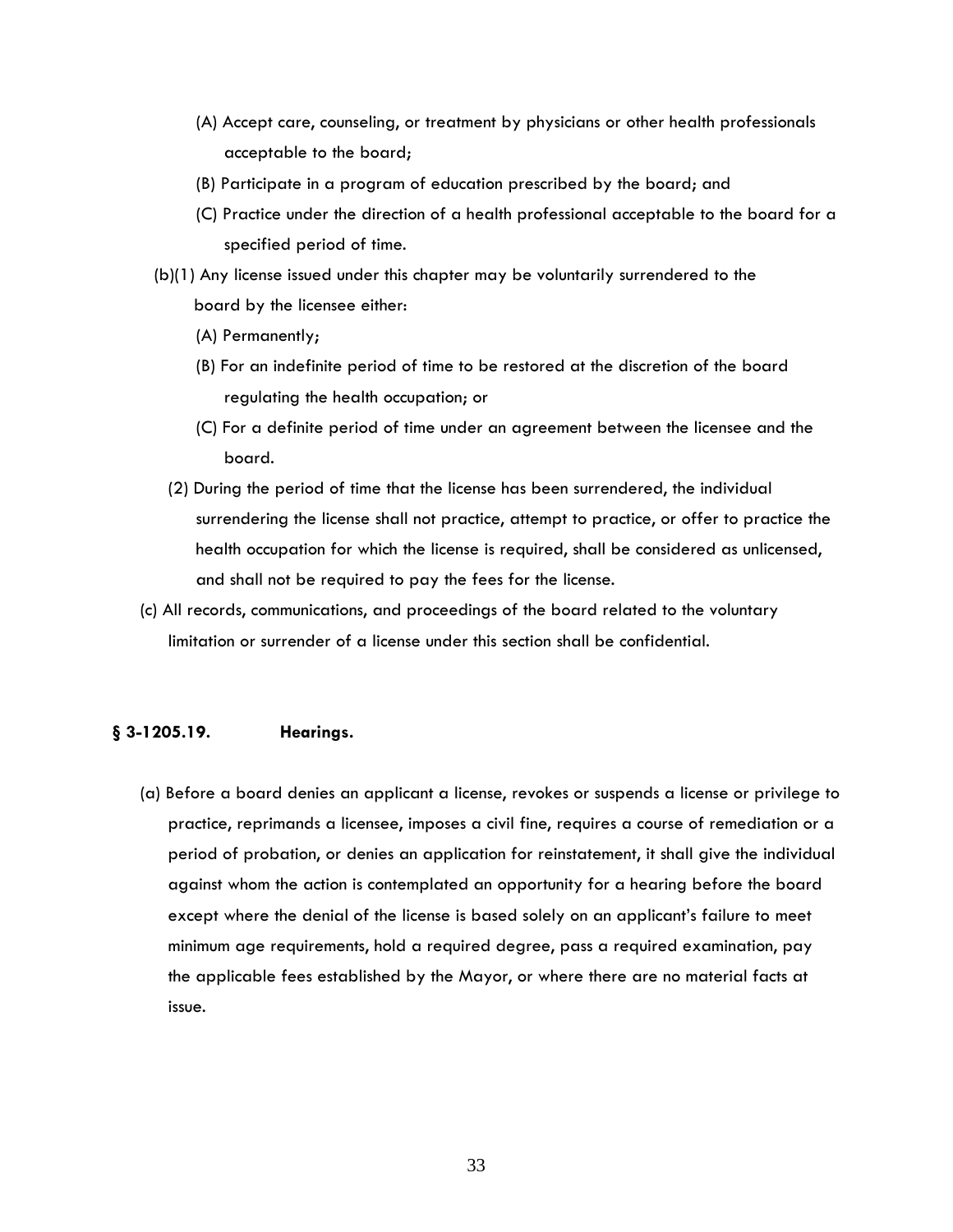- (b) A board, at its discretion, may request the applicant or licensee to attend a settlement conference prior to holding a hearing under this section, and may enter into negotiated settlement agreements and consent decrees to carry out its functions.
- (c) Except to the extent that this chapter specifically provides otherwise, a board shall give notice and hold the hearing in accordance with subchapter 1 of Chapter 5 of Title 2.
- (d) The hearing notice to be given to the individual shall be sent by certified mail to the last known address of the individual at least 15 days before the hearing.
- (e) The individual may be represented at the hearing by counsel.
- (f)(1) A board may administer oaths and require the attendance and testimony of witnesses and the production of books, papers, and other evidence in connection with any proceeding under this section.
	- (2) A board shall require the attendance of witnesses and the production of books, papers, and other evidence reasonably requested by the person against whom an action is contemplated.
	- (3) In case of contumacy by or refusal to obey a subpoena issued by the board to any person, a board may refer the matter to the Superior Court of the District of Columbia, which may by order require the person to appear and give testimony or produce books, papers, or other evidence bearing on the hearing. Refusal to obey such an order shall constitute contempt of court.
- (g) If, after due notice, the individual against whom the action is contemplated fails or refuses to appear, a board may nevertheless hear and determine the matter.
- (h) A board shall issue its final decision in writing within 90 days after conducting a hearing.
- (i) A board may delegate its authority under this chapter to hold hearings and issue final decisions to a panel of 3 or more members of the board in accordance with rules promulgated by the Mayor. Final decisions of a hearing panel shall be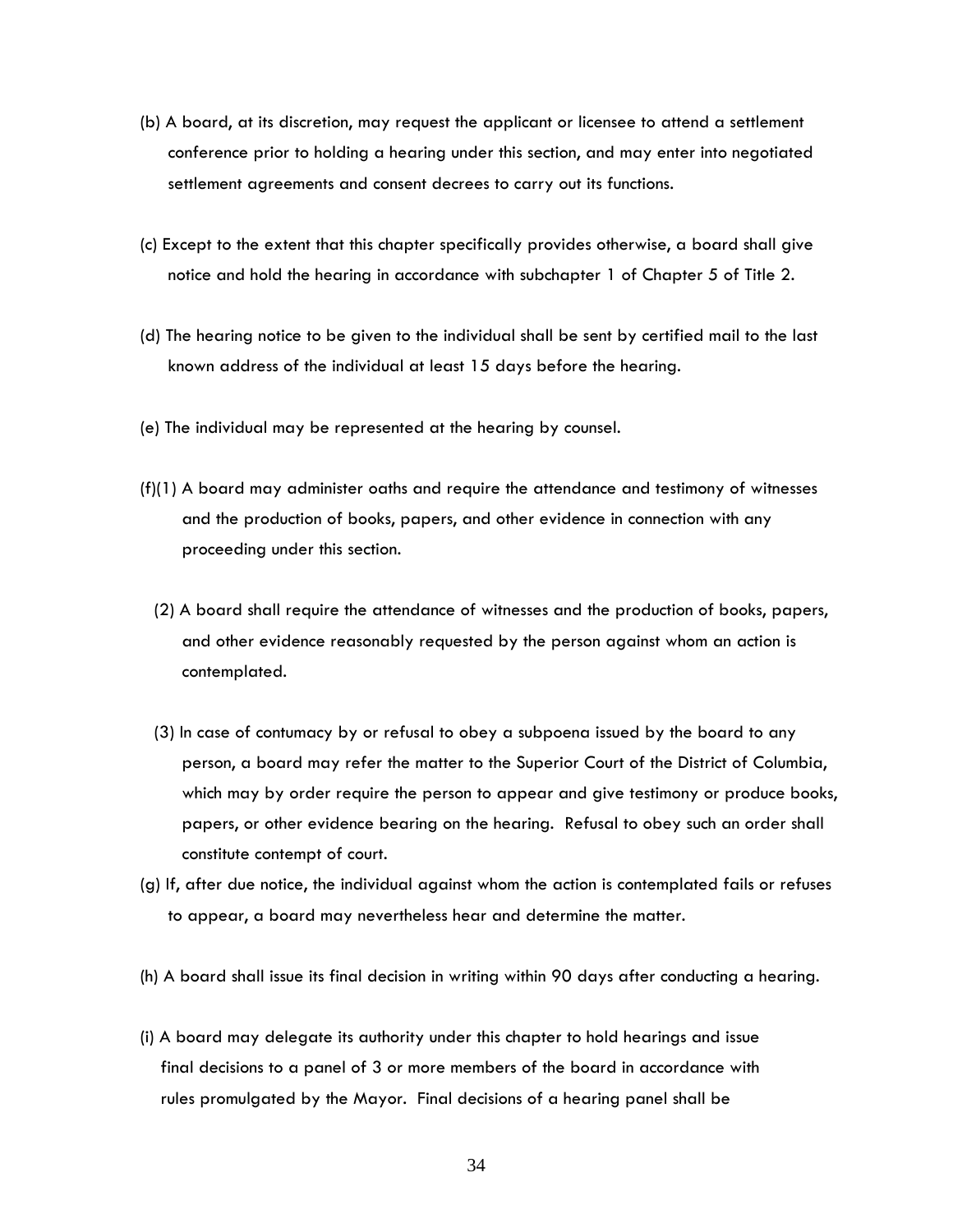considered final decisions of the board for purposes of appeal to the District of Columbia Court of Appeals.

#### **§ 3-1205.20. Judicial and administrative review of actions of board.**

Any person aggrieved by a final decision of a board or the Mayor may appeal the decision to the District of Columbia Court of Appeals pursuant to § 2-510.

#### **§ 3-1205.21. Reinstatement of suspended or revoked license.**

- (a) Except as provided in subsection (b) of this section, a board may reinstate the license or privilege of an individual whose license or privilege has been suspended or revoked by the board only in accordance with:
	- (1) The terms and conditions of the order of suspension or revocation; or
	- (2) A final judgment or order in any proceeding for review.
- (b)(1) If an order of suspension or revocation was based on the conviction of a crime which bears directly on the fitness of the individual to be licensed, and the conviction subsequently is overturned at any stage of an appeal or other postconviction proceeding, the suspension or revocation shall end when the conviction is overturned.
	- (2) After the process of review is completed, the clerk of the court issuing the final disposition of the case shall notify the board or the Mayor of that disposition.

### **Subchapter VI. Advanced Registered Nursing; Scope of Practice; Requirement of Protocol; Collaboration.**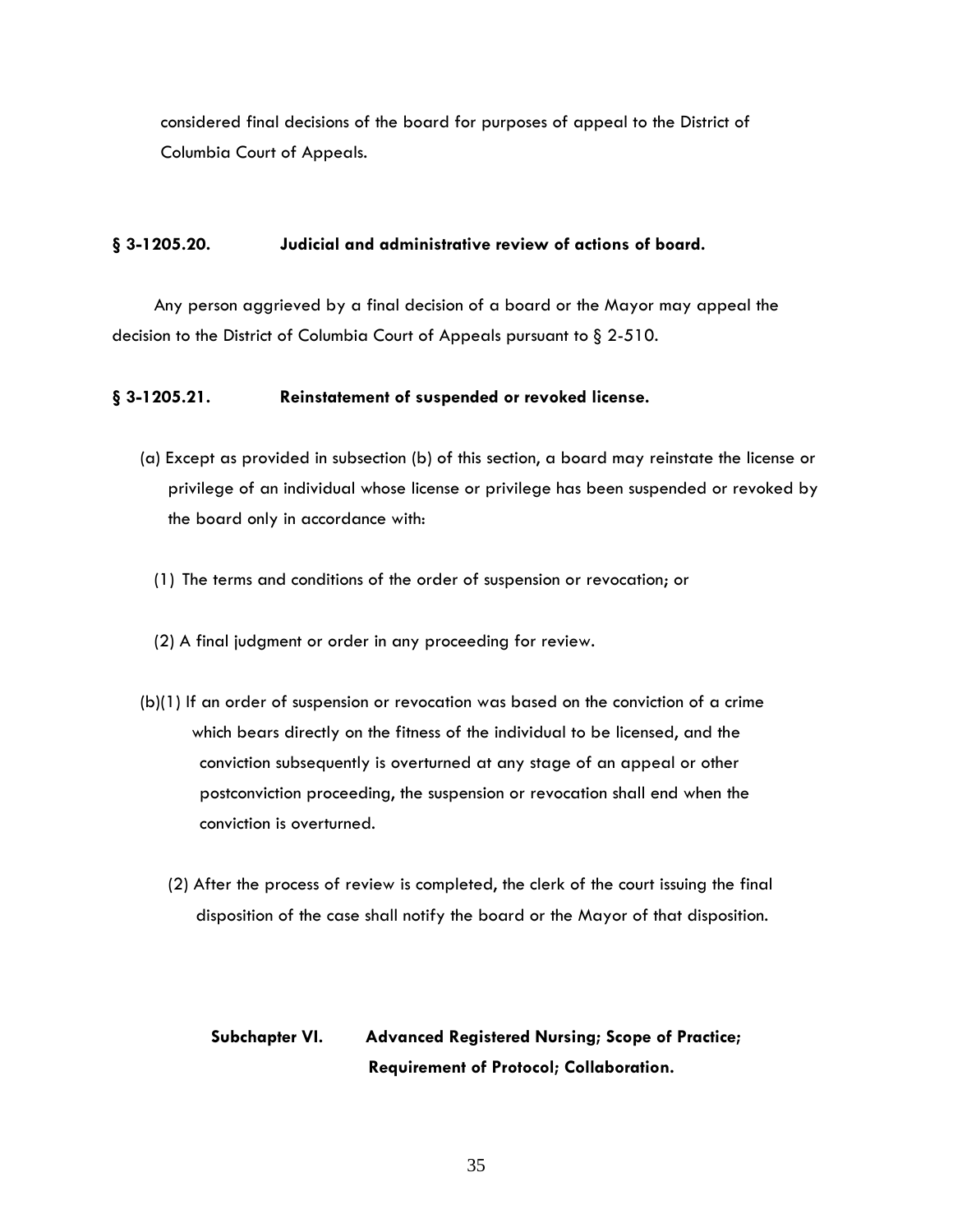#### **§ 3-1206.01. General authorization.**

(a) The advanced practice registered nurse may perform actions of medical diagnosis, treatment, prescription, and other functions authorized by this subchapter.

(b) **Repealed.**

#### **§ 3-1206.03. Collaboration.**

(a) Generally, advanced practice registered nurses shall carry out acts of advanced registered nursing in collaboration with a licensed health care provider.

#### (b), (c) **Repealed.**

(d) Notwithstanding the provisions of this section, hospitals, facilities, and agencies, in requiring specific levels of collaboration and licensed health care providers in agreeing to the levels of collaboration, shall apply reasonable, nondiscriminatory standards, free of anticompetitive intent or purpose, in accordance with Chapter 14 of Title 2, Chapter 45 of Title 28, and  $\S$  44-507.

#### **§ 3-1206.04. Authorized acts.**

An advanced practice registered nurse may:

- (1) Initiate, monitor, and alter drug therapies;
- (2) Initiate appropriate therapies or treatments;
- (3) Make referrals for appropriate therapies or treatments; and
- (4) Perform additional functions within his or her specialty determined in accordance with rules and regulations promulgated by the board.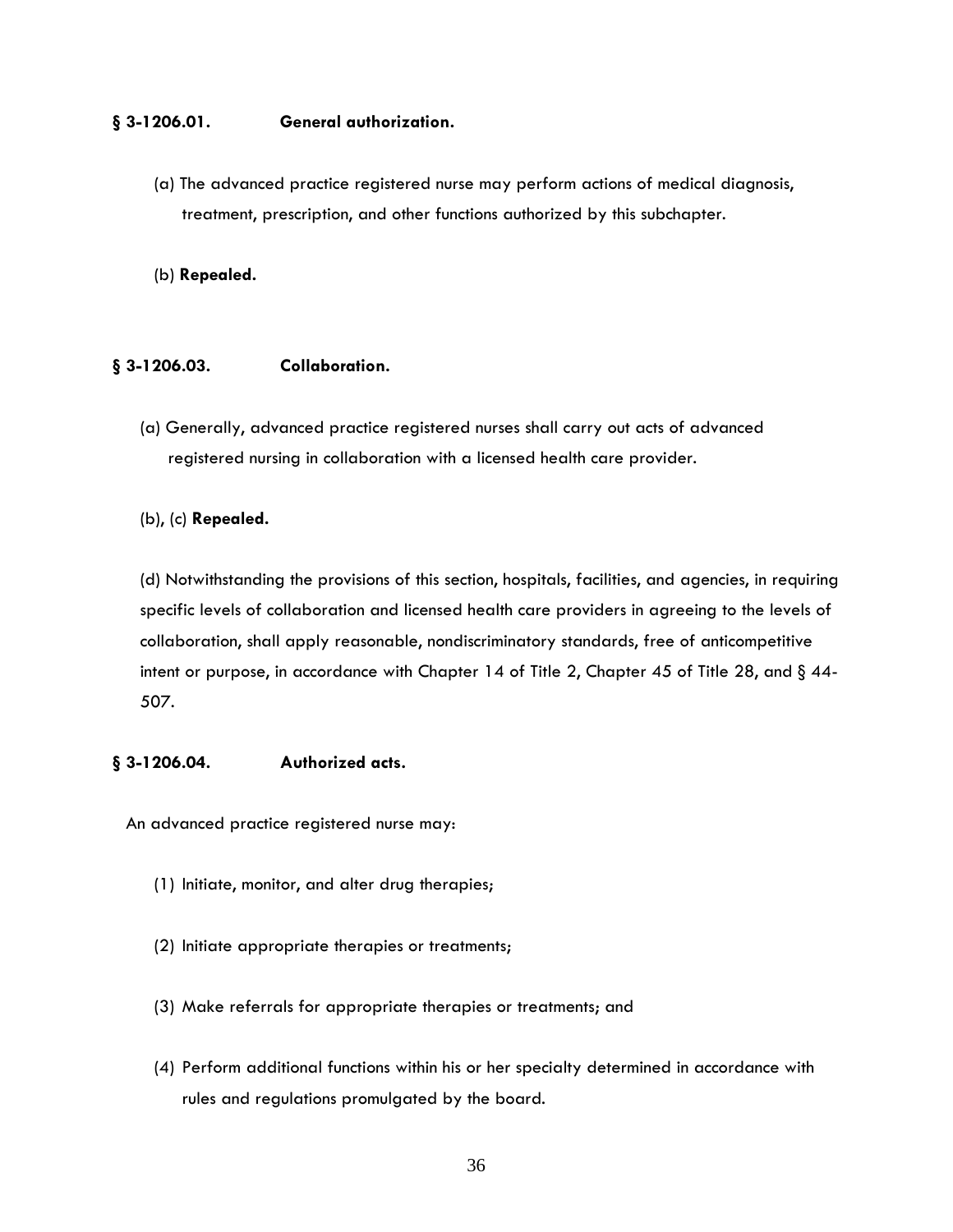#### **"Sec. 907. Nursing Assistive Personnel.**

"(a) A person who is engaged as nursing assistive personnel in the District shall register with the Mayor, renew the registration as required by rule, and pay the required registration fee established by the Mayor.

"(b) In accordance with the District of Columbia Administrative Procedure Act, approved October 21, 1968 (82 Stat. 1204; D.C. Official Code § 2-501 *et seq.*), the Mayor shall issue rules setting forth the required standards for education and experience one needs to qualify as nursing assistive personnel.".

#### **Subchapter X. Prohibited Acts; Penalties; Injunctions.**

#### **§ 3-1210.01. Practicing without license.**

No person shall practice, attempt to practice, or offer to practice a health occupation licensed or regulated under this chapter in the District unless currently licensed, or exempted from licensing, under this chapter.

#### **§ 3-1210.02. Misrepresentation.**

Unless authorized to practice a health occupation under this chapter, a person shall not represent to the public by title, description of services, methods, or procedures, or otherwise that the person is authorized to practice the health occupation in the District.

#### **§ 3-1210.03. Certain representations prohibited.**

(b) Unless authorized to practice as an advanced practice registered nurse under this chapter, a person shall not use or imply the use of the words or terms "advanced practice registered nurse", "A.P.R.N.", "certified registered nurse anesthetist", "C.R.N.A.", "certified nurse midwife", "C.N.M.", "clinical nurse specialist", "C.N.S.", "nurse practitioner", "N.P.", or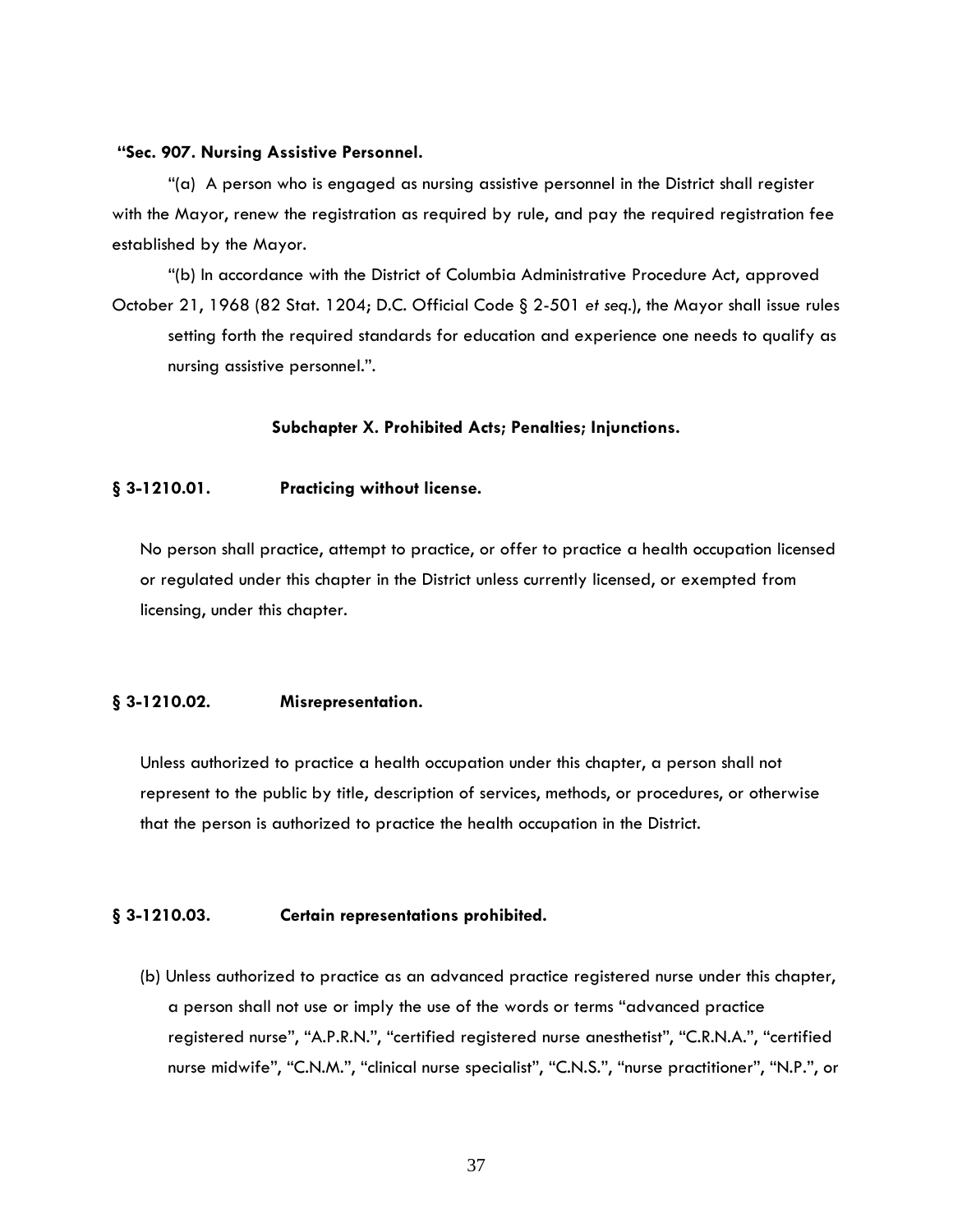any similar title or description of services with the intent to represent that the person practices advanced registered nursing.

(r) Unless authorized to practice registered nursing under this chapter, a person shall not use the words or terms "registered nurse," "certified nurse," "graduate nurse," "trained nurse," "R.N.", or any similar title or description of services with the intent to represent that the person practices registered nursing.

#### **§ 3-1210.04. Filing false document or evidence; false statements.**

- (a) No person shall file or attempt to file with any board or the Mayor any statement, diploma, certificate, credential, or other evidence if the person knows, or should know, that it is false or misleading.
- (b) No person shall knowingly make a false statement that is in fact material under oath or affirmation administered by any board or hearing officer.

#### **§ 3-1210.05. Fraudulent sale, obtaining, or furnishing of documents.**

No person shall sell or fraudulently obtain or furnish any diploma, license, certificate or registration, record, or other document required by this chapter, by any board, or by the Mayor.

#### **§ 3-1210.07. Criminal penalties.**

- (a) Any person who violates any provision of this chapter shall, upon conviction, be subject to imprisonment not to exceed 1 year, or a fine not to exceed \$10,000, or both.
- (b) Any person who has been previously convicted under this chapter shall, upon conviction, be subject to imprisonment not to exceed 1 year, or a fine not to exceed \$25,000, or both.

#### **§ 3-1210.08. Prosecutions.**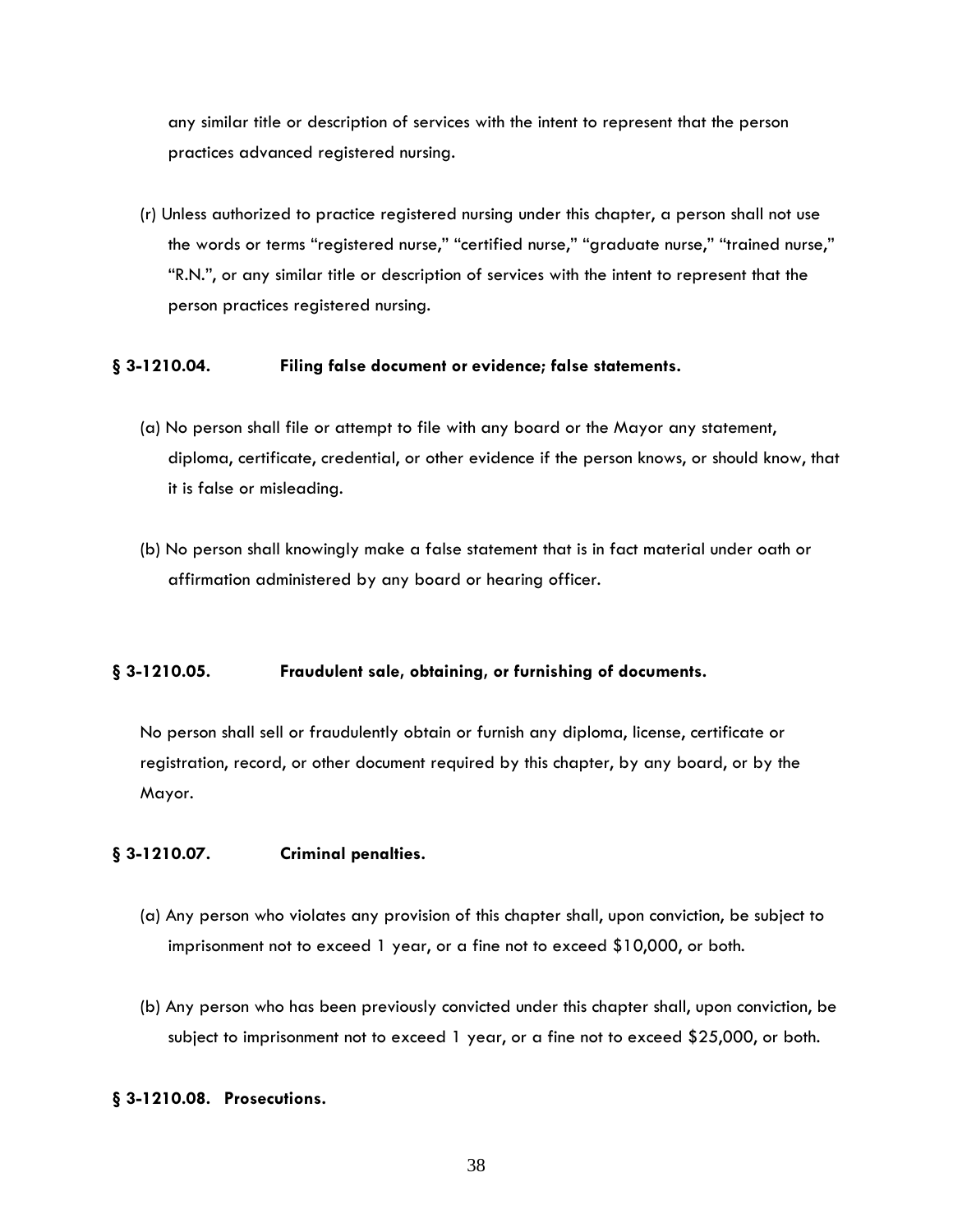- (a) Prosecutions for violations of this chapter shall be brought in the name of the District of Columbia by the Corporation Counsel.
- (b) In any prosecution brought under this chapter, any person claiming an exemption from licensing under this chapter shall have the burden of providing entitlement to the exemption.

#### **§ 3-1210.09. Alternative sanctions.**

Civil fines, penalties, and fees may be imposed as alternative sanctions for any infraction of the provisions of this chapter, or any rules or regulations issued under the authority of this chapter, pursuant to Chapter 18 of Title 2.

#### **§ 3-1210.10. Injunctions.**

- (a) The Corporation Counsel may bring an action in the Superior Court of the District of Columbia in the name of the District of Columbia to enjoin the unlawful practice of any health occupation or any other action which is grounds for the imposition of a criminal penalty or disciplinary action under this chapter.
- (b) The Corporation Counsel may bring an action in the Superior court of the District of Columbia in the name of the District of Columbia to enjoin the unlawful sale of drugs or the unlawful trade practice or unlawful operation of a pharmacy, nursing home, community residential facility, or any other establishment purporting to provide health services.
- (c) Remedies under this section are in addition to criminal prosecution or any disciplinary action by a board.
- (d) In any proceeding under this section, it shall not be necessary to prove that any person is individually injured by the action or actions alleged.

#### **Subchapter XII. Transitional Provisions.**

#### **§ 3-1212.01. Transfer of personnel, records, property, and funds.**

(c) The personnel, records, property, and unexpended balances of appropriations and other funds which relate primarily to the functions of the Nurses' Examining Board are transferred to the Board of Nursing established by this chapter.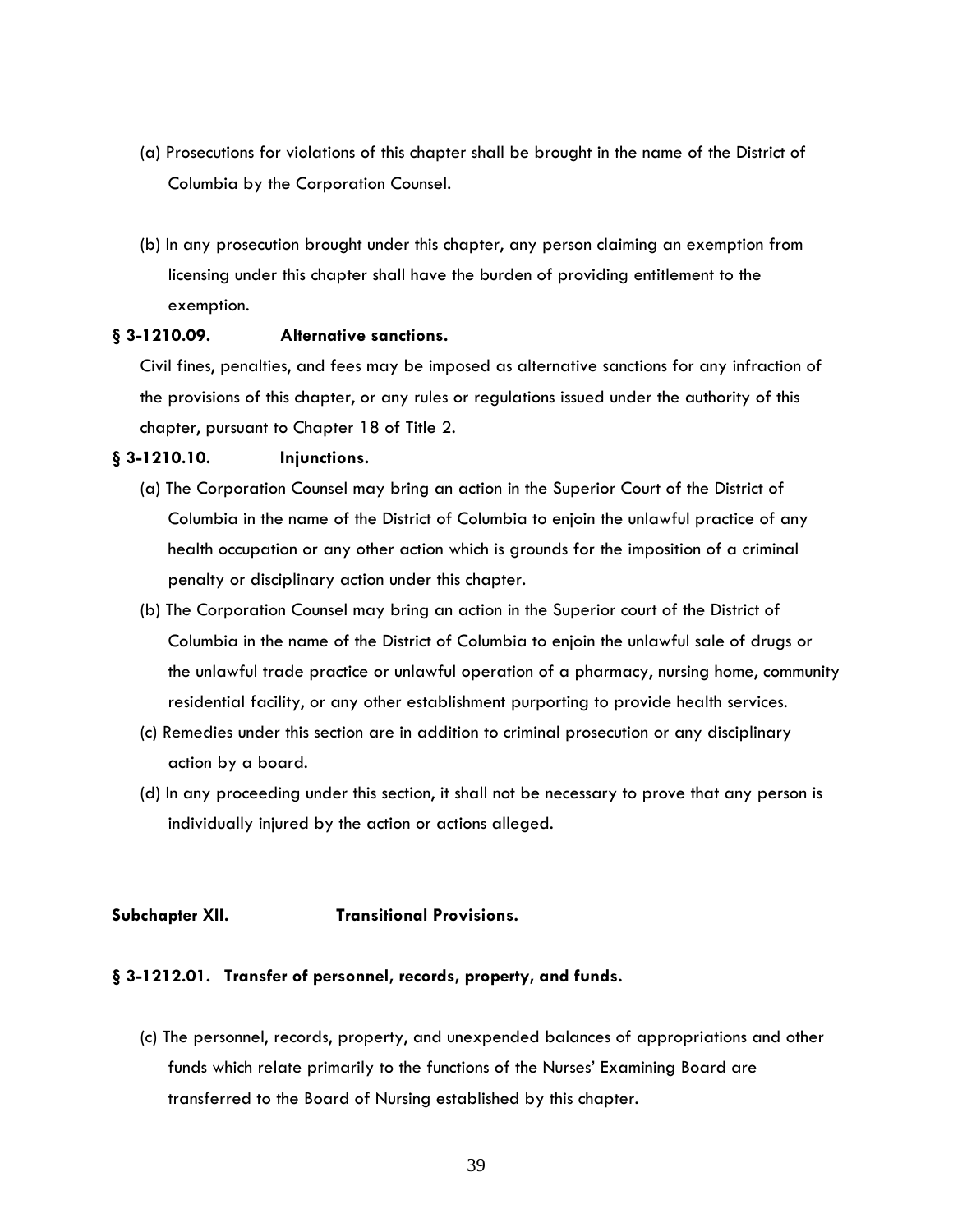#### **§ 3-1212.02. Members of boards abolished.**

Members of boards or commissions abolished by section 1104 shall serve as members of the successor boards to which their functions are transferred until the expiration of their terms or the appointment of their successors, whichever occurs first.

#### **§ 3-1212.03. Pending actions and proceedings; existing rules and orders.**

- (a) No suit, action, or other judicial proceeding lawfully commenced by or against any board or commission specified in section 1104, or against any member, officer or employee of the board or commission in the official capacity of the officer or employee, shall abate by reason of the taking effect of this chapter, but the court or agency, unless it determines that survival of the suit, action, or other proceeding is not necessary for purposes of settlement of the question involved, shall allow the suit, action, or other proceeding to be maintained, with substitutions as to parties as are appropriate.
- (b) No disciplinary action against a health professional or other administrative action or proceeding lawfully commenced shall abate solely by reason of the taking effect of any provision of this chapter, but the action or proceeding shall be continued with substitutions as to parties and officers or agencies as are appropriate.
	- (c) Except as otherwise provided in this chapter, all rules and orders promulgated by the boards abolished by this act shall continue in effect and shall apply to their successor boards until the rules or orders are repealed or suspended.

#### **Subchapter XIII. Appropriations.**

#### **§ 3-1213.01 Appropriations.**

Funds may be appropriated to carry out the purposes of this chapter.

#### **Unit B. Special Programs Associated with Board Duties**

#### **Subchapter I. Nurse's Rehabilitation Program.**

#### **§ 3-1251.01. Definitions.**

(a) For the purposes of this subchapter, the term: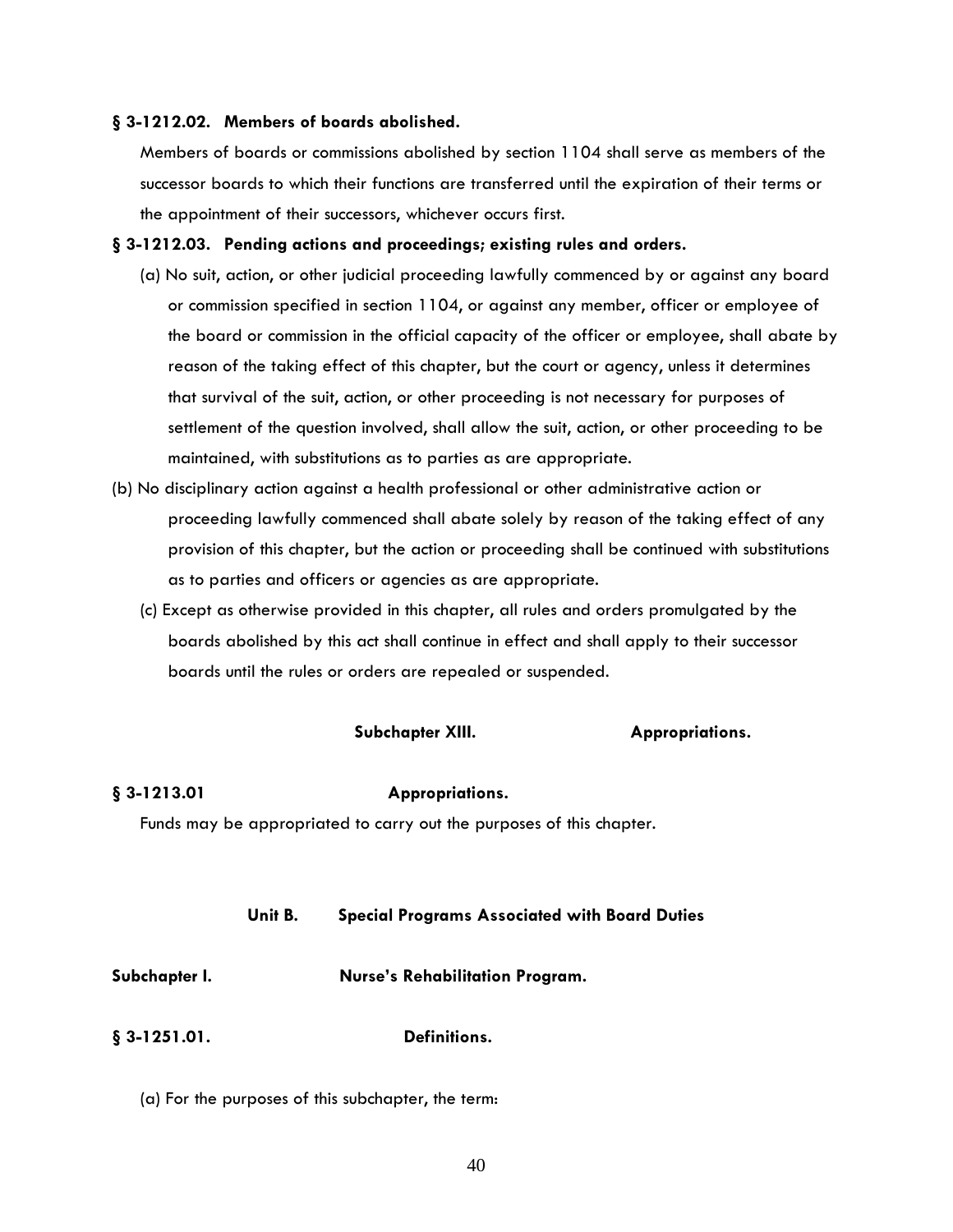- (1) "Board" means the District of Columbia Board of Nursing.
- (2) "Committee" means the Committee on Impaired Nurses.
- (3) "Contract" means a written agreement between the impaired nurse and the Committee providing the terms and conditions of the nurse's participation in the Program.
- (4) "Disciplinary action" means any proceeding which may lead to a fine or probation, or to reprimand, restriction, revocation, suspension, denial or other order relating to the licensure or certification of a nurse by the Board of Nursing.
- (5) "Impaired nurse" means a nurse who is unable to perform his or her professional responsibilities due to drug or alcohol dependency or mental illness.
- (6) "Licensed Nurse" means an advanced practice registered nurse, a registered nurse, or a licensed practical nurse.
- (7) "Program" means the treatment and rehabilitation program for impaired nurses described in this subchapter. Program shall also refer to the facility where program services shall be provided.
- (8) "Provider" means an experienced and licensed, registered, or certified individual approved by the Board.
- (9) "Treatment facility" means a facility for the treatment of impairments that meets the certification requirements of the District of Columbia's Department of Health, the Joint Commission on the Accreditation of Health Care Organizations, the Commission on the Accreditation of Rehabilitation Facilities, or other accrediting body approved by the Board.

#### **§ 3-1251.02. Formation of Committee Impaired Nurses.**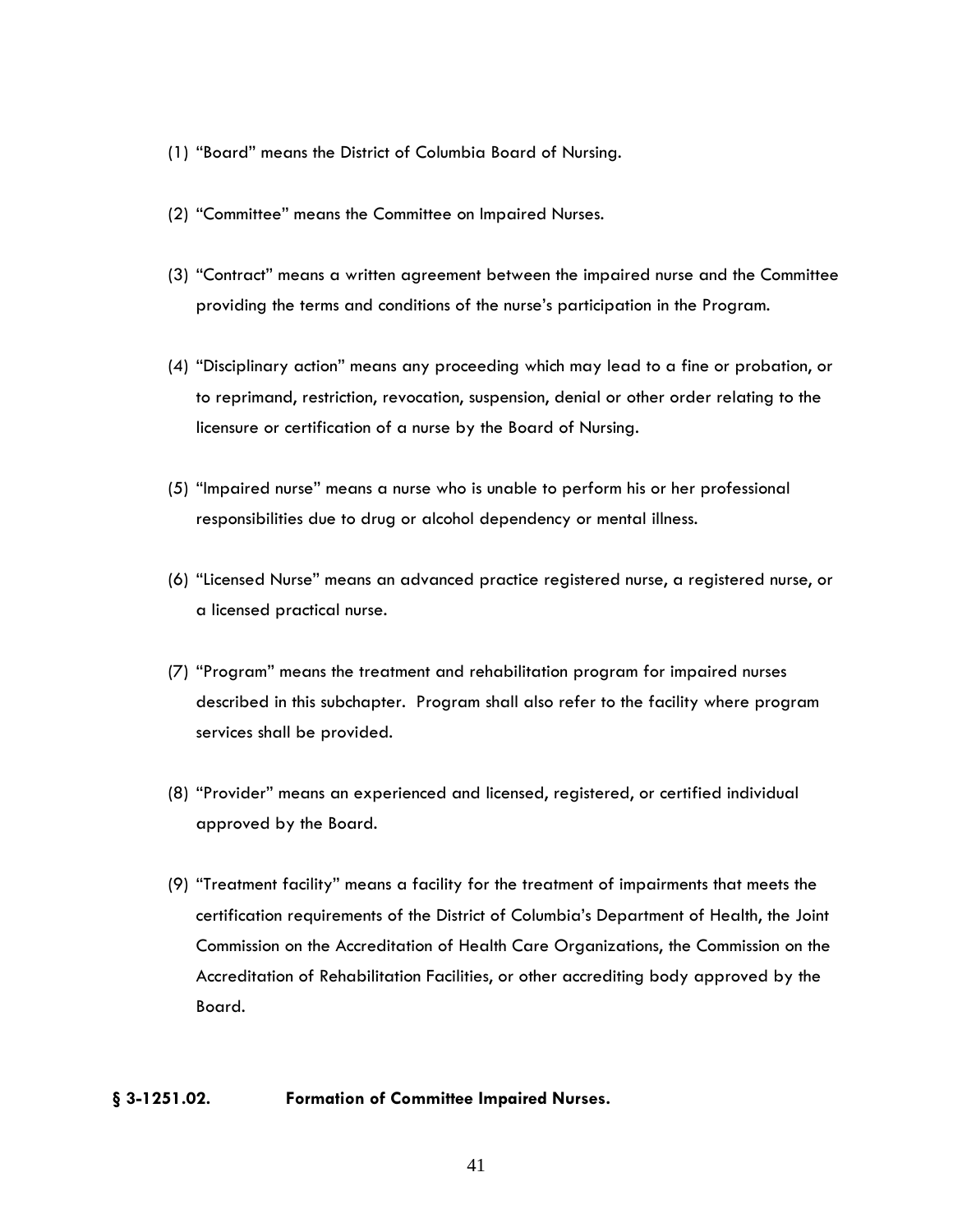- (a) A Committee on Impaired Nurses is established to supervise operation of the Program. The Committee shall be composed of 5 nurses licensed in the District of Columbia who shall be appointed by the Board. The Board may establish additional committees as may be necessary to perform the functions described in this subchapter.
- (b) All members of the Committee shall be knowledgeable about impairment and rehabilitation.
- (c) The members of the Committee shall be appointed for a 3-year term, except in the first year of any Committee, when the terms shall be staggered. At the end of a term, a member shall continue to serve until a successor is appointed.
- (d) A committee member who is appointed after a term has begun, or to replace a former member of the Committee, shall serve for the rest of the term of his or her predecessor. The appointed member shall continue to serve until a successor is appointed.
- (e) The Board may appoint a Committee member for successive terms.
- (f) The Committee shall select a chairperson from among its members.
- (g) The Board may remove a committee member for cause.
- (h) The Board shall review and approve all procedures established by the Committee.

#### **§ 3-1251.03. Committee meetings.**

- (a) The committee shall determine where meetings are held and the frequency of meetings.
- (b) Minutes of Committee meetings shall be confidential. Only Committee members shall have access to these documents.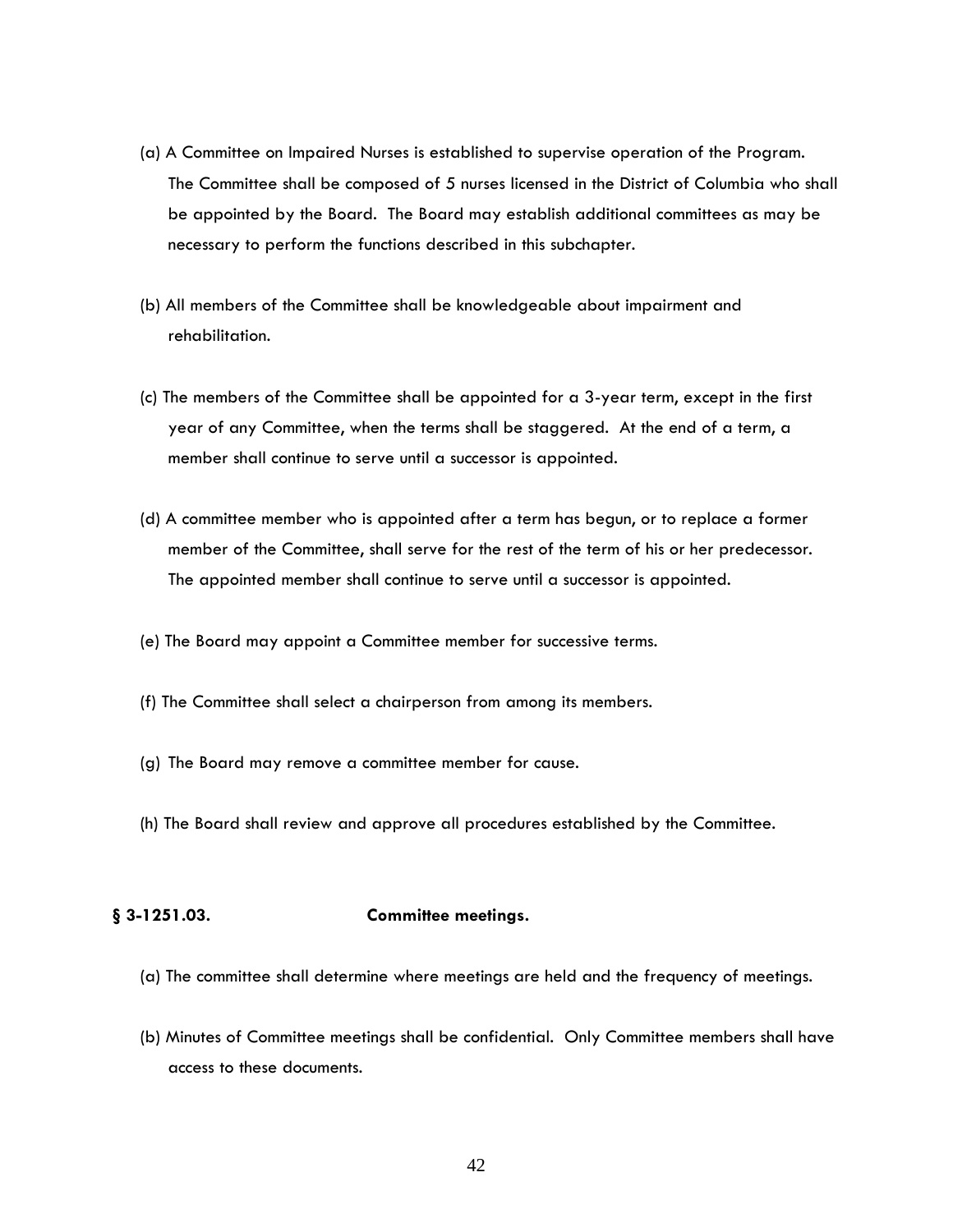- (c) Records of the Committee shall be privileged and confidential, and shall not be disclosed. The records shall be used by the Committee only in the exercise of the proper functions of the Committee, as set forth in this subchapter, and shall not be public records. The records shall not be subject to court order, except as provided in  $\S 3-1251.07$ , nor subject to discovery or introduction as evidence in any civil, criminal, or administrative proceedings, except those conducted by a health regulatory board.
- (d) A majority of the members serving on the Committee shall be required to establish a quorum.

#### **§ 3-1251.04. Committee staff.**

The Committee may employ staff or engage the services of a consultant to carry out its functions in accordance with the approved budget of the District of Columbia and as approved by the Board.

### **§ 3-1251.05. Committee powers and duties.**

In addition to the powers and duties set forth elsewhere in this subchapter, the Committee shall:

- (1) Evaluate a nurse who requests participation in the Program according to the guidelines prescribed by the Committee and consider recommendations for a nurse's admission into the Program;
- (2) Designate and review facilities and providers to which nurses in the Program may be referred for treatment and services;
- (3) Receive and review information concerning a nurse participating in the Program;
- (4) Consider whether a nurse participating in the Program may safely continue or resume the practice of nursing;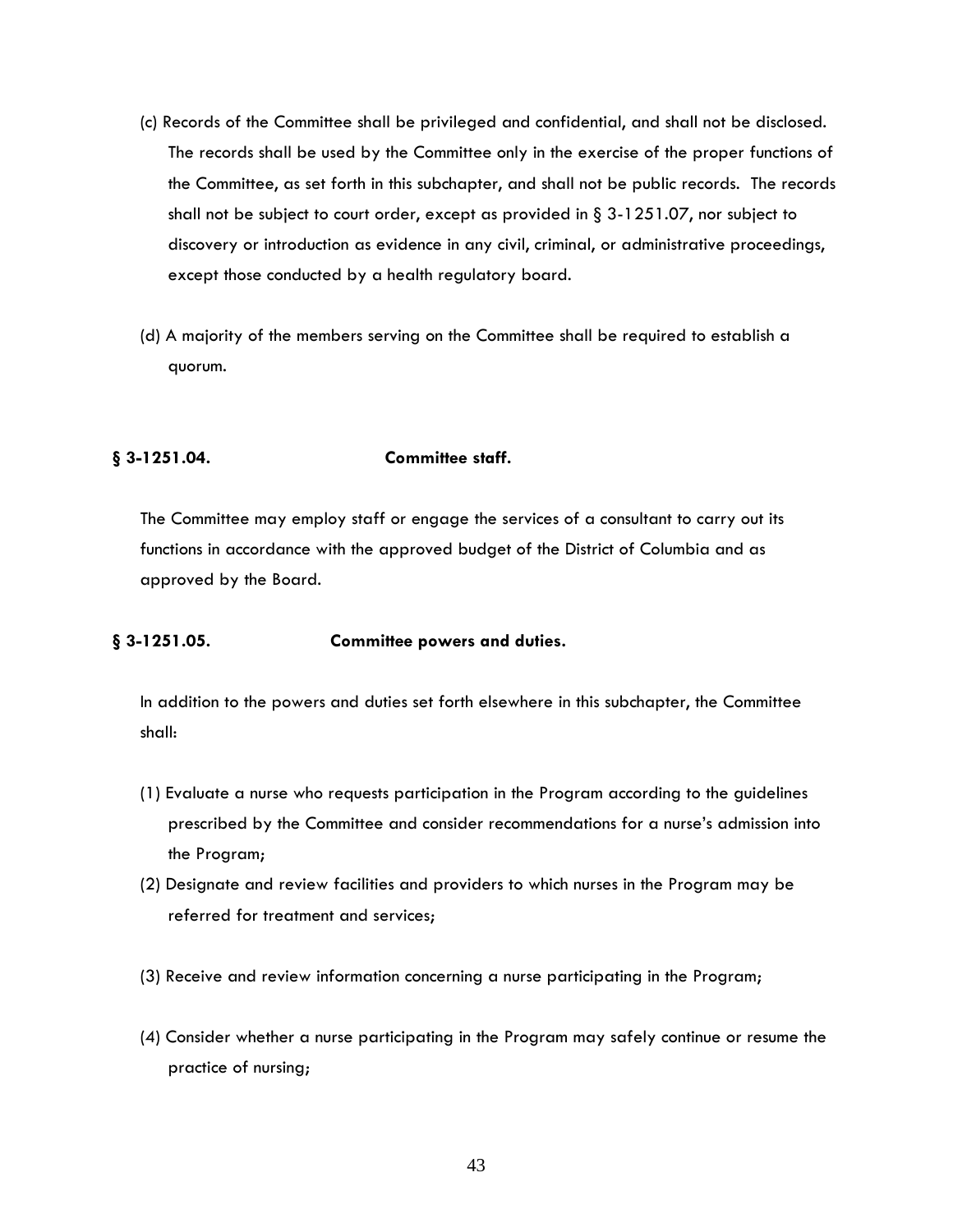- (5) Hold meetings, as necessary, to consider the requests of nurses to participate in the Program and the reports regarding nurses participating in the Program;
- (6) Establish rules and guidelines for the operation of the Program, including the evaluation of facilities and providers that provide treatment and services to nurses eligible to participate in the program;
- (7) Prepare reports to be submitted to the Board; and
- (8) Set forth in writing a rehabilitation program established for each nurse participating in the Program, including the requirements for supervision and surveillance.

#### **§ 3-1251.06. Notice of Program procedures.**

Each nurse who requests to participate in the Program shall be informed in writing of the Program's procedures, including the rights and responsibilities of the nurse, and the consequences of noncompliance with the procedures, including suspension and termination of the nursing license.

#### **§ 3-1251.07. Disclosure of records.**

- (a) The Committee may disclose records relating to an impaired nurse only:
	- (1) When disclosure of the information is essential to the intervention, treatment, or rehabilitation needs of the impaired nurse;
	- (2) When release of the information has been authorized in writing by the impaired nurse;
	- (3) To the Board, if the nurse fails to comply with the conditions of the contract; or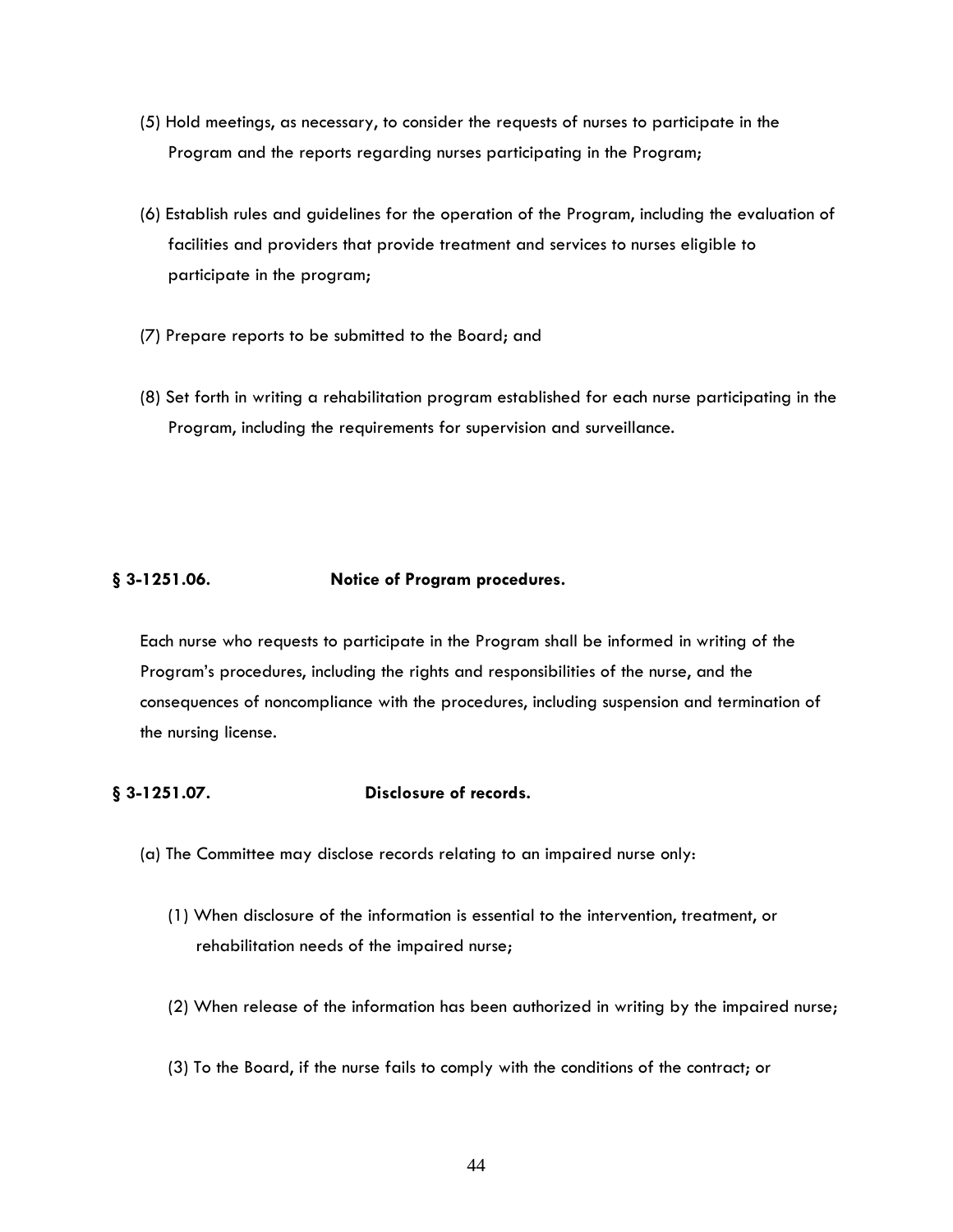(4) Pursuant to an order issued by a court of competent jurisdiction.

- (b) A court shall order disclosure of records relating to an impaired nurse only upon a showing of good cause, including the need to avert a substantial risk of death or serious bodily harm. In assessing good cause, the court shall weigh the public interest and the need for disclosure against the potential for injury to the patient, to the nurse-patient relationship, and to the treatment services. In determining the extent to which any disclosure of all or any part of any record is necessary, the court shall impose appropriate protections against unauthorized disclosures.
- (c) The proceedings of the Committee which in any way pertain or refer to a specific nurse who may be, or who actually is, impaired and who may be or is, by reason of the impairment, subject to disciplinary action by the Board shall be excluded from the requirements of subchapter II of Chapter 5 of Title 2 ("Freedom of Information Act"), and may be closed to the public. Such proceedings shall be privileged and confidential.

#### **§ 3-1251.08. Immunity from liability.**

The members of the Committee shall be immune from liability in the exercise of their duties.

#### **§ 3-1251.09. Description of the Program.**

- (a) Admission to the Program is voluntary.
- (b) A colleague, employer, or the Board may refer impaired nurses to the Program through a self-report, formal complaint.
- (c) A nurse requesting admission to the Program may not have:
	- (1) Caused an injury to an individual while practicing nursing;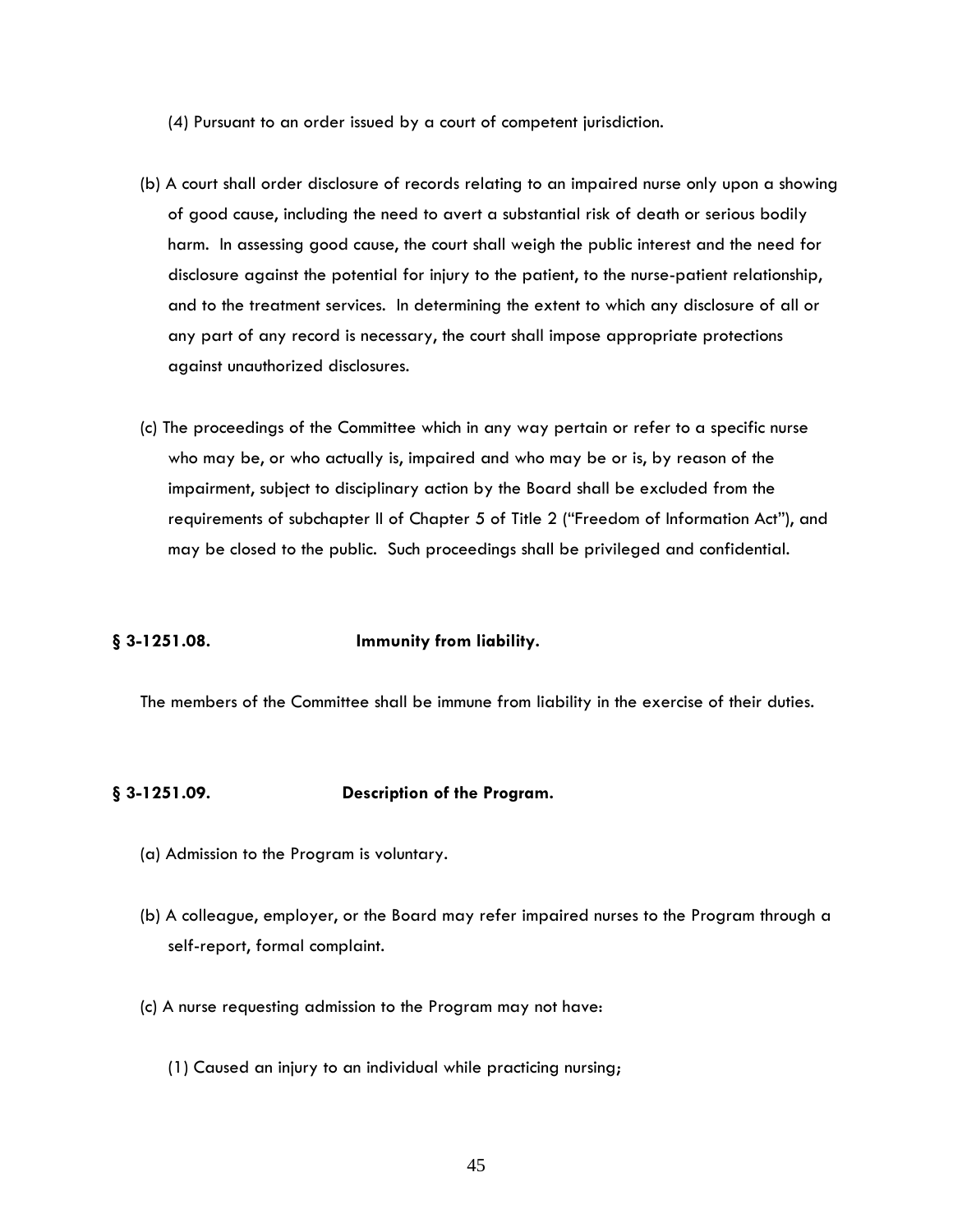- (2) Malpractice litigation pending against him or her alleging that he or she caused an injury to an individual while practicing nursing; or
- (3) Been arrested for diversion of controlled substances for sale or distribution.
- (d) The Committee and the nurse shall enter into a written contract that sets forth the requirements and conditions for the nurse's participation in the Program.
- (d) A nurse who fails to comply with the requirements and conditions of the written contract shall be reported to the Board for disciplinary action. The Board may take such action as described in § 3-1205.14 (revocation, suspension, or denial of license or privilege, civil penalty, reprimand) against a nurse who is expelled from the rehabilitation program for noncompliance. The Board shall not be required to recommend a course of remediation, as described in  $\S 3-1205.14$  (c)(6), for a nurse who is expelled from the rehabilitation program for noncompliance may be immediately suspended or restricted as described in § 3-1205.15 (summary action).
- (f) Evaluation of a nurse for participation in the Program shall be the responsibility of the Committee.
- (g) At the request of the Board, the Committee in consultation with the treatment providers, may evaluate a nurse with a drug or alcohol abuse problem, or mental illness, for readiness to return to the practice of nursing.
- (h) An impaired nurse who is participating in the rehabilitation program may voluntarily limit or surrender any license issued under Unit A of this chapter in accordance with § 3-1205.18.

#### **§ 3-1251.10. Approval of treatment facilities.**

(a) To qualify as a designated treatment facility to which a nurse in the Program may be referred, the treatment facility shall meet the following criteria: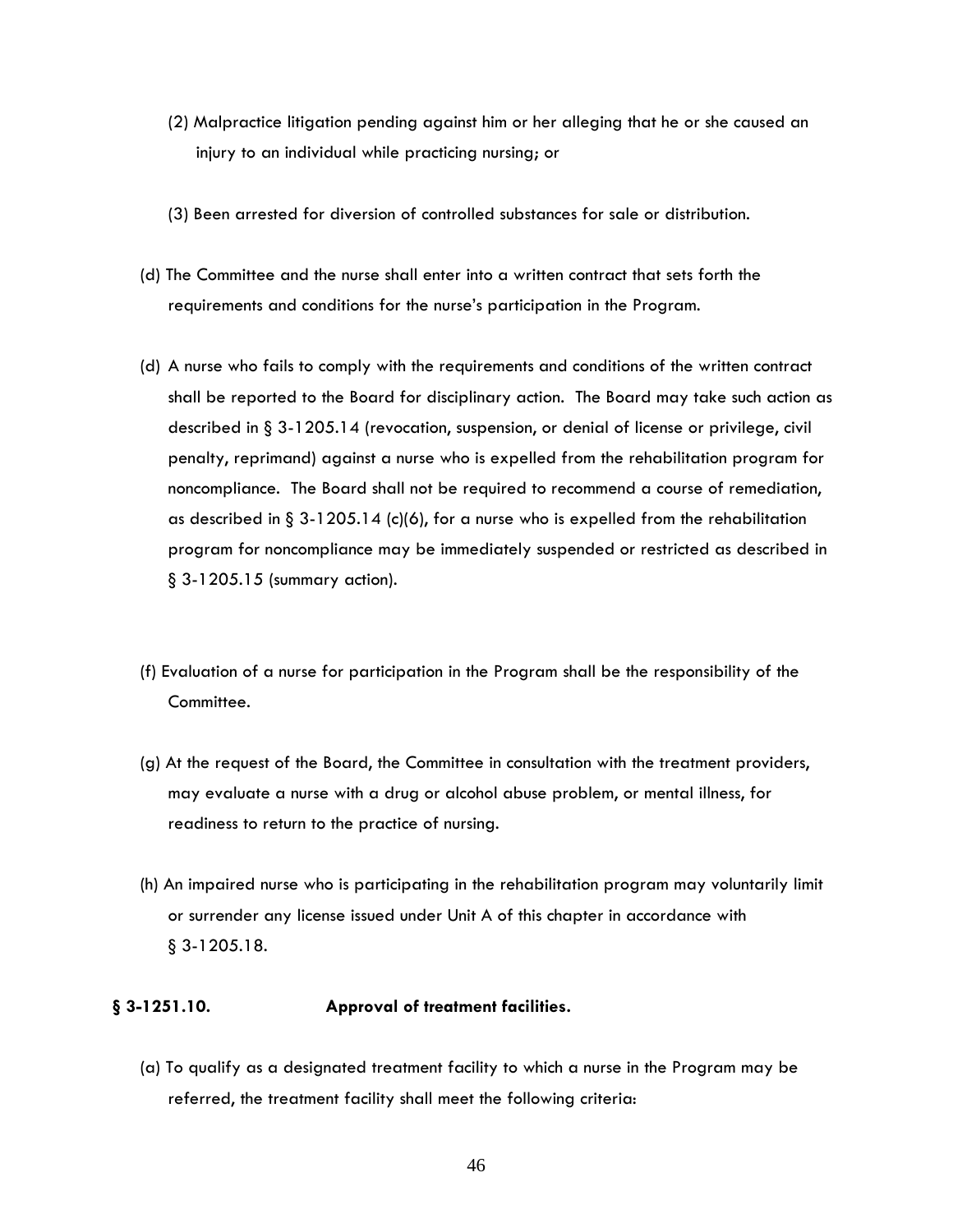- (1) The treatment facility shall have a specific, identified contact person to whom the nurse can be referred for assistance;
- (2) The treatment facility shall have convenient hours of operation;
- (3) The costs of treatment services shall be clearly stated and defined to the Committee and to the nurse seeking assistance;
- (4) Treatment and rehabilitation services shall be available and used in conjunction with appropriate individual and group therapy and other appropriate treatment modalities;
- (5) The treatment facility shall have a provider who is available to conduct timely assessments and evaluations on site or at a convenient location;
- (6) The treatment facility provider shall agree to submit written reports of the assessments and evaluations to the Committee within a designated period of time;
- (7) The treatment facility provider shall agree to disclose to the Committee, upon request, all information in its possession regarding a nurse's impairment or disability and the nurse's participation in the treatment facility, in accordance with a signed release of information from the nurse;
- (8) The treatment facility shall agree to submit progress reports at least quarterly and upon request, and immediately if a significant event should occur in treatment that is related to the issues of impairment or disability and its effect on the nurse's practice; and
- (9) The treatment facility shall conduct random, supervised testing to screen for drug use. The treatment facility shall agree to make available all results of drug screens to the Committee, and shall agree to inform the Committee immediately should a drug screen be positive.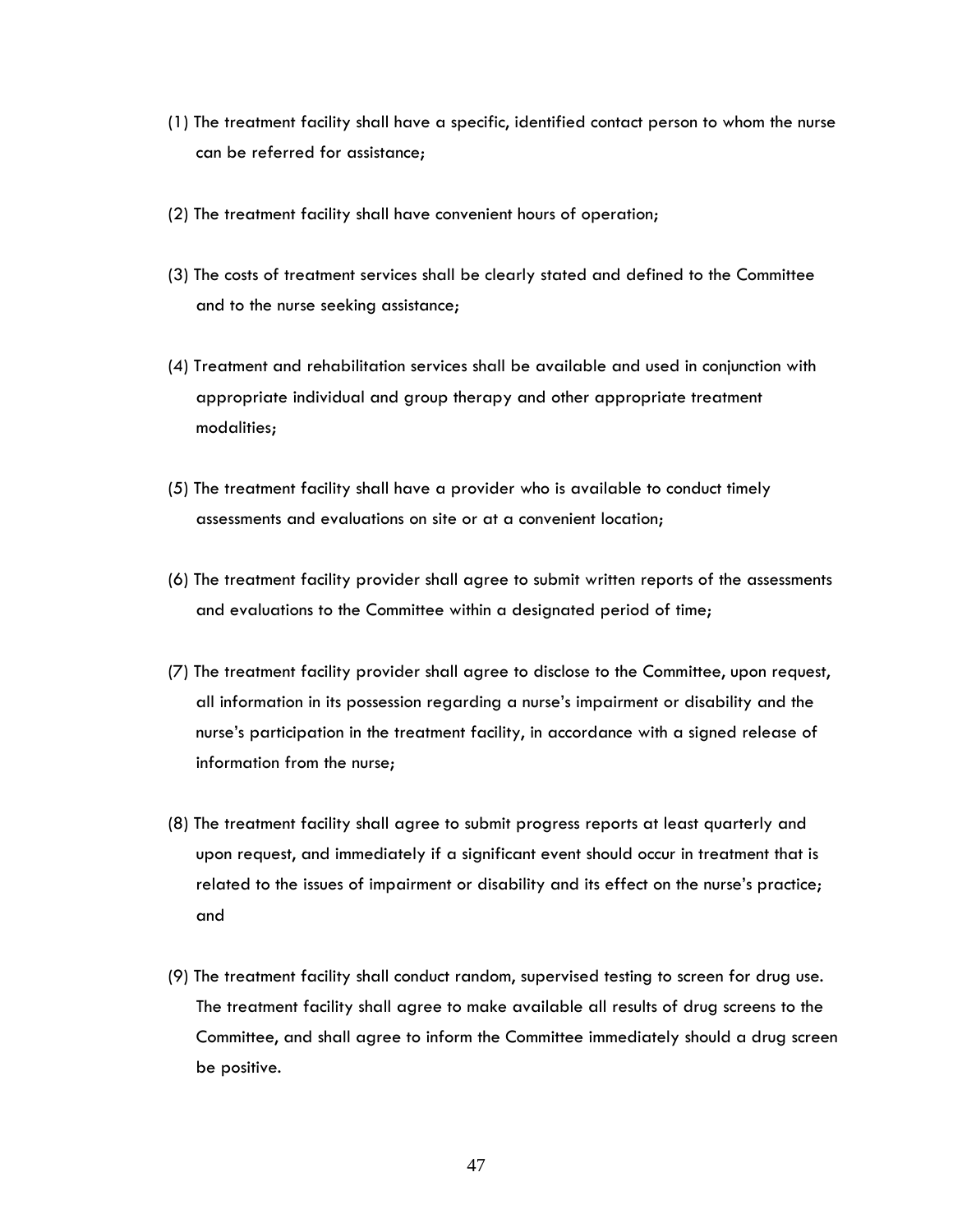(b) The Committee shall evaluate the Program and participating treatment facilities at least annually to ensure that the criteria listed in subsection (a) of this section are maintained.

#### **§ 3-1251.11. Maintenance of records.**

- (a) Records shall be confidential and maintained in a locked file in the office of the Board.
- (b) A nurse's records shall be destroyed 2 years after the nurse's satisfactory discharge from the Program.

### **§ 3-1251.12. Nurses leaving the District of Columbia or applying for licensure in another state.**

- (a) A nurse participating in the Program who moves to a jurisdiction where a rehabilitation program is in place and applies for licensure in that jurisdiction shall be transferred to that jurisdiction's rehabilitation program.
- (b) A nurse participating in the Program who moves to a jurisdiction where there is no rehabilitation program and applies for licensure in that jurisdiction shall have his or her records transferred to that jurisdiction's equivalent of the Board.
- (c) Whenever a nurse who applies for licensure in another jurisdiction continue to practice nursing in the District of Columbia:
	- (1) If the jurisdiction has a rehabilitation program in place, the program shall be notified that the nurse is participating in a rehabilitation program in the District of Columbia; or
	- (2) If there is no rehabilitation program in the jurisdiction, the jurisdiction's equivalent of the Board shall be notified that the nurse is participating in a rehabilitation program in the District of Columbia.

#### **§ 3-1251.13. Information booklet.**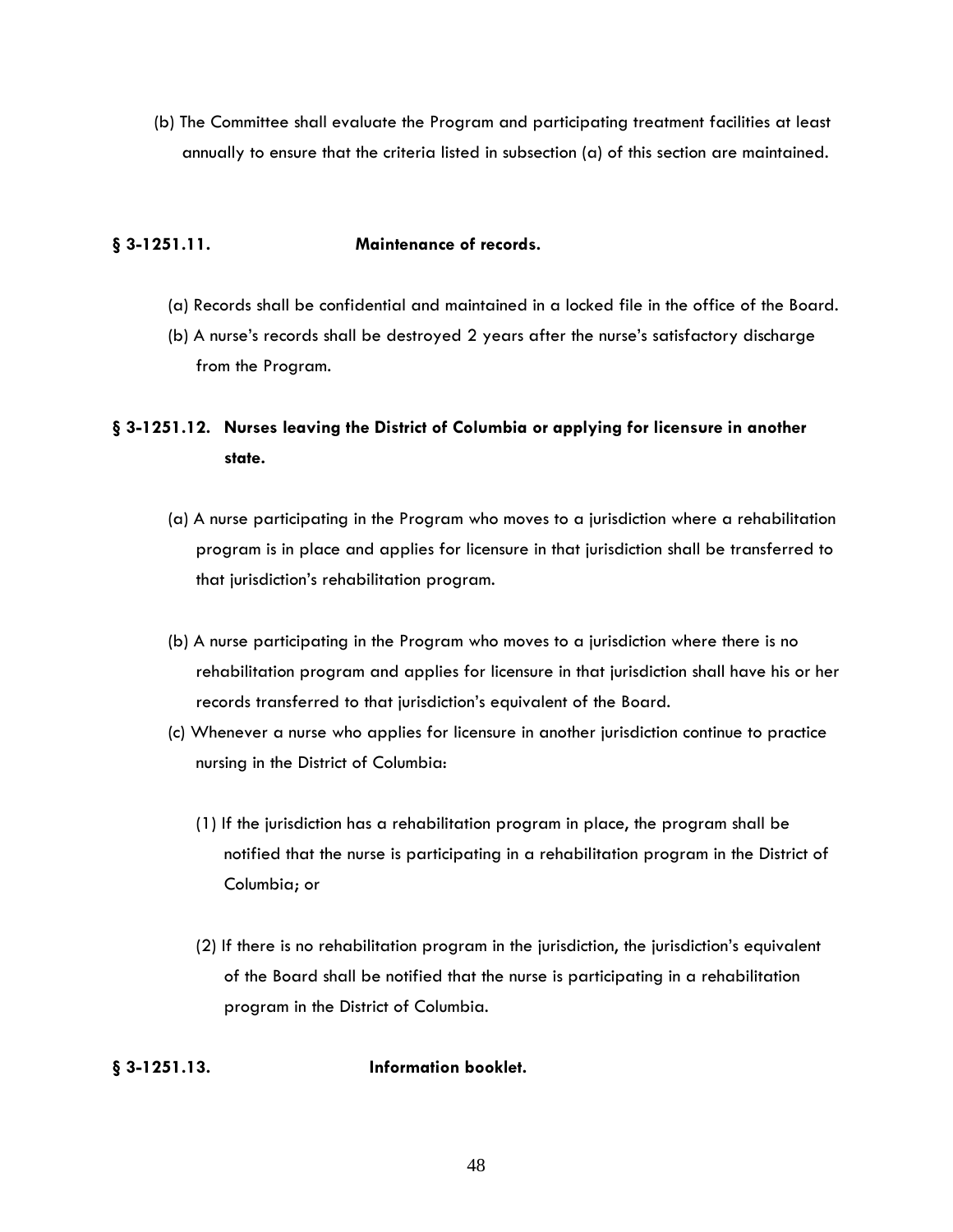The Committee shall publish an informational booklet describing the Program for the public. The booklet shall be updated as may be necessary.

#### **§ 3-1251.14. Reports to the Board.**

- (a) The Board shall require reports from the Committee annually and at such other times as it believes may be necessary and appropriate. The reports shall include:
	- (1) Information concerning the number of cases accepted, denied, and terminated, with compliance or noncompliance; and
	- (2) A cost analysis of the Program.

### **§ 3-1251.15. Rules.**

The Mayor, pursuant to subchapter I of Chapter 5 of Title 2, may issue rules to implement the provisions of this subchapter.

> TITLE 38. EDUCTIONAL ADDITIONAL LAWS IN RESPECT TO NURSING INSTITUTIONS SUBTITLE I. PUBLIC EDUCATION – PRIMARY AND SECONDARY CHAPTER 6. STUDENT HEALTH CARE SUBCHAPTER II. PUBLIC SCHOOL NURSES

> > D. C. Code § 38-621 (2003)

§ 38-621. Assignment to schools; hours; level of services; nurse or athletic trainer at sponsored athletic events; funding [Formerly § 31-2421]

(a) A registered nurse shall be assigned to each District of Columbia ("District") elementary and secondary public school a minimum of 12 hours per week during each semester and during summer school if a summer school program is operated.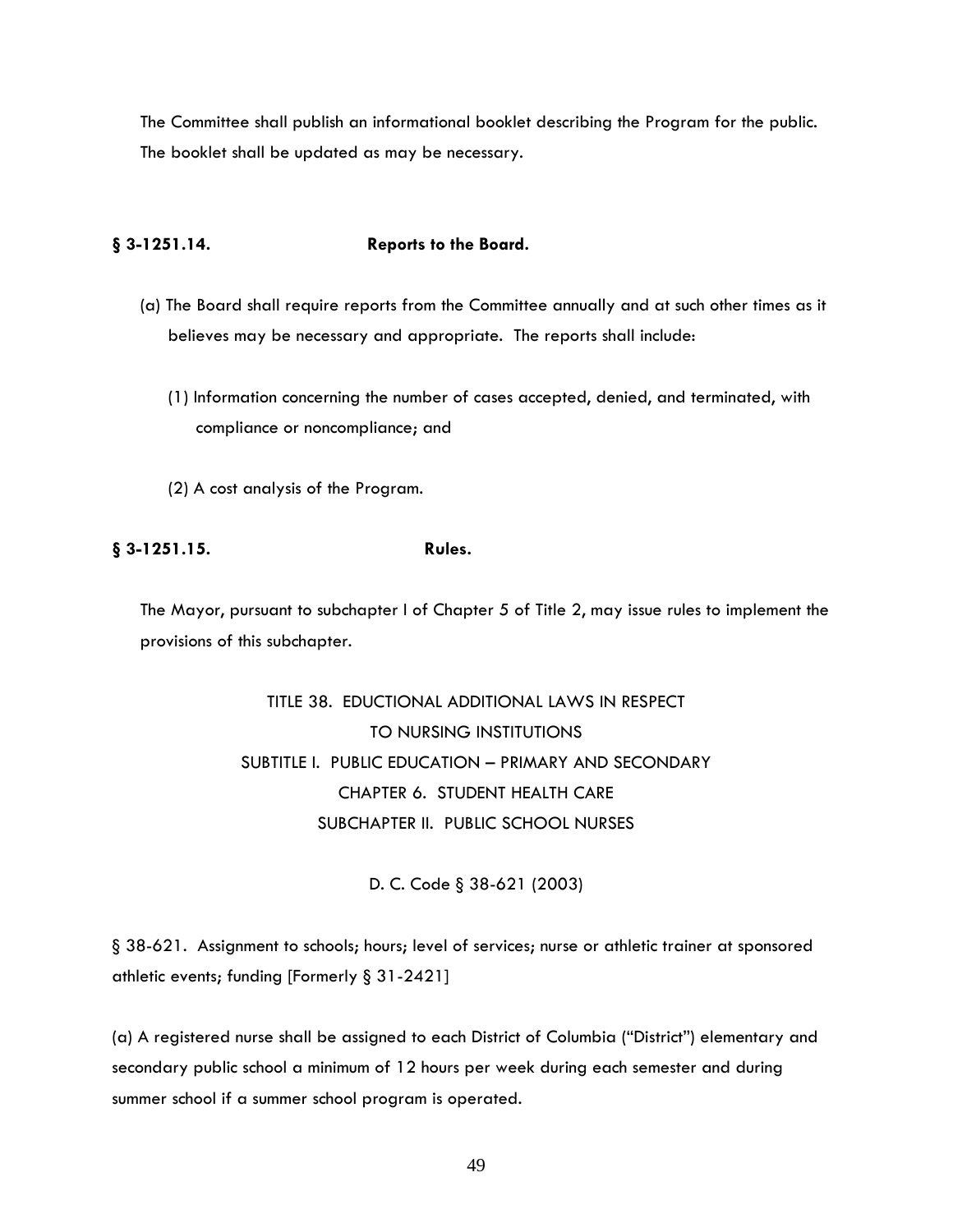(b) (1) The minimum hours per week of registered nurse services at each school shall increase from 12 to 16 hours per week beginning 1 year after December 10, 1987. The minimum hours per week of registered nurse services at each school shall increase from 16 to 20 hours per week beginning 2 years after December 10, 1987.

(2) Licensed practical nurses may be used to supplement the registered nurse work force in meeting the required 20 hours per week minimum registered nurse services at each elementary and middle school. The licensed practical nurse shall perform their duties under the appropriate supervision and in general collaboration with the registered nurses.

(c) Any school that, on May 1, 1987, exceeded the standards for registered nurse services prescribed by subsection (a) or (b) of this section shall continue that level of service, or the level prescribed by subsection (a) or (b) of this section, whichever is greater. No reduction shall be made in the level of registered nurse services at any school except in response to a reduced need based on a reduced student enrollment or a reduced proportion of students requiring special services because of handicapping conditions.

(d) Appropriate medical coverage, as defined in rules issued by the Board if Education in accordance with subchapter I of Chapter 5 of Title 2, and in consultation with the Director, Department of Health, shall be provided by the Board of Education at any interscholastic athletic event if the event is sponsored by a District public school, occurs in the District, and is identified as requiring medical coverage by rule. This medical coverage may include, but is not limited to:

- (1) A licensed medical doctor;
- (2) A registered nurse;
- (3) A certified athletic trainer;
- (4) An emergency medical technician ("EMT") or paramedic;
- (5) A certified prehospital care provider (as determined by the Director, Department of Health); or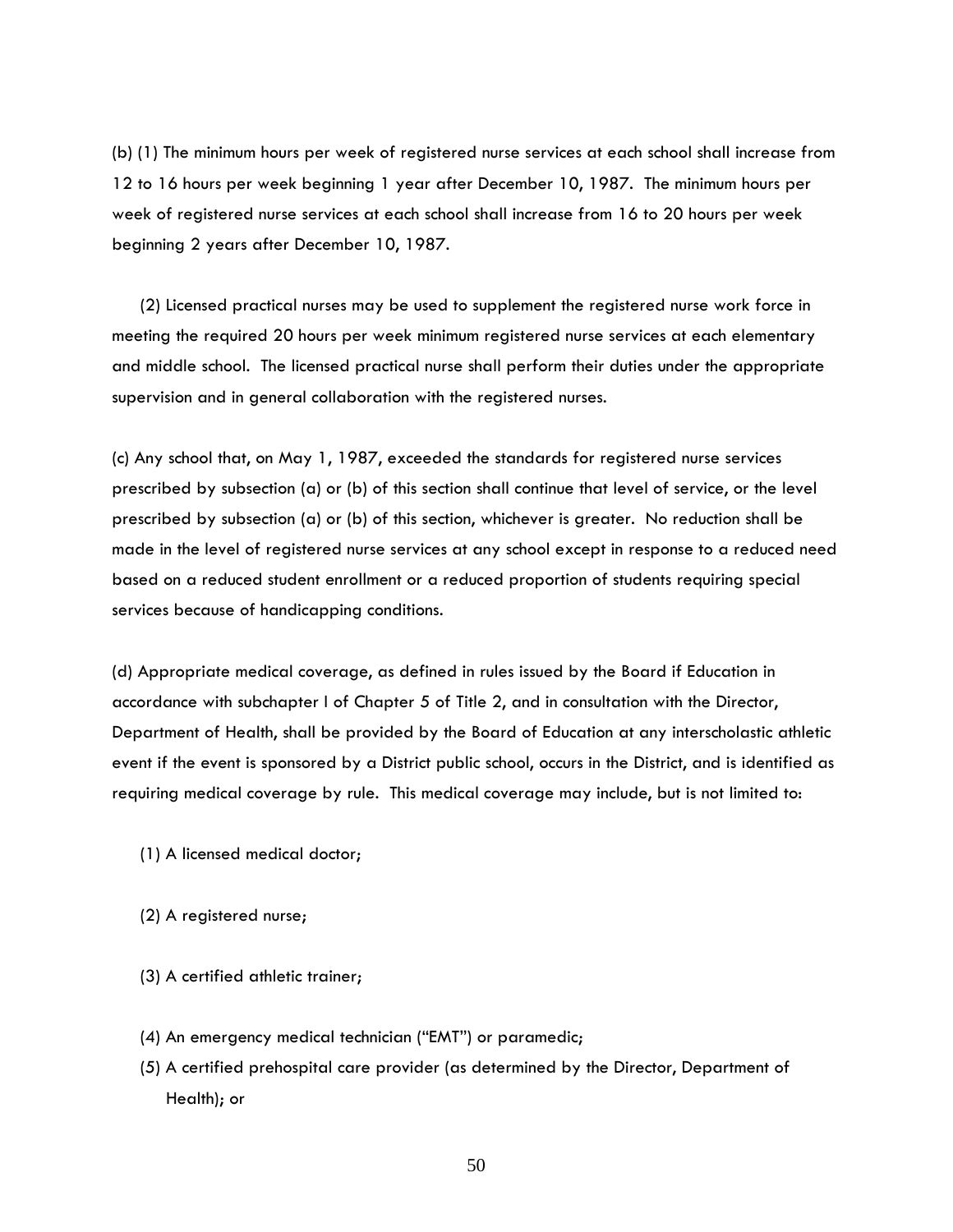(6) An adult trained by the Red Cross with current certification in cardiopulmonary resuscitation ("CPR"), first aid, or life-saving.

(e) (1) Appropriate medical coverage shall be consistent with the risk of injury involved in the interscholastic athletic event. The medical personnel that shall be present at an interscholastic athletic event that occurs in the District and that is sponsored by a District secondary public school shall be detailed as follows:

- (A) For varsity football, a licensed medical doctor and for non-varsity football, a licensed medical doctor or certified athletic trainer;
- (B) For basketball, wrestling, soccer, indoor or outdoor track and field events, or cross country, at least 1 licensed doctor, certified athletic trainer, registered nurse, EMT or paramedic, or any other certified prehospital care provider as determined by the Director, Department of Health;
- (C) For volleyball, baseball, softball, or swimming, at least 1 licensed medical doctor, certified athletic trainer, registered nurse, EMT or paramedic, any other certified prehospital care provider, as determined by the Director, Department of Health, or adult trained by the American Red Cross with current certification in CPR, first aid, or life-saving;
- (D) For tennis or golf, medical personnel coverage shall be optional as financial resources allow; and
- (E) For any other sport, the appropriate level of medical personnel coverage, commensurate with the risk of injury involved, shall be set by the Superintendent of Schools of the District of Columbia, in consultation with the Director, Department of Health, and approved by the Board of Education; and
- (2) The medical personnel coverage services shall be in addition to the minimum hours of registered nurse services required by subsection (a) or (b) of this section.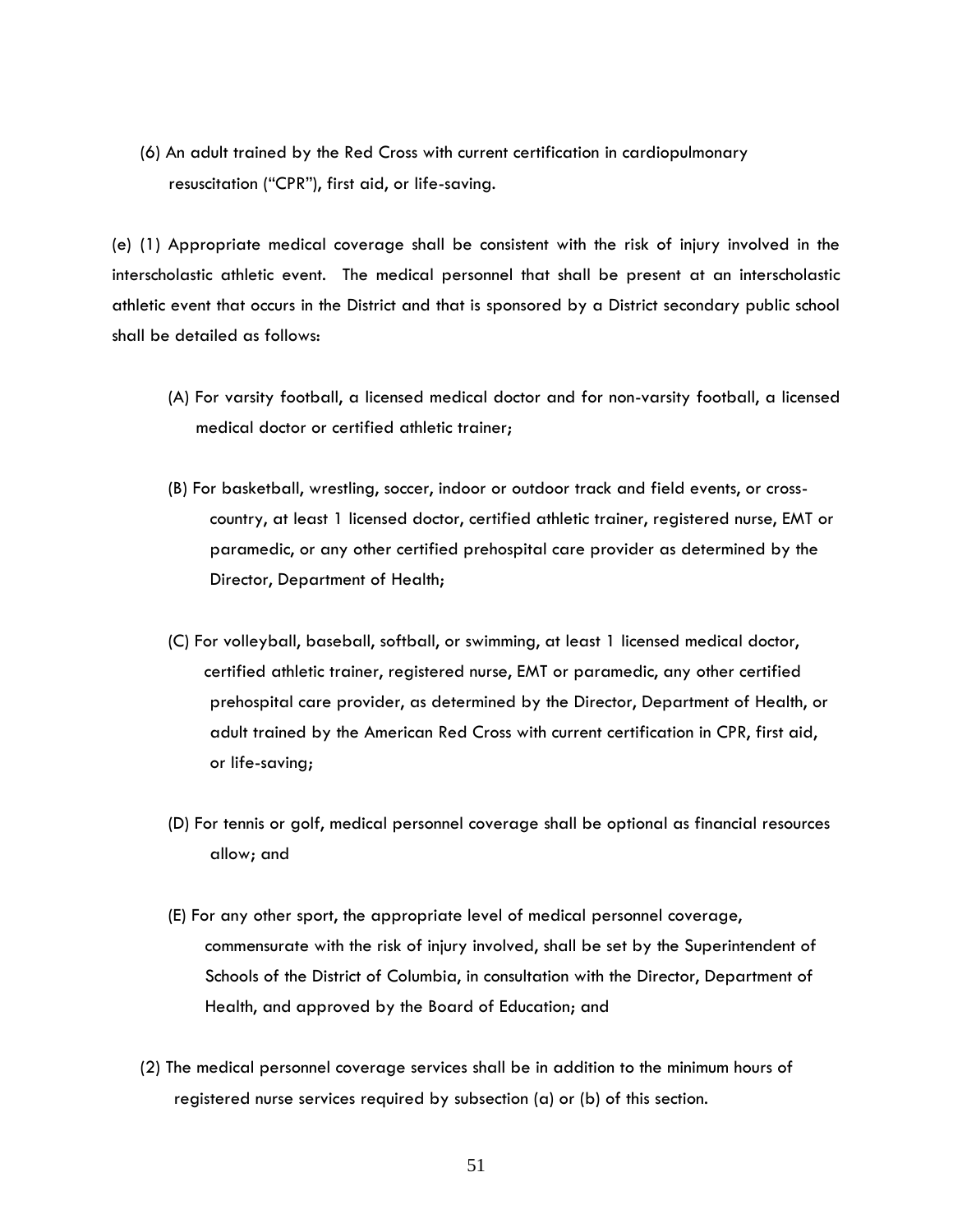- (f) Sufficient funds to carry out the requirements of this section shall be appropriated out of the general revenues of the district.
- (g) Beginning with the fiscal year 1991, the responsibility for implementation of this act shall be transferred from the Department of Human Services to the Board of Education.

## TITLE 38. EDUCATIONAL INSTITUTIONS SUBTITLE I. PUBLIC EDUCATION – PRIMARY AND SECONDARY CHAPTER 6. STUDENT HEALTH CARE SUBCHAPTER II. PUBLIC SCHOOL NURSES

D. C. Code § 38-631 (2003)

§ 38-631. Definitions [Formerly § 31-2431]

For purposes of this subchapter, the term:

- (1) "Administer" means:
	- (A) The direct application of medication to the human body whether by ingestion, inhalation, or topical means; and
	- (B) Subcutaneous and intramuscular injections in emergency circumstances only.
- (2) "General supervision" means:
	- (A) A registered nurse or licensed practitioner is available to the public school employee for consultation either in person or by a communication device; and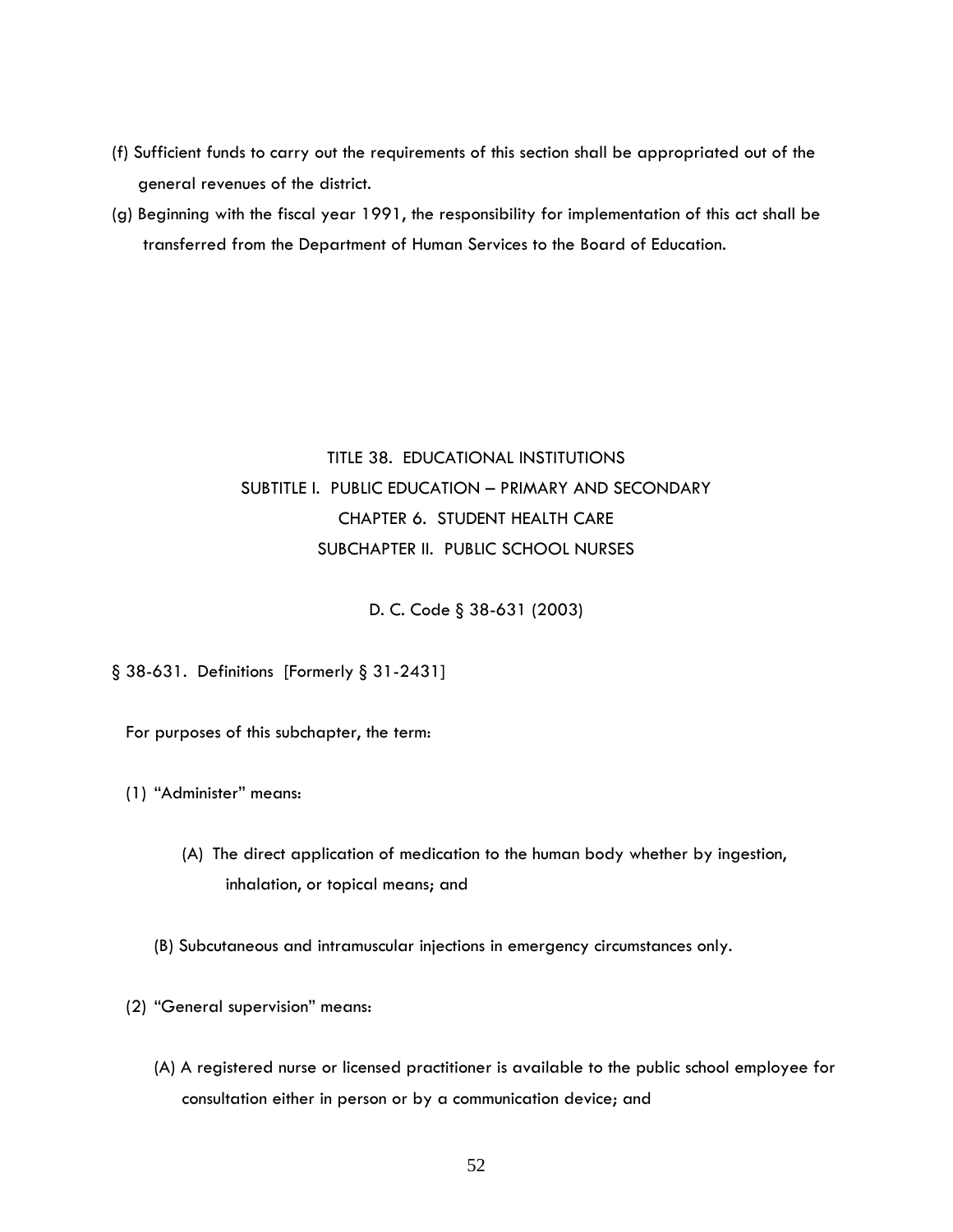- (B) The physical presence of the registered nurse or licensed practitioner is not required during the time medication is given to a student.
- (3) "Licensed nurse" means either a registered nurse or licensed practical nurse.
- (4) "Licensed practitioner" means a licensed physician, dentist, podiatrist, or advanced registered nurse.
- (5) "Medication" means a controlled or noncontrolled substance or treatment regarded as effective in bringing about recovery or restoration of health or the normal functioning of the body.
- (6) "Prescription" means an order for medication signed by a licensed practitioner or transmitted by the practitioner to a pharmacist by word of mouth, telephone, telegraph, or other means of communication and recorded in writing by the pharmacist.
- (7) "Principal" means the chief administrative officer of a public school.
- (8) "Student" means a minor student enrolled in a District of Columbia public school program of a nonemancipated adult student enrolled in a District of Columbia public school special education program.

## TITLE 38. EDUCATIONAL INSTITUTIONS SUBTITLE I. PUBLIC EDUCATION – PRIMARY AND SECONDARY CHAPTER 6. STUDENT HEALTH CARE SUBCHAPTER III. ADMINISTRATION OF MEDICATION BY PUBLIC SCHOOL EMPLOYEES

### D. C. Code § 38-632 (2003)

#### § 38-632. Administration of medication by a public school employee [Formerly § 31-2432]